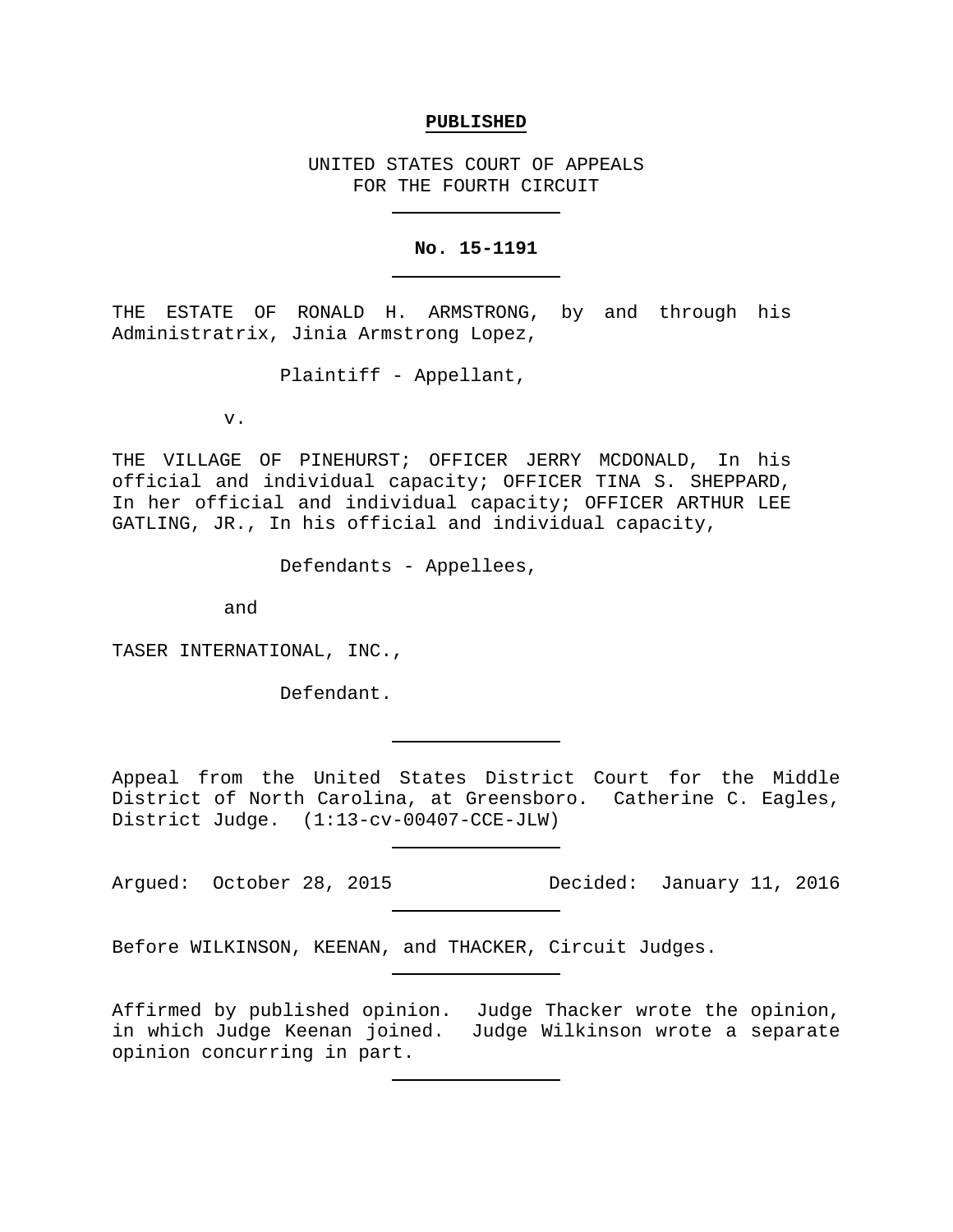**ARGUED:** Karonnie R. Truzy, CRUMLEY ROBERTS, LLP, Greensboro, North Carolina, for Appellant. Dan McCord Hartzog, CRANFILL SUMNER & HARTZOG LLP, Raleigh, North Carolina, for Appellees. **ON BRIEF:** David J. Ventura, CRUMLEY ROBERTS, LLP, Charlotte, North Carolina, for Appellant. Dan M. Hartzog, Jr., CRANFILL SUMNER & HARTZOG LLP, Raleigh, North Carolina; Michael J. Newman, VAN CAMP, MEACHAM & NEWMAN PLLC, Pinehurst, North Carolina, for Appellees.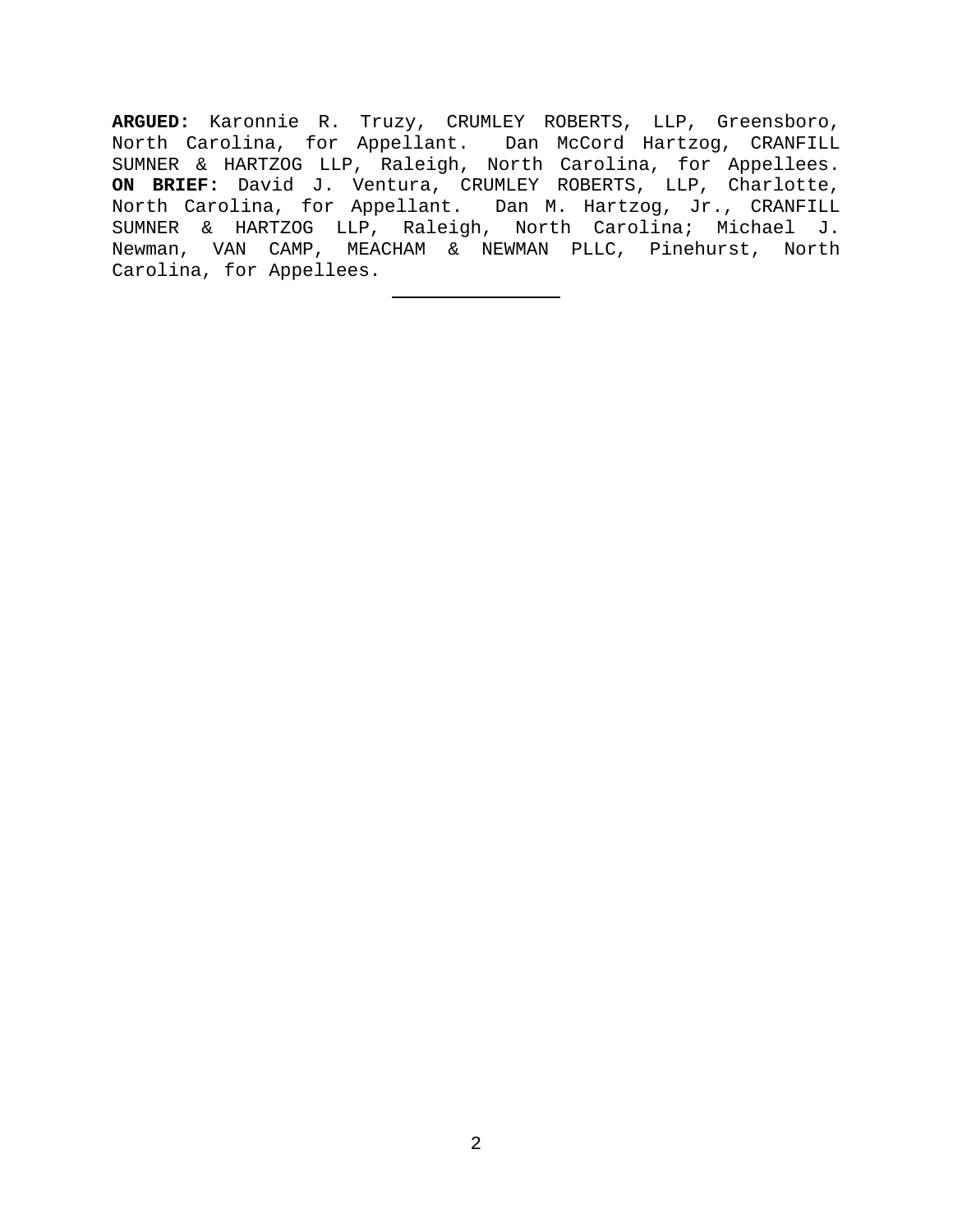THACKER, Circuit Judge:

The Estate of Ronald H. Armstrong ("Appellant" when referring to the estate, or "Armstrong" when referring to the decedent) appeals an order granting summary judgment to the Village of Pinehurst, North Carolina, and Lieutenant Jerry McDonald, Sergeant Tina Sheppard, and Officer Arthur Gatling, Jr., of the Pinehurst Police Department ("Appellees"). The district court determined that qualified immunity bars Appellant's claim that Appellees used excessive force when executing an involuntary commitment order, which required Armstrong's immediate hospitalization.

On review, we hold that Appellees used unconstitutionally excessive force when seizing Armstrong, but we, nevertheless, agree with the district court that Appellees are entitled to qualified immunity. We, therefore, affirm the grant of summary judgment in Appellees' favor on the grounds explained below.

I.

We review the district court's grant of summary judgment de novo. See Henry v. Purnell, 652 F.3d 524, 531 (4th Cir. 2011) (en banc). We "determine de novo whether the facts . . . establish the deprivation of an actual constitutional right," Leverette v. Bell, 247 F.3d 160, 166 (4th Cir. 2001), and "[w]e review de novo an award of summary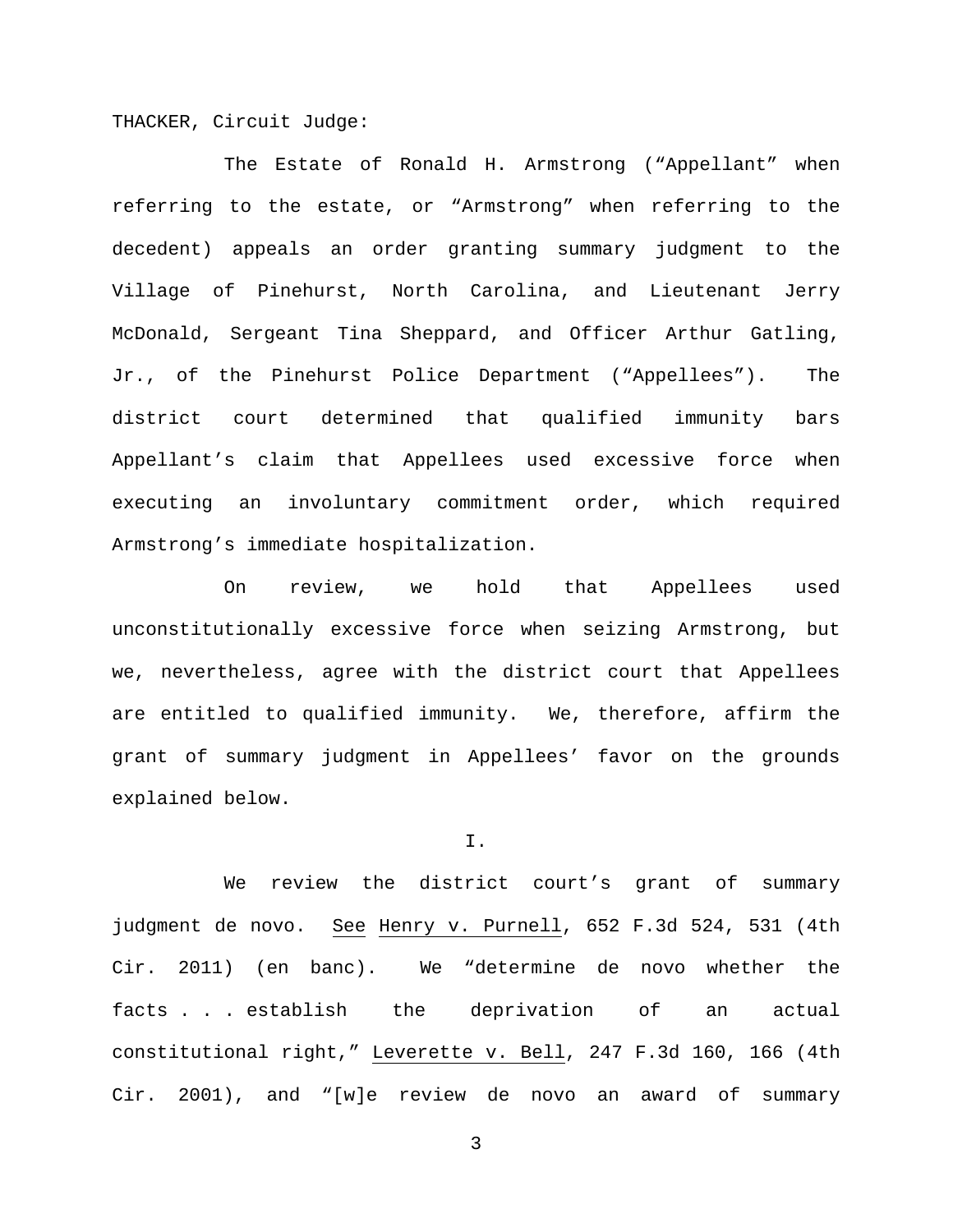judgment on the basis of qualified immunity," Durham v. Horner, 690 F.3d 183, 188 (4th Cir. 2012). "Summary judgment is appropriate only if taking the evidence and all reasonable inferences drawn therefrom in the light most favorable to the nonmoving party, 'no material facts are disputed and the moving party is entitled to judgment as a matter of law.'" Henry, 652 F.3d at 531 (quoting Ausherman v. Bank of Am. Corp., 352 F.3d 896, 899 (4th Cir. 2003)).

# II.

#### A.

Ronald Armstrong suffered from bipolar disorder and paranoid schizophrenia. On April 23, 2011, he had been off his prescribed medication for five days and was poking holes through the skin on his leg "to let the air out."  $J.A. 675.^1$  His sister, Jinia Armstrong Lopez ("Lopez"), worried by his behavior, convinced Armstrong to accompany her to Moore Regional Hospital ("Hospital") in Pinehurst, North Carolina. He willingly went to the Hospital and checked in, but "[d]uring the course of the evaluation he apparently became frightened and eloped from the [emergency department]." Id. Based on that flight and Lopez's report about his odd behavior over the

<span id="page-3-0"></span> $1$  Citations to the "J.A." refer to the Joint Appendix filed by the parties in this appeal.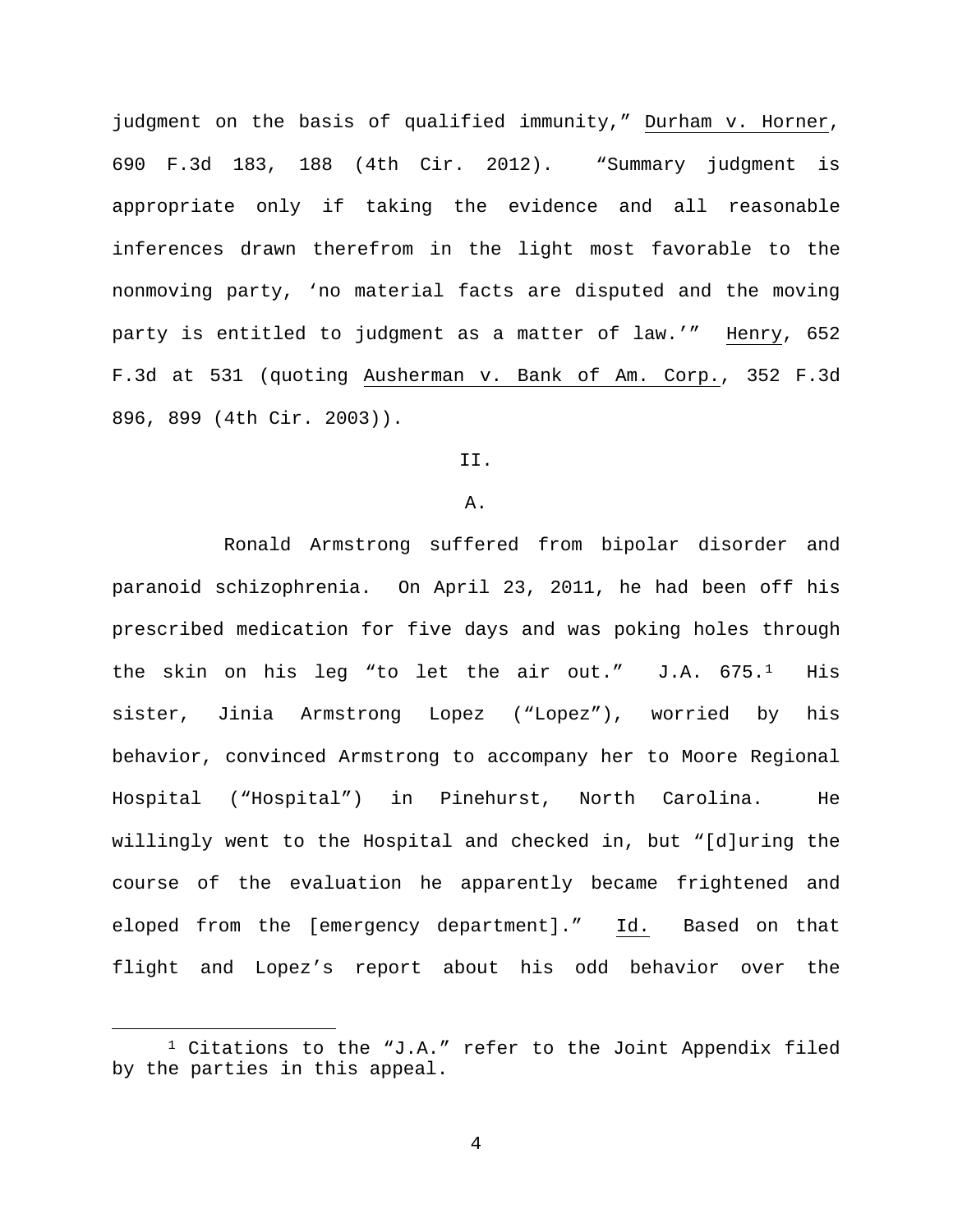previous week, the examining doctor judged Armstrong a danger to himself and issued involuntary commitment papers to compel his return. Armstrong's doctor could have, but did not, designate him a danger to others, checking only the box that reads "[m]entally ill and dangerous to self" on the commitment form. Id.

The Pinehurst police were called as soon as Armstrong left the Hospital, and three members of the department -- all Appellees in this case -- responded in short order. Officer Gatling appeared on the scene first, followed a minute or two later by Sergeant Sheppard. Lieutenant McDonald arrived about ten minutes after Sheppard. Armstrong had not traveled far when Gatling arrived. He was located near an intersection near the Hospital's main entrance.

When the police arrived, Armstrong's commitment order had not yet been finalized.<sup>[2](#page-4-0)</sup> Therefore, Gatling and Sheppard engaged Armstrong in conversation. By all accounts, the parties were calm and cooperative at this point in time.

<span id="page-4-0"></span> <sup>2</sup> North Carolina law required that Armstrong's involuntary commitment order be certified in writing and notarized before it took effect. See N.C. Gen. Stat. § 122C-262(b). Police officers are sometimes authorized to seize individuals to prevent them from harming themselves without a commitment order in place, see id. § 122C-262(a), but Appellees did not go that route. Rather, they rely solely on the involuntary commitment order as authorization for their seizure of Armstrong.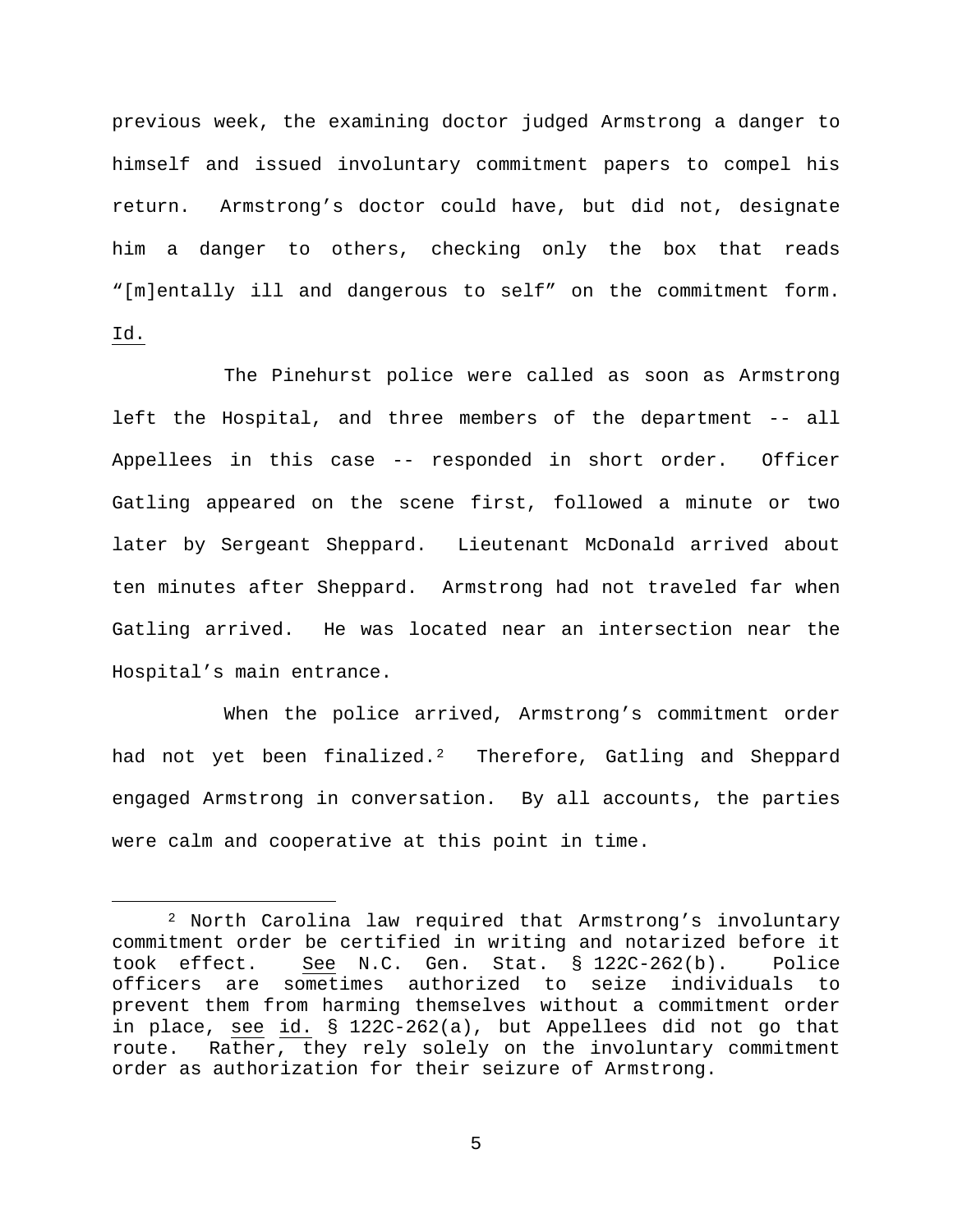Armstrong was acting strangely, however. When Officer Gatling first initiated conversation, Armstrong was wandering across an active roadway that intersects with the Hospital's driveway. Gatling successfully convinced him to withdraw to the relative safety of the roadside, but Armstrong then proceeded to eat grass and dandelions, chew on a gauze-like substance, and put cigarettes out on his tongue while the police officers waited for the commitment order.

As soon as they learned that the commitment papers were complete, the three police officers surrounded and advanced toward Armstrong -- who reacted by sitting down and wrapping himself around a four-by-four post that was supporting a nearby stop sign. The officers tried to pry Armstrong's arms and legs off of the post, but he was wrapped too tightly and would not budge.

Immediately following finalization of the involuntary commitment order, in other words, Armstrong was seated on the ground, anchored to the base of a stop sign post, in defiance of the order. The three police officers at the scene were surrounding him, struggling to remove him from the post. Lopez was in the immediate vicinity as well, along with Jack Blankenship and Johnny Verbal, two Hospital security officers. So Armstrong was encircled by six people -- three Pinehurst police officers tasked with returning him to the Hospital, two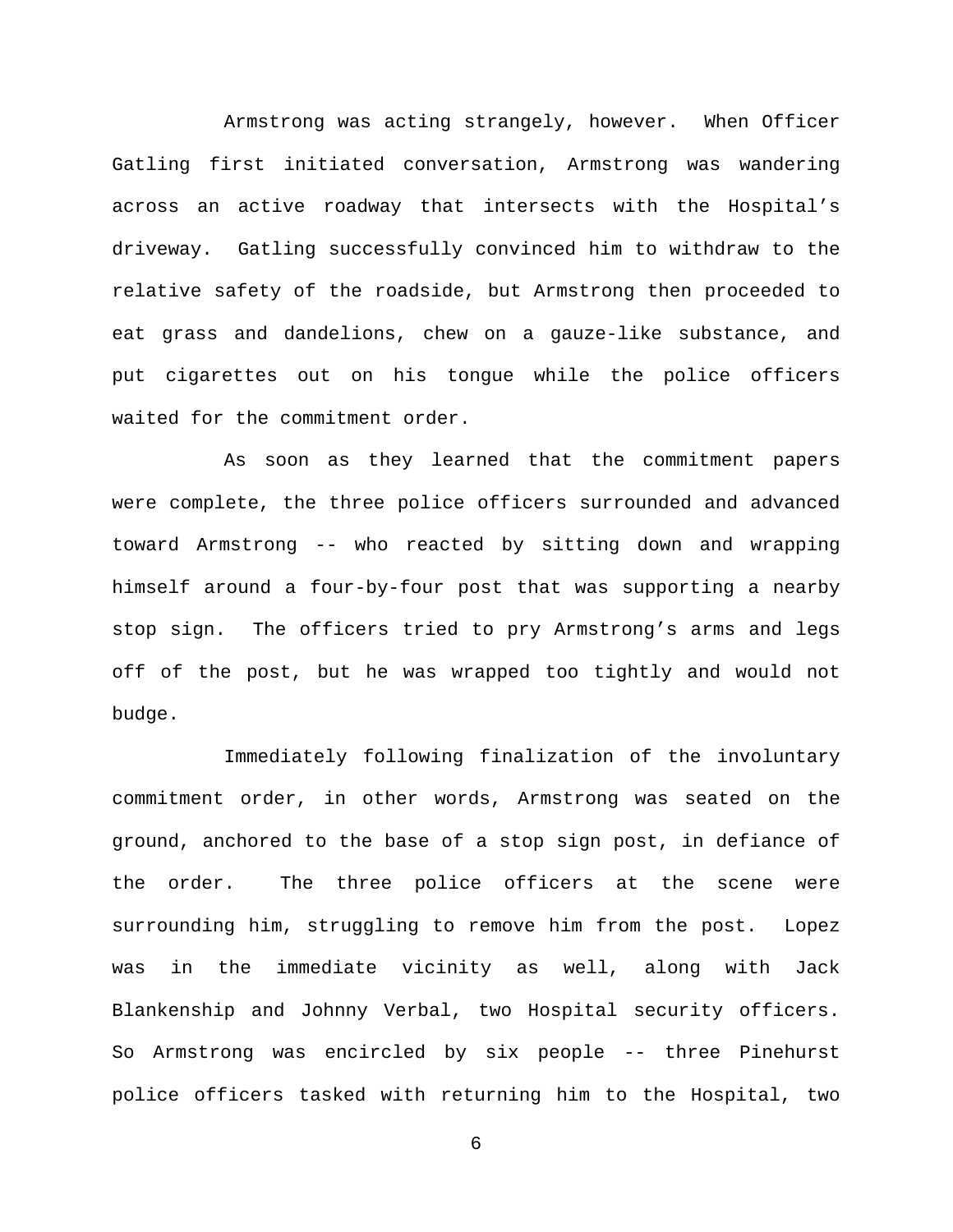Hospital security guards tasked with returning him to the Hospital, and his sister, who was pleading with him to return to the Hospital.

<span id="page-6-2"></span>Appellees did not prolong this stalemate. Nor did they attempt to engage in further conversation with Armstrong. Instead, just thirty seconds or so after the officers told Armstrong his commitment order was final, Lieutenant McDonald instructed Officer Gatling to prepare to tase Armstrong. Officer Gatling drew his taser, set it to "drive stun mode,"<sup>[3](#page-6-0)</sup> and announced that, if Armstrong did not let go of the post, he would be tased. That warning had no effect, so Gatling deployed the taser -- five separate times over a period of approximately two minutes.[4](#page-6-1) Rather than have its desired effect, the tasing actually increased Armstrong's resistance.

<span id="page-6-0"></span><sup>&</sup>lt;sup>3</sup> Tasers generally have two modes. "In dart mode, a taser shoots probes into a subject and overrides the central nervous system." Estate of Booker v. Gomez, 745 F.3d 405, 414 n.10 (10th Cir. 2014). Drive stun mode, on the other hand, "does not cause an override of the victim's central nervous system"; that mode "is used as a pain compliance tool with limited threat reduction." Id. (internal quotation marks omitted). Appellees' expert confirmed that the drive stun mode on the TASER X26 ECD that Officer Gatling was carrying is intended to be used for pain compliance rather than incapacitation.

<span id="page-6-1"></span><sup>4</sup> The number of times Armstrong was tased is a disputed fact. But Lopez testified that she saw it happen five times, and because summary judgment was granted in favor of Appellees, this court must accept her version of the facts. See Henry v. Purnell, 652 F.3d 524, 527 (4th Cir. 2011) (en banc).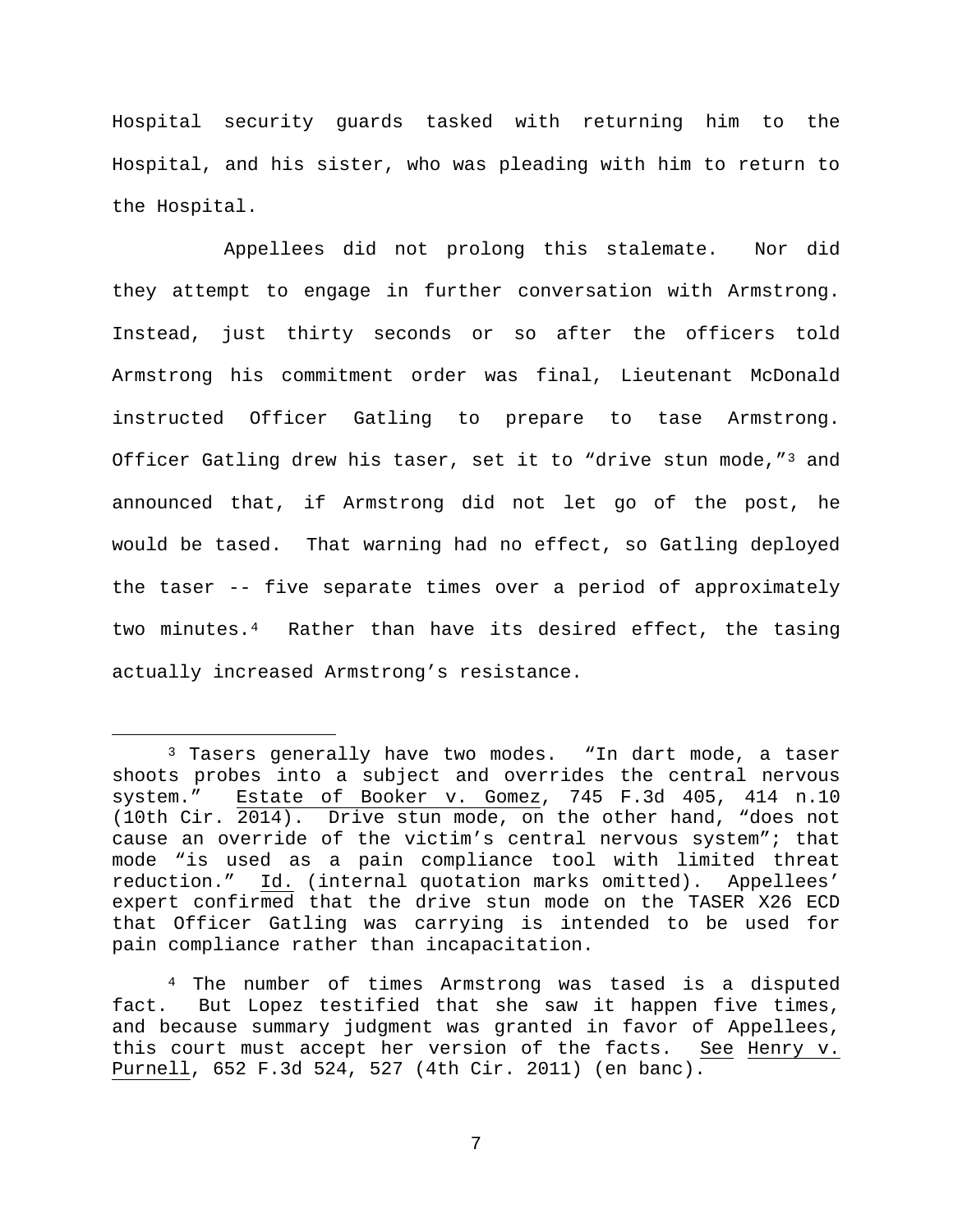But shortly after the tasing ceased, Blankenship and Verbal jumped in to assist the three police officers trying to pull Armstrong off of his post. That group of five successfully removed Armstrong and laid him facedown on the ground.

During the struggle, Armstrong complained that he was being choked. While no witness saw the police apply any chokeholds, Lopez did see officers "pull[] his collar like they were choking him" during the struggle. J.A. 192.

With Armstrong separated from the post, Appellees restrained him. Lieutenant McDonald and Sergeant Sheppard pinned Armstrong down by placing a knee on his back and standing on his back, respectively, while handcuffs were applied. But even after being cuffed, Armstrong continued to kick at Sergeant Sheppard, so the police shackled his legs too.

The officers then stood up to collect themselves. They left Armstrong facedown in the grass with his hands cuffed behind his back and his legs shackled. At this point, he was no longer moving -- at all. Lopez was the first to notice that her brother was unresponsive, so she asked the officers to check on him. Appellees did so immediately,<sup>[5](#page-7-0)</sup> but Armstrong's condition

<span id="page-7-0"></span> <sup>5</sup> It is not clear exactly how long Armstrong was left facedown on the ground after he had been secured. But Lopez conceded that it "happen[ed] pretty quickly really" and that the<br>officers responded "immediately" when asked to check on officers responded "immediately" when asked to check on (Continued)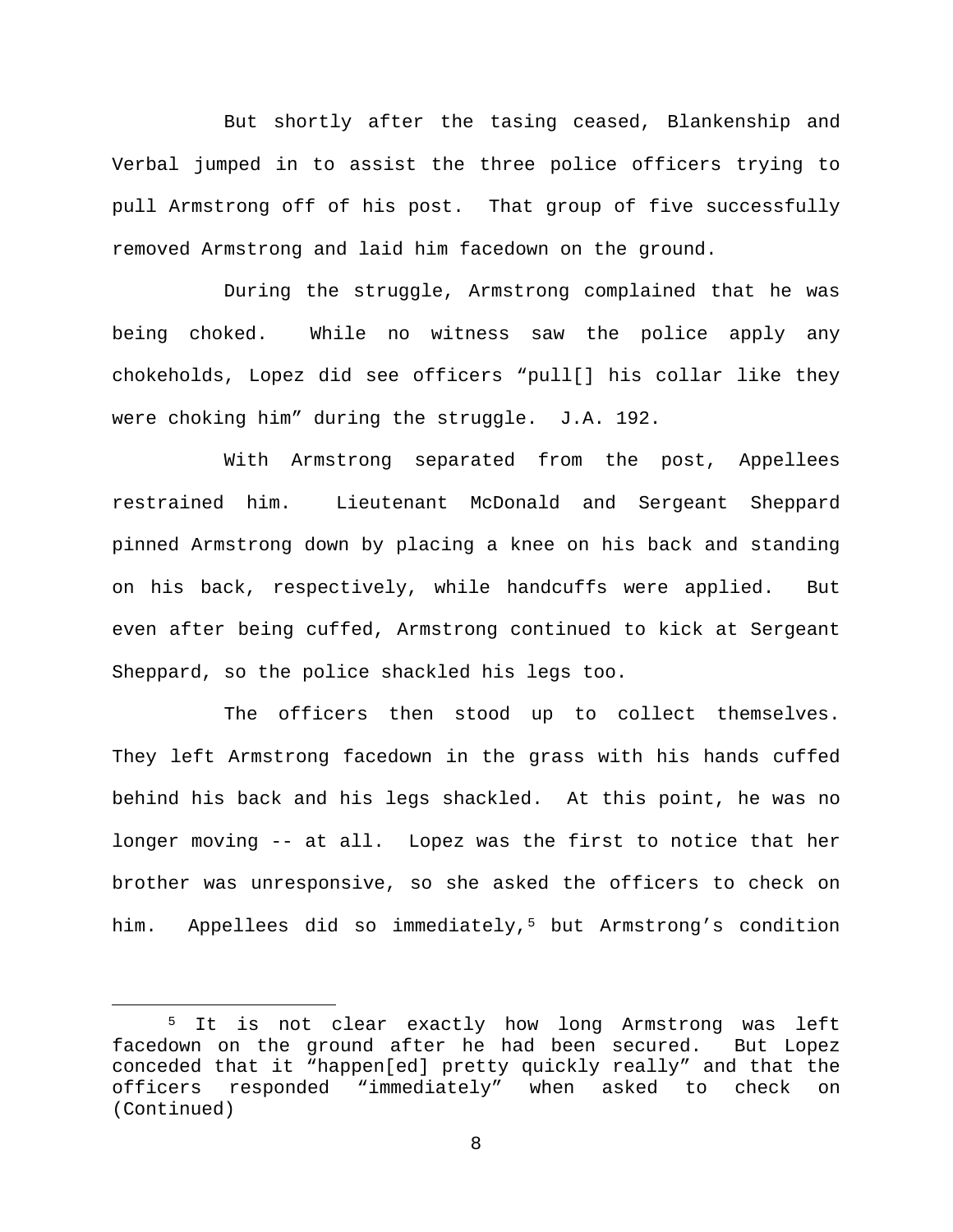had already become dire. When the officers flipped him over, his skin had turned a bluish color and he did not appear to be breathing.

Sergeant Sheppard and Lieutenant McDonald administered CPR, and Lieutenant McDonald radioed dispatch to send Emergency Medical Services ("EMS"). EMS responders transported Armstrong to the Hospital's emergency department where resuscitation attempts continued but were unsuccessful. He was pronounced dead shortly after admission. According to the Pinehurst Police Department's summary of communications during the incident, just six and one-half minutes elapsed between dispatch advising Appellees that Armstrong's commitment papers were final and Appellees radioing for EMS.

### B.

Based on the foregoing, Appellant filed a complaint in the Superior Court of Moore County, North Carolina, on April 16, 2013. Appellant sued each police officer involved in Armstrong's seizure, pursuant to 42 U.S.C. § 1983, alleging that the officers used excessive force, in violation of Armstrong's

ī

Armstrong. J.A. 241. Other witnesses estimated the time as "a couple of seconds" and "15 to 20 seconds." Id. at 346, 446.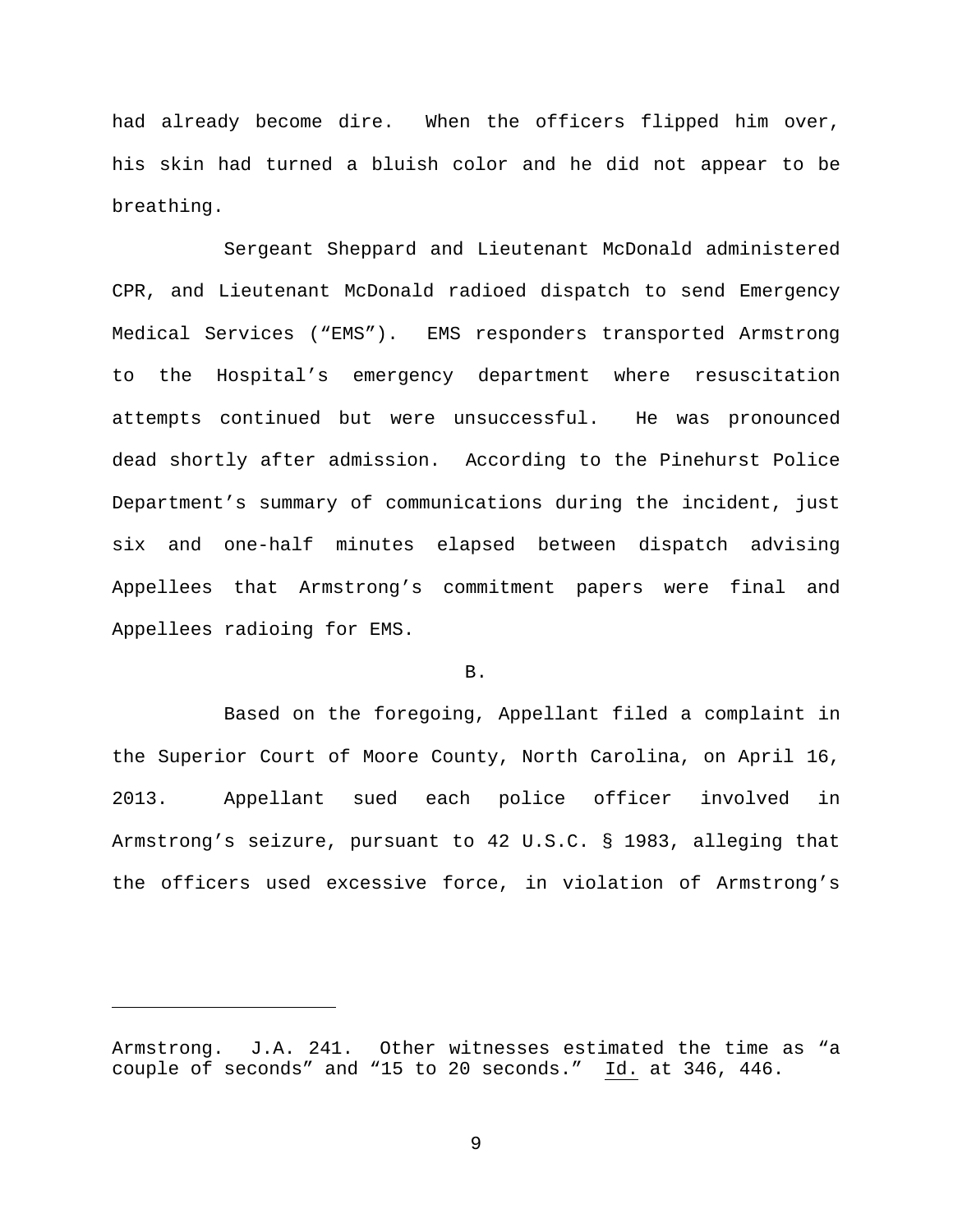Fourth and Fourteenth Amendment rights, when seizing him.<sup>[6](#page-9-0)</sup> Appellees removed the case to the United States District Court for the Middle District of North Carolina on May 20, 2013.

The district court granted summary judgment to Appellees on January 27, 2015, reasoning, "[i]t is highly doubtful that the evidence establishes a constitutional violation at all, but assuming it does, the defendants are entitled to qualified immunity." Estate of Ronald H. Armstrong v. Village of Pinehurst, No. 1:13-cv-407, slip op. at 4 (M.D.N.C. Jan. 27, 2015) (citation omitted). Appellant filed a timely notice of appeal on February 24, 2015.

### III.

### A.

"Qualified immunity protects officers who commit constitutional violations but who, in light of clearly established law, could reasonably believe that their actions were lawful." Henry v. Purnell, 652 F.3d 524, 531 (4th Cir.

<span id="page-9-0"></span> <sup>6</sup> Appellant's complaint alleges additional causes of action and names additional defendants. But Appellant's brief on appeal presses only one claim: The officers attempting to execute the involuntary commitment order used unconstitutionally excessive force. "Failure to present or argue assignments of error in opening appellate briefs constitutes a waiver of those issues," IGEN Int'l, Inc. v. Roche Diagnostics GmbH, 335 F.3d 303, 308 (4th Cir. 2003), so the excessive force claim is the only matter that remains pending in this appeal. See Fed. R. App. P. 28(a)(8)(A).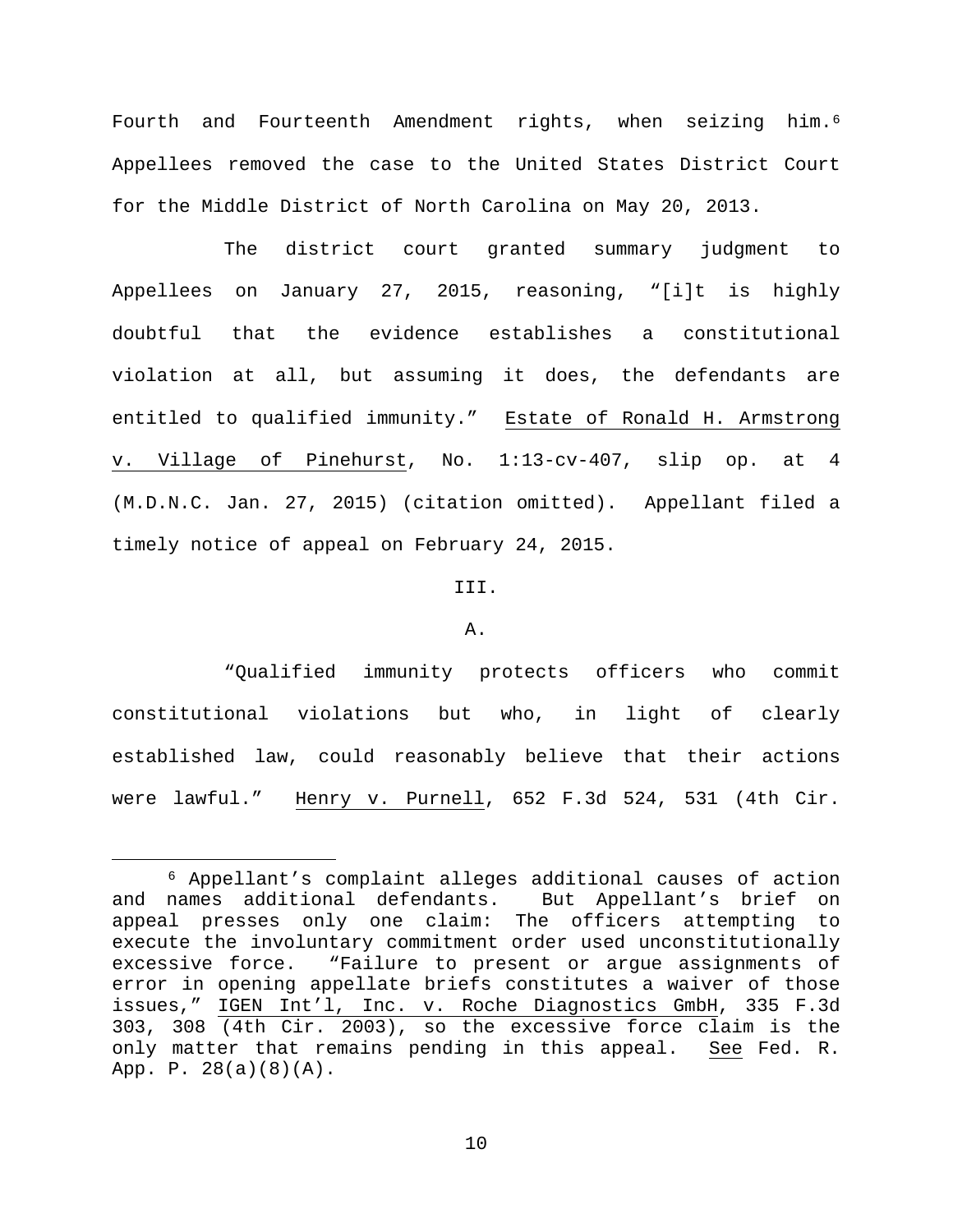2011) (en banc). A "qualified immunity analysis," therefore, "typically involves two inquiries: (1) whether the plaintiff has established the violation of a constitutional right, and (2) whether that right was clearly established at the time of the alleged violation." Raub v. Campbell, 785 F.3d 876, 881 (4th Cir. 2015). The court "may address these two questions in 'the order . . . that will best facilitate the fair and efficient disposition of each case.'" Id. (alteration in original) (quoting Pearson v. Callahan, 555 U.S. 223, 242 (2009)). Appellant's case survives summary judgment, however, only if we answer both questions in the affirmative. See Pearson, 555 U.S. at 232.

In this case, we adhere to "the better approach to resolving cases in which the defense of qualified immunity is raised," that is, we "determine first whether the plaintiff has alleged a deprivation of a constitutional right at all." Pearson, 555 U.S. at 232 (quoting Cnty. of Sacramento v. Lewis, 523 U.S. 833, 841 n.5 (1998)). Though this sequence is "no longer . . . regarded as mandatory," it is "often beneficial," and "is especially valuable with respect to questions that do not frequently arise in cases in which a qualified immunity defense is unavailable." Id. at 236. Because excessive force claims raise such questions, see Nancy Leong, Improving Rights, 100 Va. L. Rev. 377, 393 (2014) ("[E]xcessive force claims are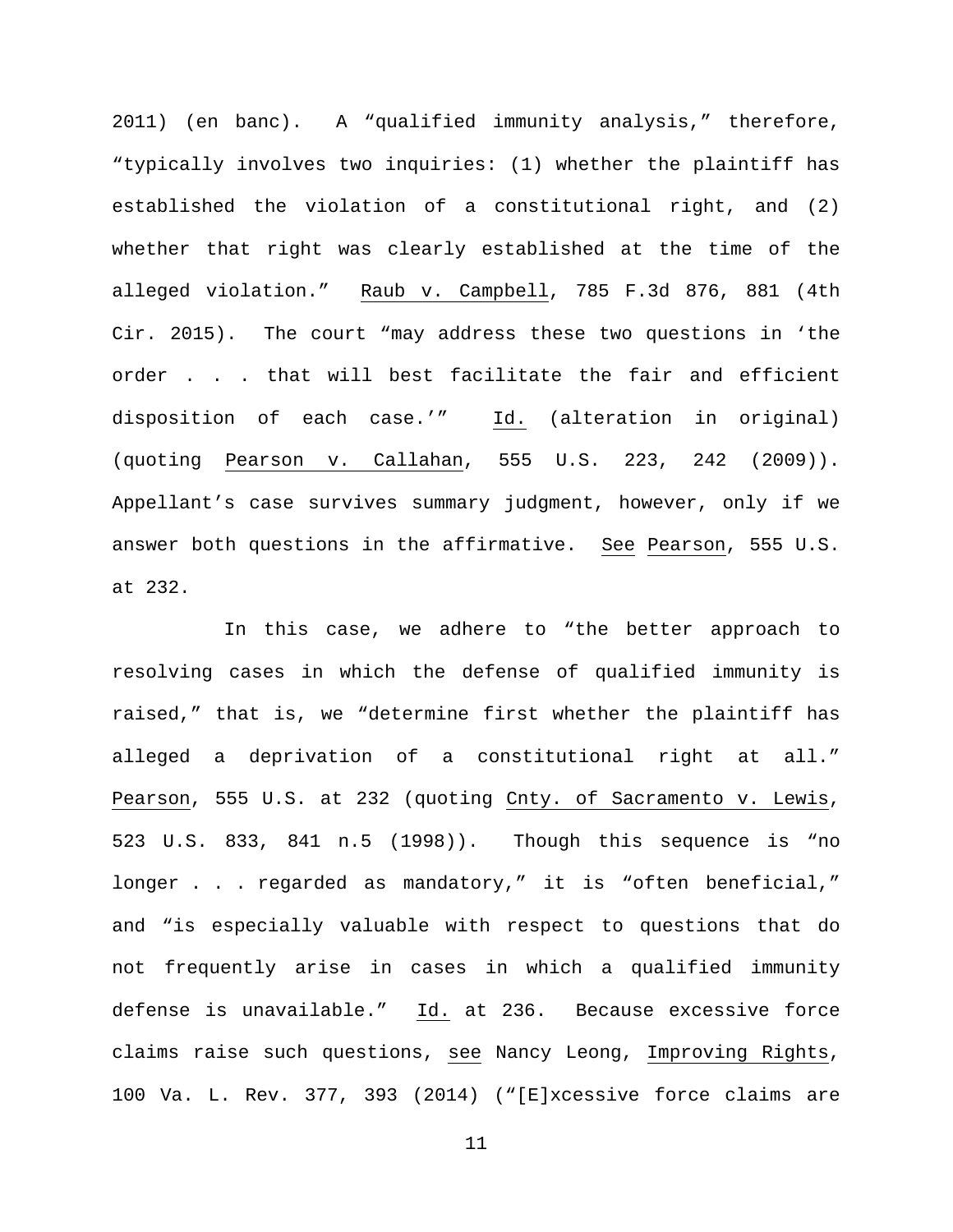litigated over 98% of the time in the civil context  $\dots$ ... we exercise our discretion to address the constitutional question presented by this appeal first.

B.

Our initial inquiry, then, is this: "Taken in the light most favorable to the party asserting the injury, do the facts alleged show the officer's conduct violated a constitutional right?" Brosseau v. Haugen, 543 U.S. 194, 197 (2004) (per curiam) (quoting Saucier v. Katz, 533 U.S. 194, 201 (2001)). In this case, the answer is yes. Viewed in the light most favorable to Appellant, the record before us establishes that, when seizing Armstrong, Appellees used unreasonably excessive force in violation of the Fourth Amendment.

A "claim that law enforcement officials used excessive force in the course of making an arrest, investigatory stop, or other 'seizure' of [a] person" is "properly analyzed under the Fourth Amendment's 'objective reasonableness' standard." Graham v. Connor, 490 U.S. 386, 388 (1989); see also Scott v. Harris, 550 U.S. 372, 381 (2007). "The test of reasonableness under the Fourth Amendment is not capable of precise definition or mechanical application." Bell v. Wolfish, 441 U.S. 520, 559 (1979). But the Court has counseled that the test "requires a careful balancing of the nature and quality of the intrusion on the individual's Fourth Amendment interests against the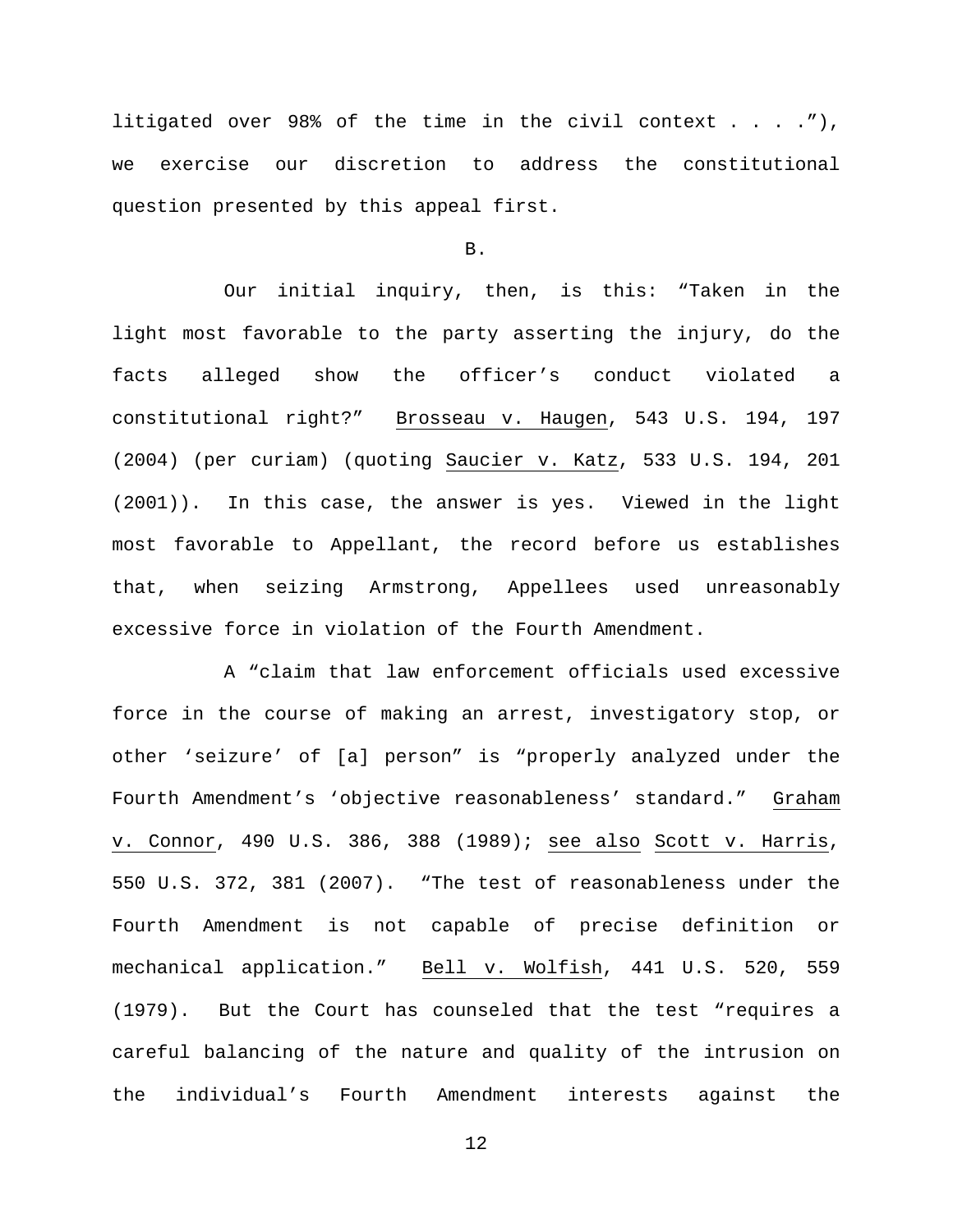countervailing governmental interests at stake." Smith v. Ray, 781 F.3d 95, 101 (4th Cir. 2015) (quoting Graham, 490 U.S. at 396). There are, moreover, three factors the Court enumerated to guide this balancing. First, we look to "the severity of the crime at issue"; second, we examine the extent to which "the suspect poses an immediate threat to the safety of the officers or others"; and third, we consider "whether [the suspect] is actively resisting arrest or attempting to evade arrest by flight." Id. (alteration supplied) (quoting Graham, 490 U.S. at 396). "To properly consider the reasonableness of the force employed we must 'view it in full context, with an eye toward the proportionality of the force in light of all the circumstances.'" Id. (quoting Waterman v. Batton, 393 F.3d 471, 481 (4th Cir. 2005)).

1.

Here, the first Graham factor favors Appellant. Appellees have never suggested that Armstrong committed a crime or that they had probable cause to effect a criminal arrest. When the subject of a seizure "ha[s] not committed any crime, this factor weighs heavily in [the subject's] favor." Bailey v. Kennedy, 349 F.3d 731, 743-44 (4th Cir. 2003); see also Turmon v. Jordan, 405 F.3d 202, 207 (4th Cir. 2005) ("[T]he severity of the crime cannot be taken into account because there was no crime." (internal quotation marks omitted)). And this factor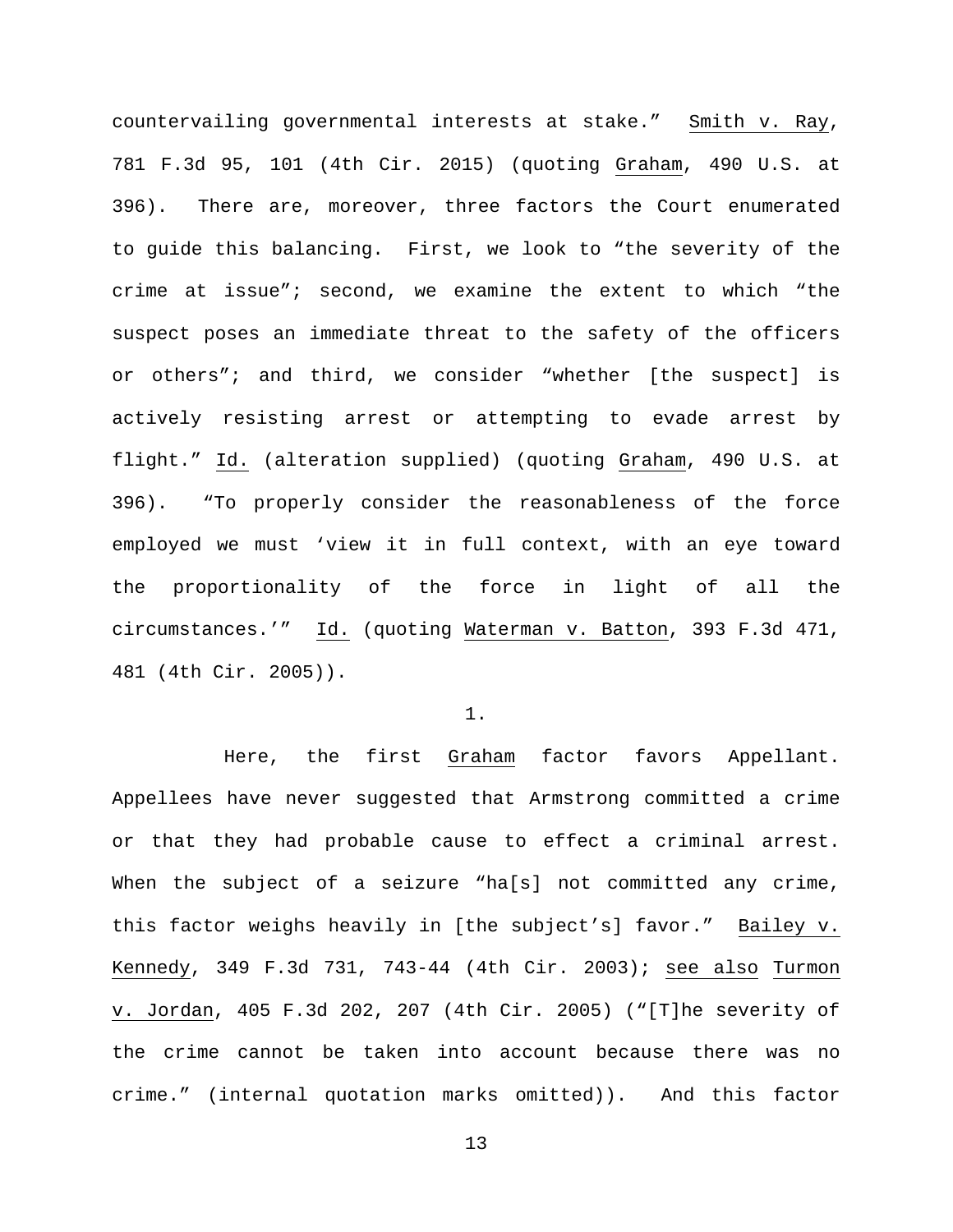would still favor Appellant if Appellees had argued that their seizure was converted to a criminal arrest when Armstrong failed to obey the officers' lawful orders. "Even in a case in which the plaintiff ha[s] committed a crime, when the offense [i]s a minor one, we have found that the first Graham factor weigh[s] in plaintiff's favor . . . ." Jones v. Buchanan, 325 F.3d 520, 528 (4th Cir. 2003) (internal quotation marks omitted).

But we have also recognized that this first Graham factor is intended as a proxy for determining whether "an officer [had] any reason to believe that [the subject of a seizure] was a potentially dangerous individual." Smith, 781 F.3d at 102. And while Armstrong committed no crime, the legal basis of his seizure did put Appellees on notice of two facts that bear on the question of whether Appellees had reason to believe Armstrong was dangerous.

First, as the subject of an involuntary commitment order, executed pursuant to N.C. Gen. Stat. § 122C-262, Armstrong was necessarily considered "mentally ill." See also N.C. Gen. Stat. § 122C-261(a). Armstrong's mental health was thus one of the "facts and circumstances" that "a reasonable officer on the scene" would ascertain. Graham, 490 U.S. at 396. And it is a fact that officers must account for when deciding when and how to use force. See Champion v. Outlook Nashville, Inc., 380 F.3d 893, 904 (6th Cir. 2004) ("It cannot be forgotten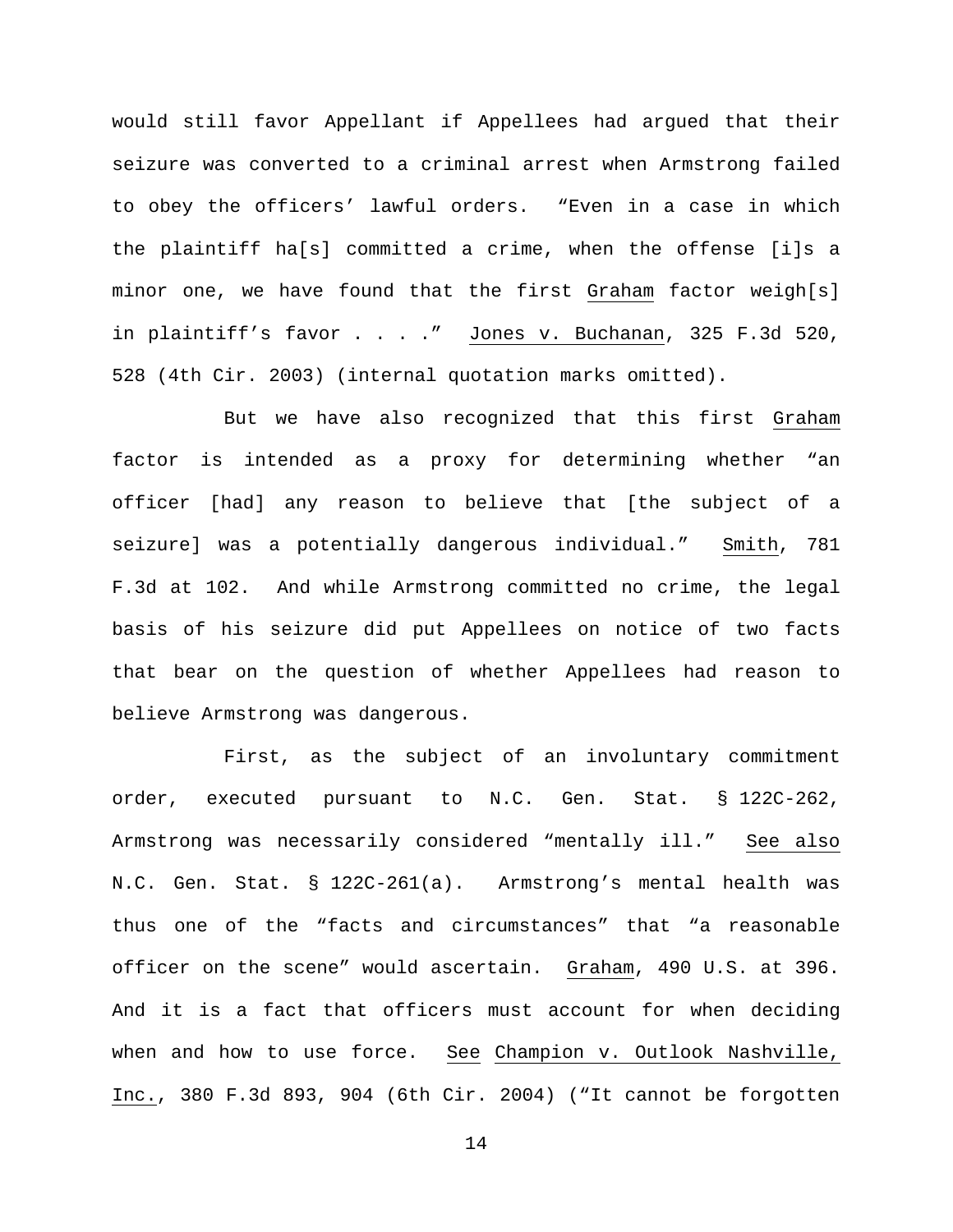that the police were confronting an individual whom they knew to be mentally ill . . . . The diminished capacity of an unarmed detainee must be taken into account when assessing the amount of force exerted."). "The problems posed by, and thus the tactics to be employed against, an unarmed, emotionally distraught individual who is creating a disturbance or resisting arrest are ordinarily different from those involved in law enforcement efforts to subdue an armed and dangerous criminal who has recently committed a serious offense." Bryan v. MacPherson, 630 F.3d 805, 829 (9th Cir. 2010) (alteration omitted) (quoting Deorle v. Rutherford, 272 F.3d 1272, 1282-83 (9th Cir. 2001)). "[T]he use of force that may be justified by" the government's interest in seizing a mentally ill person, therefore, "differs both in degree and in kind from the use of force that would be justified against a person who has committed a crime or who poses a threat to the community." Id.

Mental illness, of course, describes a broad spectrum of conditions and does not dictate the same police response in all situations. But "in some circumstances at least," it means that "increasing the use of force may . . . exacerbate the situation." Deorle, 272 F.3d at 1283. Accordingly, "the use of officers and others trained in the art of counseling is ordinarily advisable, where feasible, and may provide the best means of ending a crisis." Id. And even when this ideal course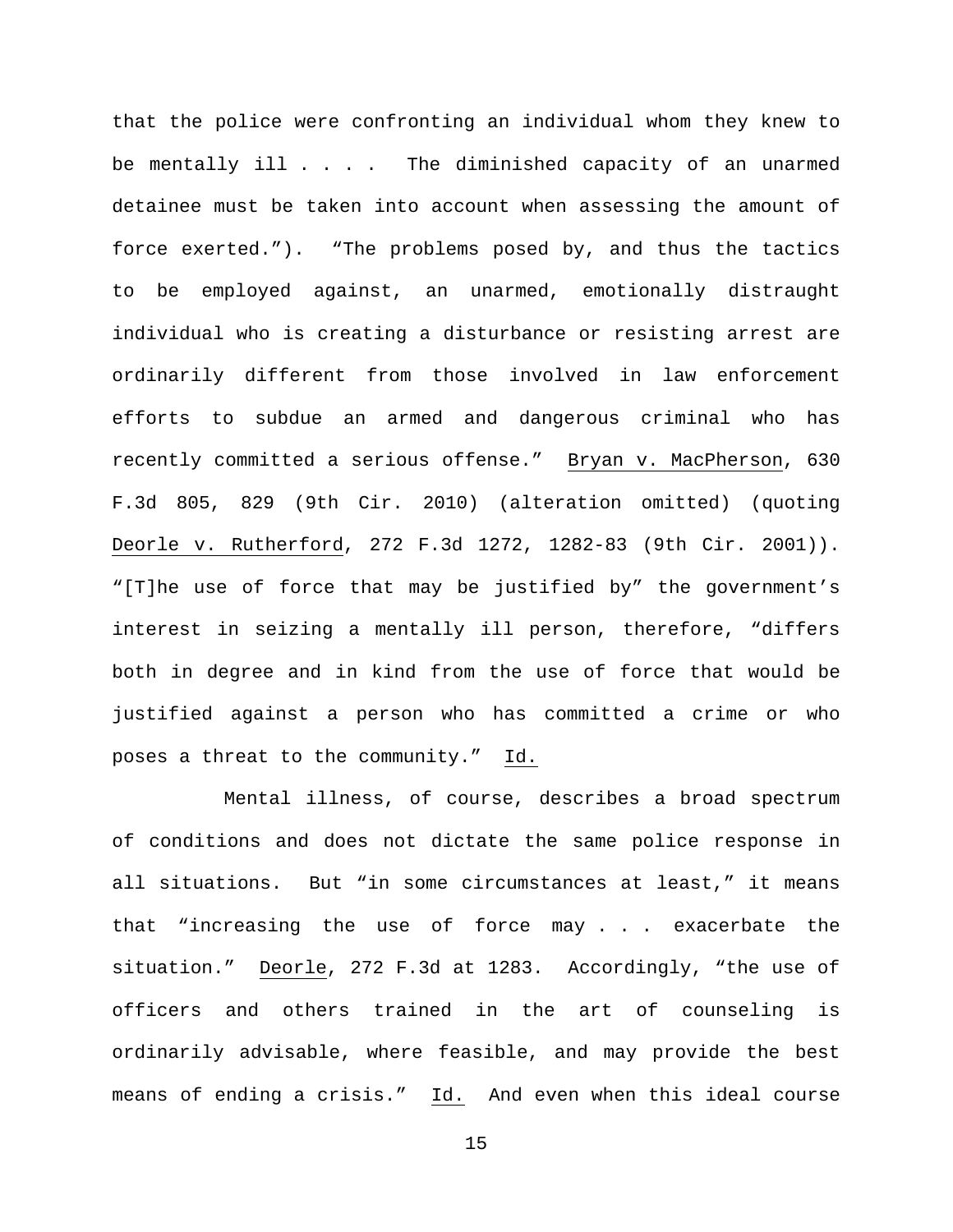is not feasible, officers who encounter an unarmed and minimally threatening individual who is "exhibit[ing] conspicuous signs that he [i]s mentally unstable" must "de-escalate the situation and adjust the application of force downward." Martin v. City of Broadview Heights, 712 F.3d 951, 962 (6th Cir. 2013).

The second relevant fact that Appellees could glean from Armstrong's commitment order is that a doctor determined him to be a danger to himself.[7](#page-15-0) Where a seizure's sole justification is preventing harm to the subject of the seizure, the government has little interest in using force to effect that seizure. Rather, using force likely to harm the subject is manifestly contrary to the government's interest in initiating that seizure. See Drummond ex rel. Drummond v. City of Anaheim, 343 F.3d 1052, 1059 (9th Cir. 2003) (When "a mentally disturbed

<span id="page-15-0"></span> <sup>7</sup> Armstrong's involuntary commitment order could have issued in order "to prevent harm to self or others," N.C. Gen. Stat. § 122C-262(a) (emphasis supplied), and it is not entirely clear from the record whether reasonable officers at the scene would have known that Armstrong had only been judged a danger to himself or would have thought that a doctor may consider him a danger to others. The officers did, however, speak to Wayne Morton, the behavioral assessment nurse who assisted with preparation of Armstrong's commitment papers, prior to seizing Armstrong. In addition, the officers observed Armstrong for over 20 minutes before the involuntary commitment order was issued. During this period, Armstrong engaged in behavior mildly harmful to himself, but he exhibited no risk of flight or risk of harm to others. Taking these facts in the light most favorable to Appellant, objectively reasonable officers would be aware of the basis underlying Armstrong's commitment order.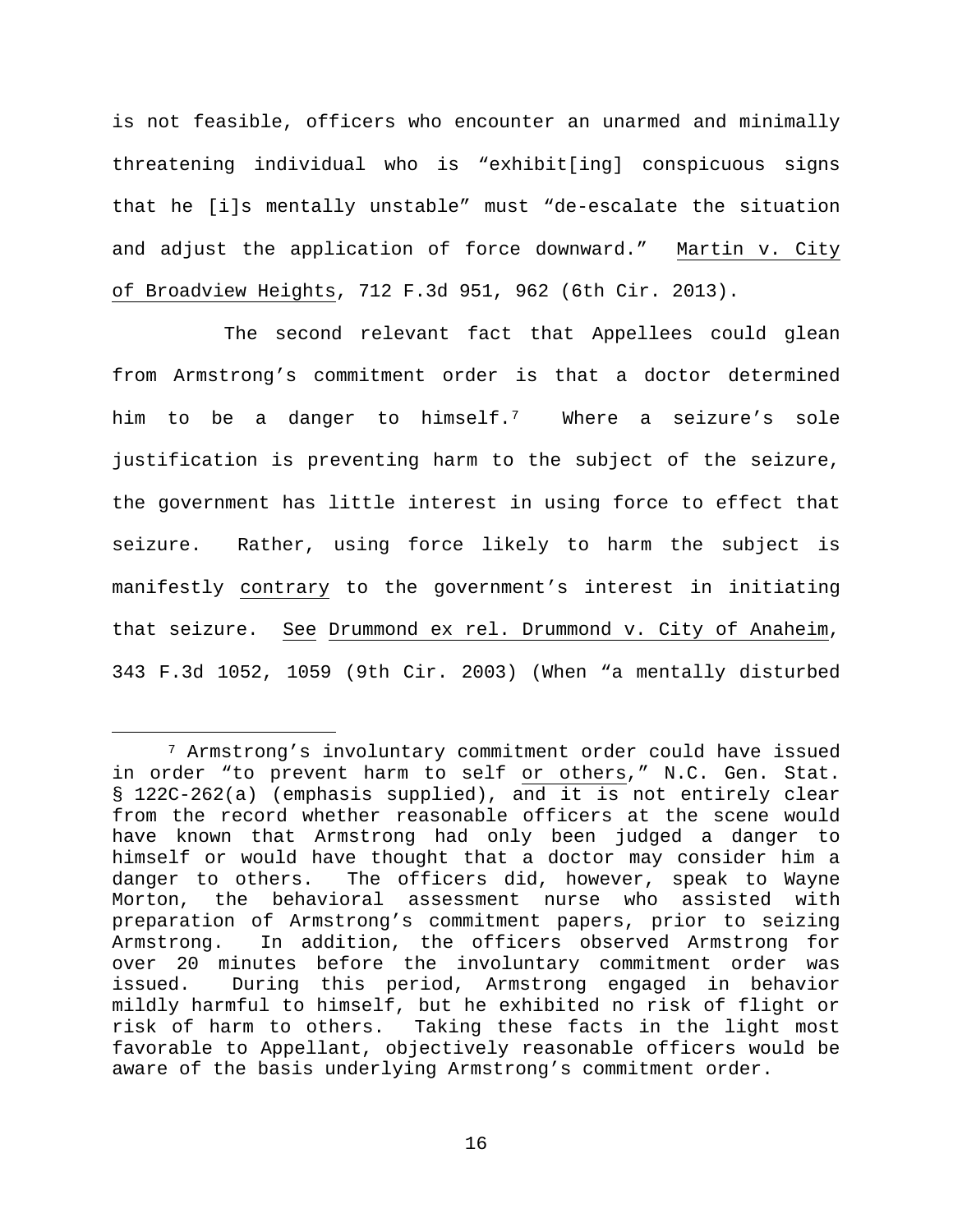individual not wanted for any crime . . . [i]s being taken into custody to prevent injury to himself[,] [d]irectly causing [that individual] grievous injury does not serve th[e officers'] objective in any respect.").

The first Graham factor thus weighs against imposition of force. The government's interest in seizing Armstrong was to prevent a mentally ill man from harming himself. The justification for the seizure, therefore, does not vindicate any degree of force that risks substantial harm to the subject.

 $2.$ 

The second and third Graham factors, whether Armstrong threatened the safety of others and resisted seizure, do justify some -- limited -- use of force, though. Appellees had observed Armstrong wandering into traffic with little regard for avoiding the passing cars, and the seizure took place only a few feet from an active roadway. Armstrong, moreover, fled from the Hospital earlier that day, although he did not go far. Under such circumstances, Appellees concerns that Armstrong may try to flee into the street to avoid being returned to the Hospital, thereby endangering himself and individuals in passing cars, were objectively reasonable. A degree of force was, consequently, justified.

But that justified degree of force is the degree reasonably calculated to prevent Armstrong's flight. When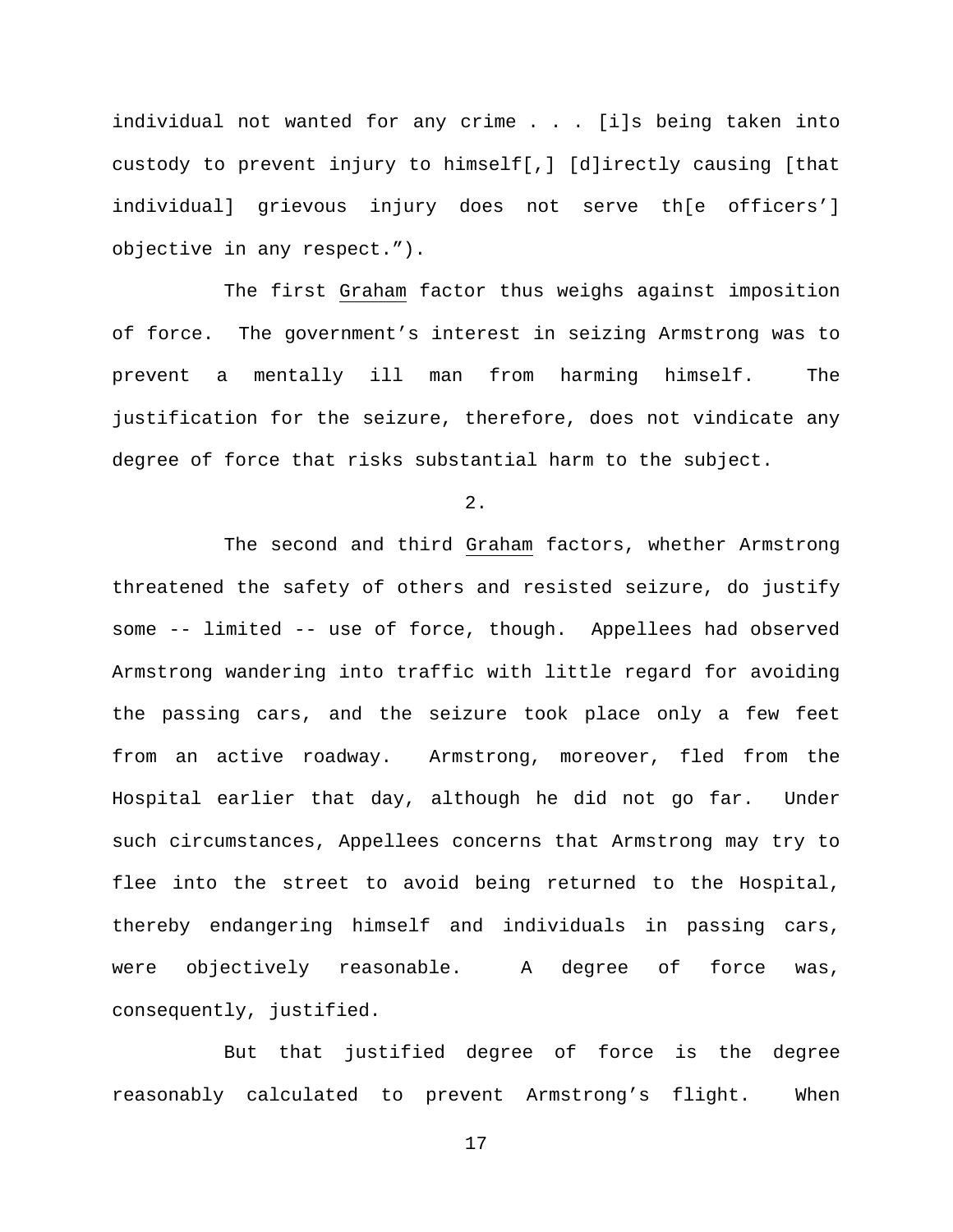Appellees decided to begin using force, Armstrong, who stood 5'11" tall and weighed 262 pounds, was stationary, seated, clinging to a post, and refusing to move. He was also outnumbered and surrounded by police officers and security guards. The degree of force necessary to prevent an individual who is affirmatively refusing to move from fleeing is obviously quite limited.

Armstrong was also resisting the seizure. There is no question that, prior to being tased, Armstrong was refusing to let go of the post he had wrapped himself around despite verbal instruction to desist and a brief -- **30-second** -- attempt to physically pull him off. Noncompliance with lawful orders justifies some use of force, but the level of justified force varies based on the risks posed by the resistance. See Bryan, 630 F.3d at 830 ("'Resistance,' however, should not be understood as a binary state, with resistance being either completely passive or active. . . . Even purely passive resistance can support the use of some force, but the level of force an individual's resistance will support is dependent on the factual circumstances underlying that resistance.") And, here, the factual circumstances demonstrate little risk -- Armstrong was stationary, non-violent, and surrounded by people willing to help return him to the Hospital. That Armstrong was not allowing his arms to be pulled from the post and was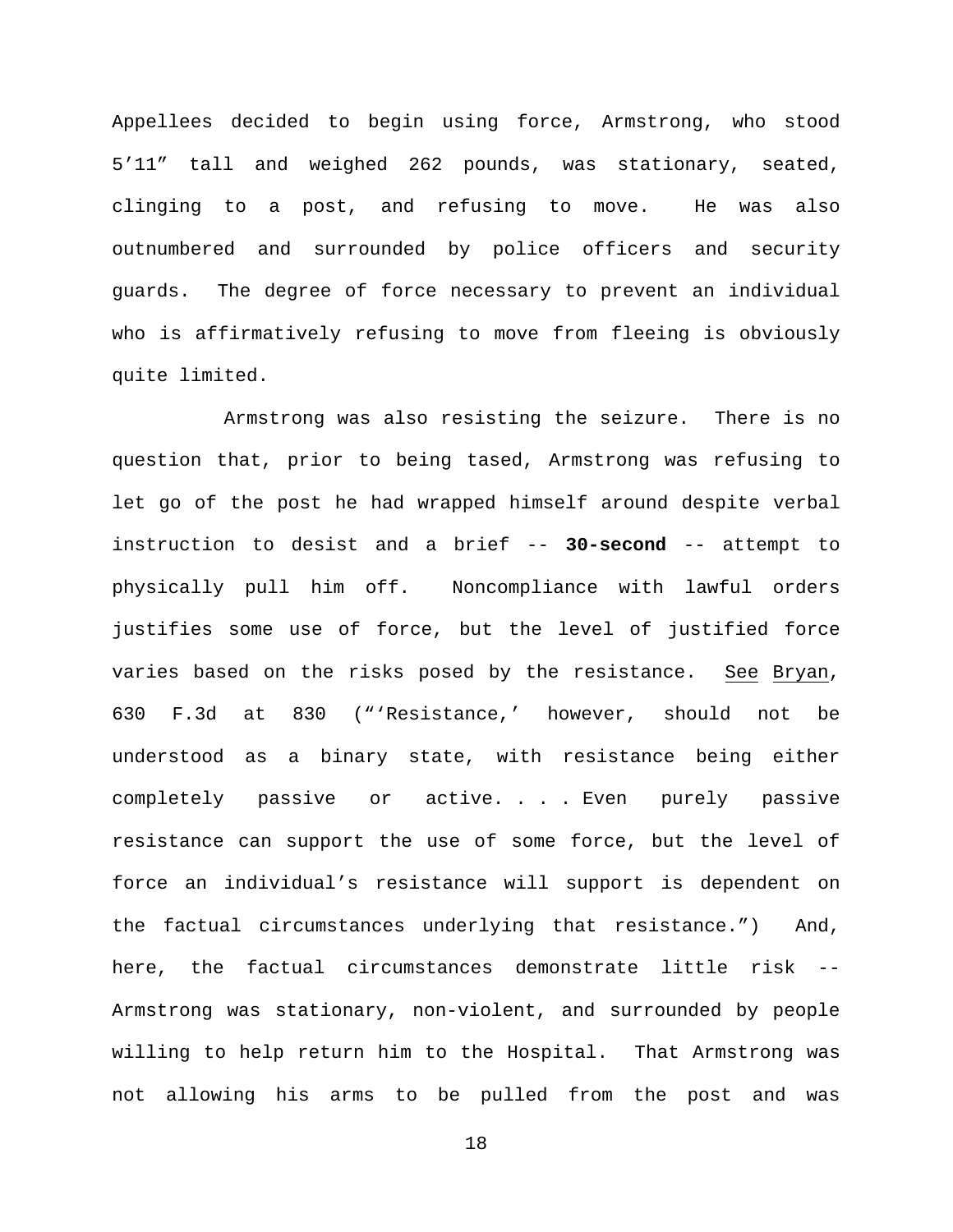refusing to comply with shouted orders to let go, while cause for some concern, do not import much danger or urgency into a situation that was, in effect, a static impasse.

3.

When we turn "an eye toward the proportionality of the force in light of all the[se] circumstances,'" Smith, 781 F.3d at 101 (alteration and emphasis supplied) (quoting Waterman, 393 F.3d at 481), it becomes evident that the level of force Appellees chose to use was not objectively reasonable. Appellees were confronted with a situation involving few exigencies where the Graham factors justify only a limited degree of force. Immediately tasing a non-criminal, mentally ill individual, who seconds before had been conversational, was not a proportional response.

Deploying a taser is a serious use of force. The weapon is designed to "caus[e] . . . excruciating pain," Cavanaugh v. Woods Cross City, 625 F.3d 661, 665 (10th Cir. 2010), and application can burn a subject's flesh, see Orem v. Rephann, 523 F.3d 442, 447-48 (4th Cir. 2008) abrogated on other grounds by Wilkins v. Gaddy, 559 U.S. 34, 37 (2010); cf. Commonwealth v. Caetano, 26 N.E.3d 688, 692 (Mass. 2015) ("[W]e consider the stun gun a per se dangerous weapon at common law."). We have observed that a taser "inflicts a painful and frightening blow." Orem, 523 F.3d at 448 (quoting Hickey v.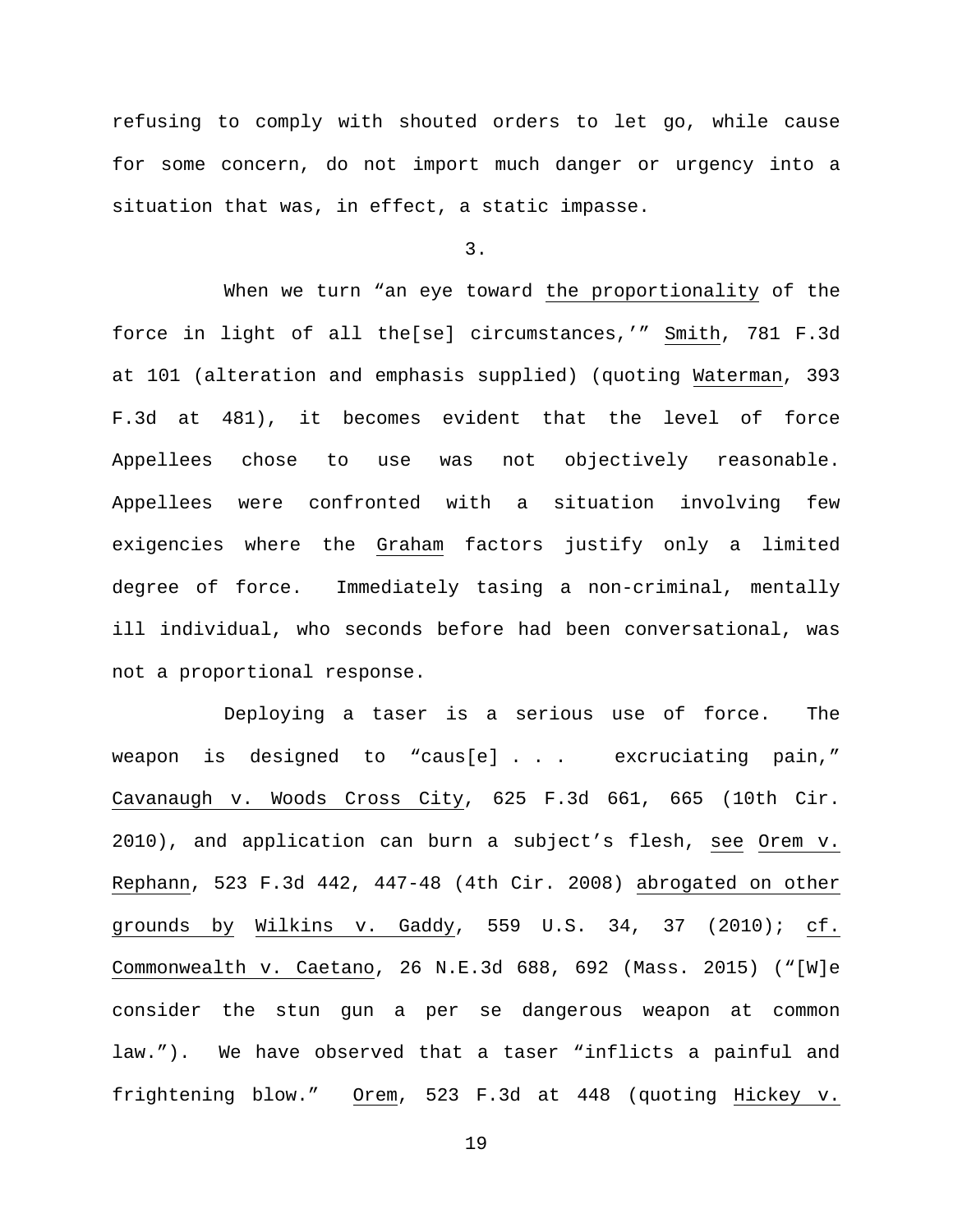Reeder, 12 F.3d 754, 757 (8th Cir. 1993)). Other circuits have made similar observations.<sup>8</sup> See, e.g., Estate of Booker v. Gomez, 745 F.3d 405, 414 n.9 (10th Cir. 2014) ("A taser delivers electricity into a person's body, causing severe pain."); Abbott v. Sangamon Cnty., 705 F.3d 706, 726 (7th Cir. 2013) ("This court has acknowledged that one need not have personally endured a taser jolt to know the pain that must accompany it, and several of our sister circuits have likewise recognized the intense pain inflicted by a taser." (internal citations and quotation marks omitted)); Bryan, 630 F.3d at 825 ("The physiological effects, the high levels of pain, and foreseeable risk of physical injury lead us to conclude that the X26 and similar devices are a greater intrusion than other non-lethal methods of force we have confronted.").

<span id="page-19-0"></span> <sup>8</sup> Officer Gatling deployed his taser in drive stun mode, which is intended to cause pain but is not intended to cause<br>paralysis. See supra n.3. Our conclusions about the severity See supra n[.3.](#page-6-2) Our conclusions about the severity of taser use, however, would be the same had he used dart mode. Dart mode, no less than drive stun mode, inflicts extreme pain. See David A. Harris, Taser Use by Law Enforcement: Report of the Use of Force Working Group of Allegheny County, Pennsylvania, 71 U. Pitt. L. Rev. 719, 726-27 (2010) ("I remember only one coherent thought in my head while this was occurring: STOP!<br>STOP! GET THIS OFF ME! Despite my strong desire to do Despite my strong desire to do something, all through the Taser exposure I was completely paralyzed. I could not move at all." (emphasis in original)). And the risk of injury is increased because a paralyzed subject may be injured by the impact from falling to the ground. See Bryan, 630 F.3d at 824. Taser use is severe and injurious regardless of the mode to which the taser is set.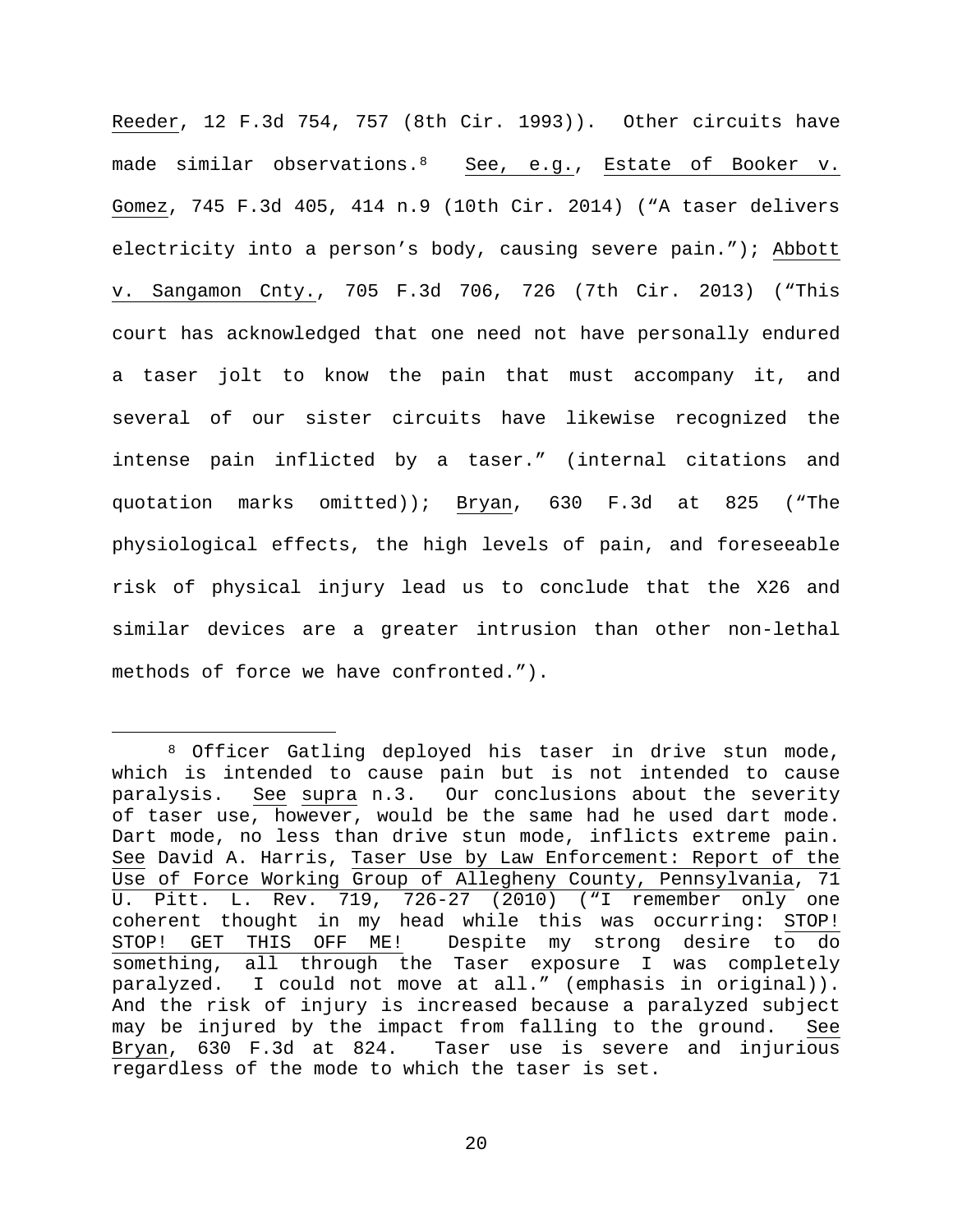These observations about the severe pain inflicted by tasers apply when police officers utilize best practices. The taser use at issue in this case, however, contravenes current industry and manufacturer recommendations. Since at least 2011, the Police Executive Research Forum ("PERF") and the Department of Justice's Office of Community Oriented Policing Services ("COPS") have cautioned that using drive stun mode "to achieve pain compliance may have limited effectiveness and, when used repeatedly, may even exacerbate the situation." PERF & COPS, 2011 Electronic Control Weapon Guidelines, at 14 (March 2011) (emphasis omitted). The organizations, therefore, recommend that police departments "carefully consider policy and training regarding when and how personnel use the drive stun mode[] and . . . discourage its use as a pain compliance tactic." Id. In 2013, moreover, Taser International, the manufacturer of the taser Appellees used in this case, warned, "Drive-stun use may not be effective on emotionally disturbed persons or others who may not respond to pain due to a mind-body disconnect." Cheryl W. Thompson & Mark Berman, Stun guns: 'There was just too much use,' Wash. Post, Nov. 27, 2015, at A1. Taser users, the warning goes on, should "[a]void using repeated drive-stuns on such individuals if compliance is not achieved." Id. Even the company that manufactures tasers, in other words, now warns against the precise type of taser use inflicted on Armstrong.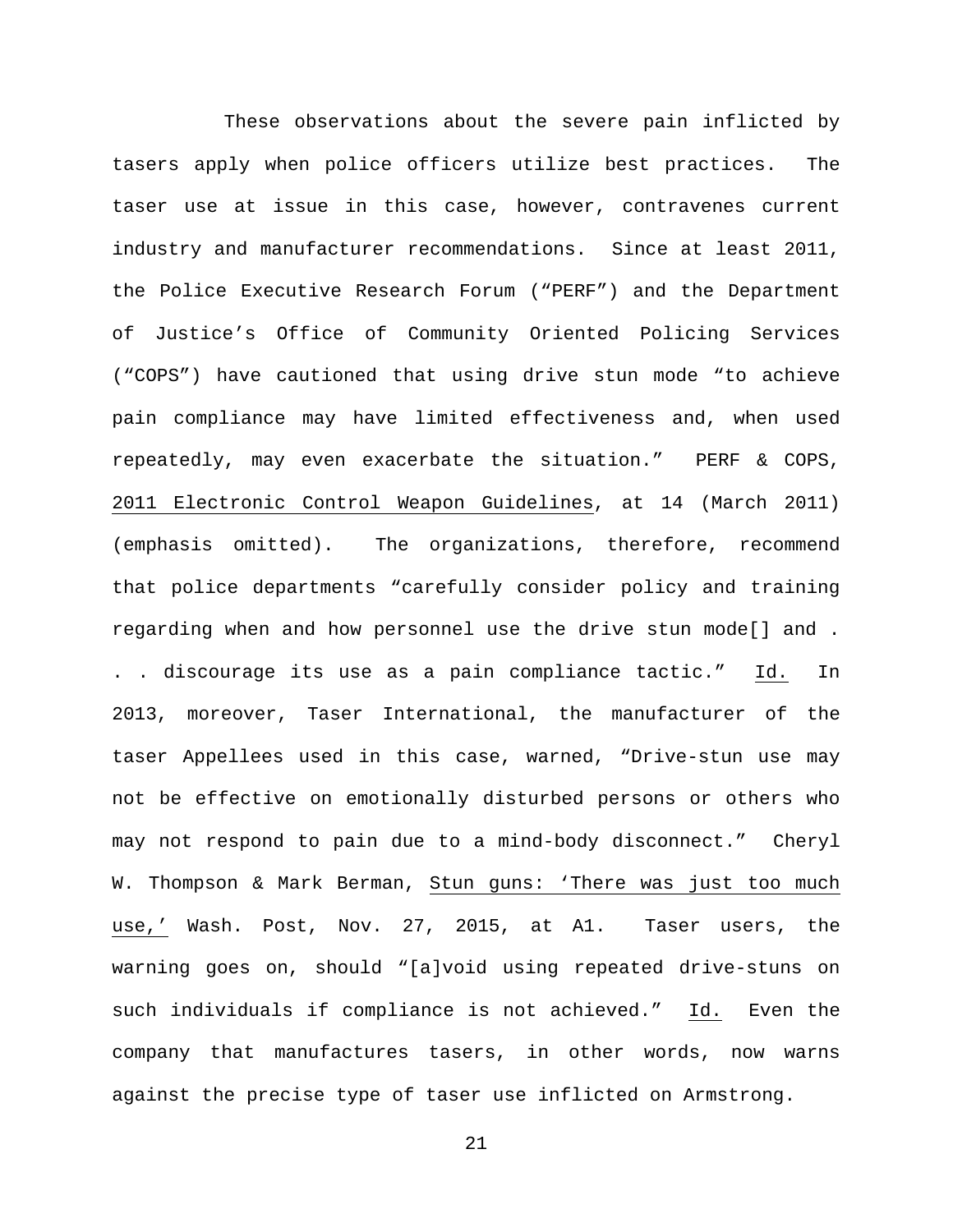Force that imposes serious consequences requires significant circumscription. Our precedent, consequently, makes clear that tasers are proportional force only when deployed in response to a situation in which a reasonable officer would perceive some immediate danger that could be mitigated by using the taser. In Meyers v. Baltimore County, we parsed a defendant-officer's taser deployments based on the level of resistance the arrestee was offering -- and the danger that resistance posed to the officers -- when each shock was administered. See 713 F.3d 723, 733-34 (4th Cir. 2013). The "first three deployments of [the] taser did not amount to an unreasonable or excessive use of force[] [because the arrestee] was acting erratically, was holding a baseball bat that he did not relinquish until after he received the second shock, and was advancing toward the officers . . . . " Id. at 733. But seven later deployments of the taser did amount to excessive force:

> It is an excessive and unreasonable use of force for a police officer repeatedly to administer electrical shocks with a taser on an individual who no longer is armed, has been brought to the ground, has been restrained physically by several other officers, and no longer is actively resisting arrest.

Id. at 734. Immediate danger was thus key to our distinction - tasing the arrestee ceased being proportional force when the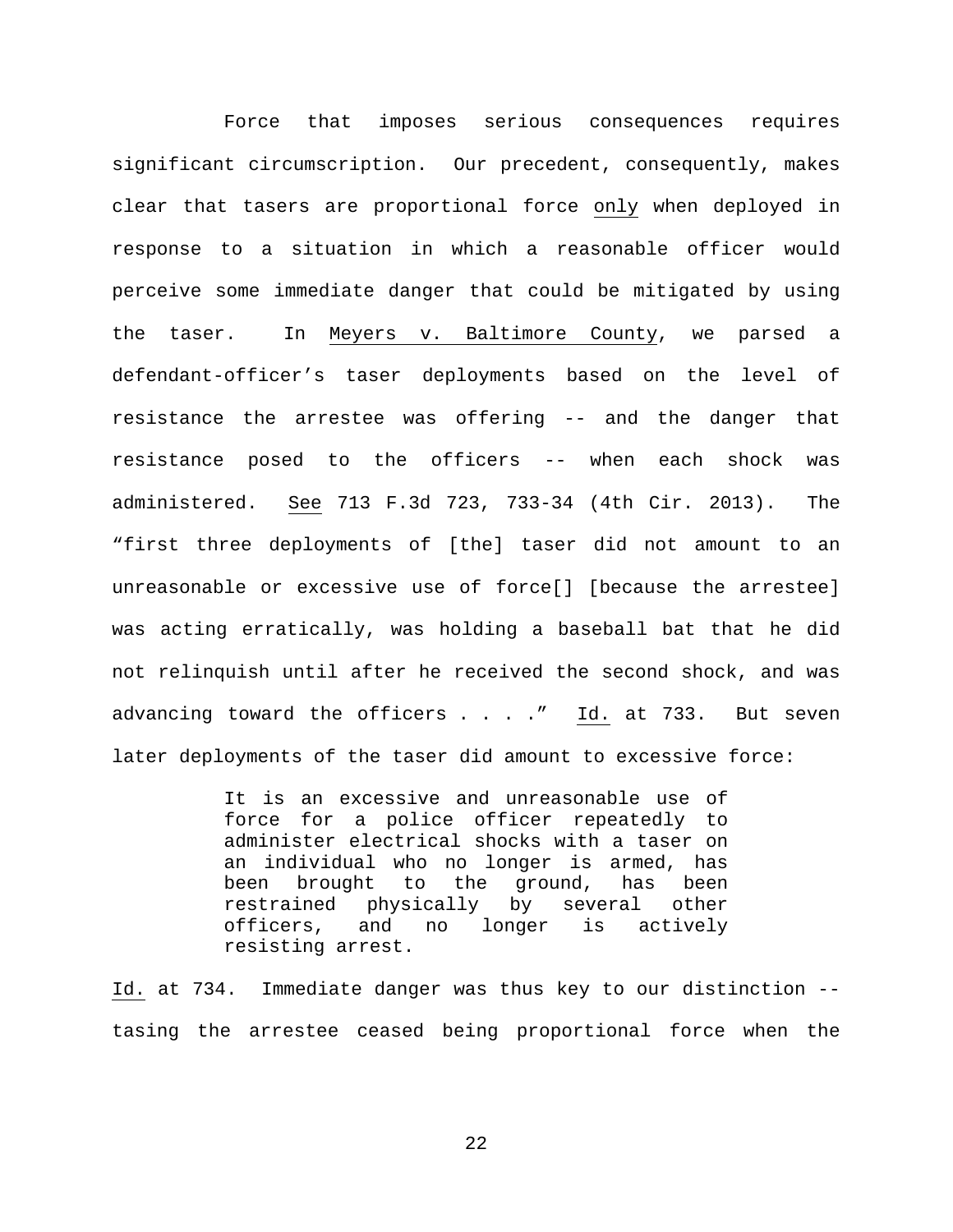officer "continued to use his taser" after the arrestee "did not pose a continuing threat to the officers' safety." Id. at 733.

In Orem v. Rephann, though we were applying a Fourteenth Amendment test rather than the Fourth Amendment's objective reasonableness test, we rejected an officer's argument that the taser deployment in question was intended to prevent an arrestee from endangering herself because the facts belied any immediate danger. See 523 F.3d at 447-49. Rather, those facts -- that "Orem was handcuffed, weighed about 100 pounds, had her ankles loosened in the hobbling device which Deputy Boyles was tightening, and was locked in the back seat cage of Deputy Boyles's car until Deputy Rephann opened the door" -- indicated that "the taser gun was not used for a legitimate purpose[,] such as protecting the officers, protecting Orem, or preventing Orem's escape." Id. As in Meyers, then, we tied permissible taser use to situations that present some exigency that is sufficiently dangerous to justify the force.

Appellees understand these cases to proscribe tasing when a subject has already been restrained but to sanction the practice when deployed against active resistance. Since Armstrong was unrestrained and actively resisting, they contend, their taser use must be permissible.

We disagree. While the questions whether an arrestee has been restrained and is complying with police directives are,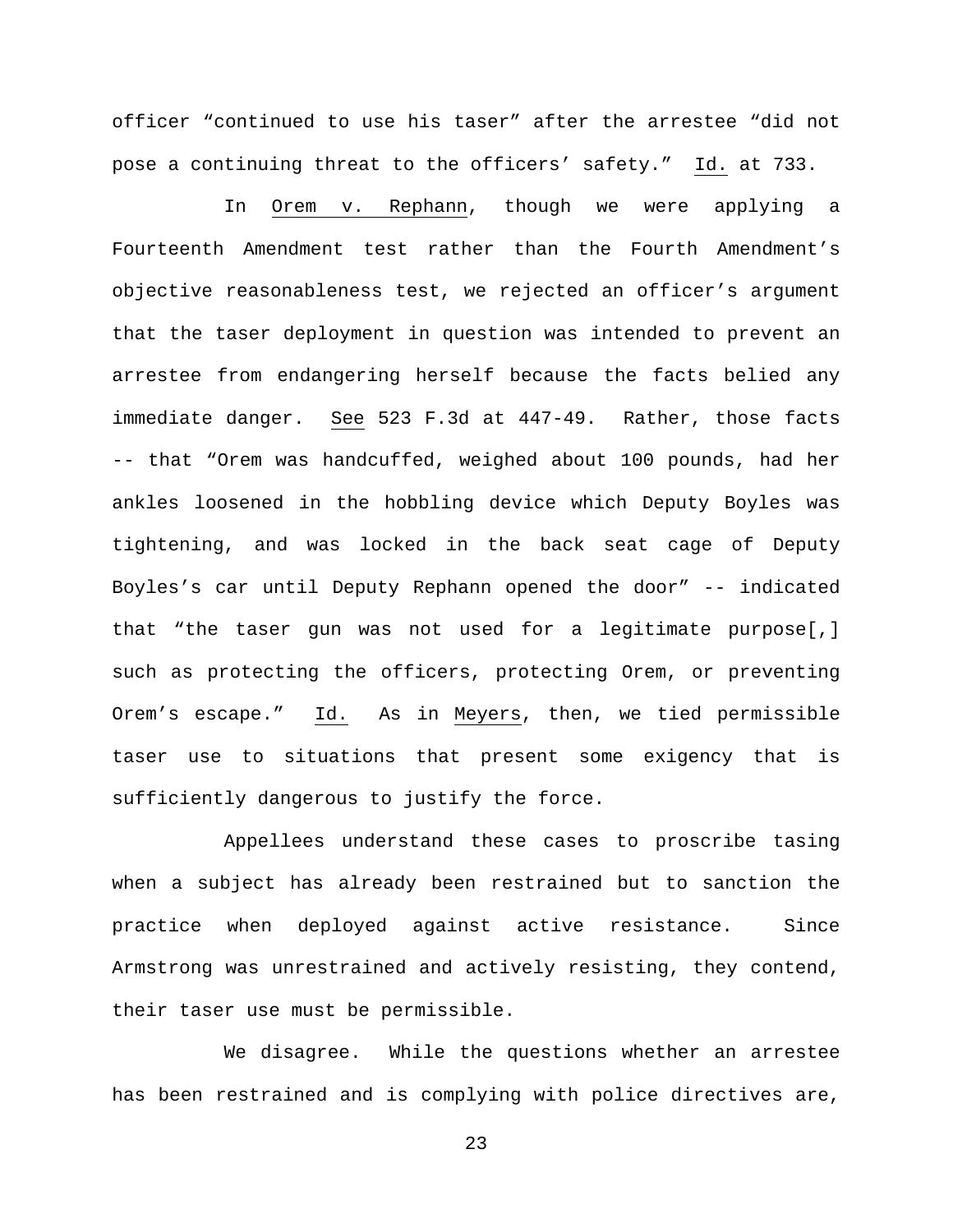of course, relevant to any inquiry into the extent to which the arrestee "pose[s] a continuing threat to the officers' safety," Meyers, 713 F.3d at 733, they are not dispositive. A rule limiting taser use to situations involving a proportional safety threat does not countenance use in situations where an unrestrained arrestee, though resistant, presents no serious safety threat.

Indeed, application of physical restraints cannot be the only way to ensure that an arrestee does not pose a sufficient safety threat to justify a tasing. If it were, use of a taser would be justified at the outset of every lawful seizure, before an arrestee has been restrained. This, of course, is not the law. Courts recognize that different seizures present different risks of danger. See, e.g., Parker v. Gerrish, 547 F.3d 1, 9 (1st Cir. 2008) ("Though driving while intoxicated is a serious offense, it does not present a risk of danger to the arresting officer that is presented when an officer confronts a suspect engaged in an offense like robbery or assault."). Firing a taser "almost immediately upon arrival" at the scene of an altercation, before an officer "could . . . have known what was going on," is, consequently, constitutionally proscribed. Casey v. City of Fed. Heights, 509 F.3d 1278, 1285 (10th Cir. 2007); see also id. at 1286 ("[I]t is excessive to use a Taser to control a target without having any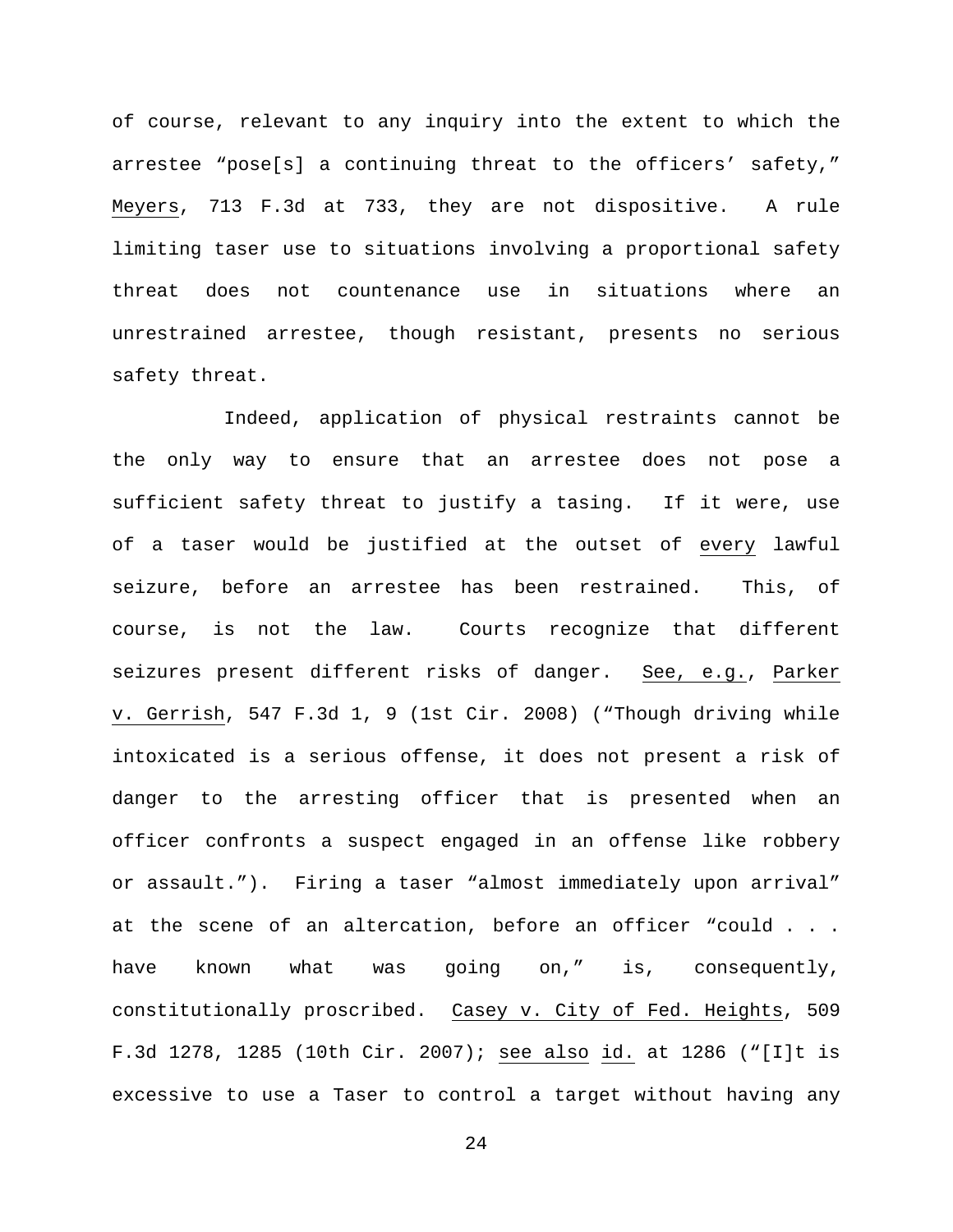reason to believe that a lesser amount of force -- or a verbal command -- could not exact compliance."). Painful, injurious, serious inflictions of force, like the use of a taser, do not become reasonable simply because officers have authorization to arrest a subject who is unrestrained.

Even noncompliance with police directives and nonviolent physical resistance do not necessarily create "a continuing threat to the officers' safety." Meyers, 713 F.3d at 733. Examples of minimally risky physical resistance are prevalent. Refusing to enter an out-of-state officer's police car until a local officer is summoned is not a sufficient threat to the arresting officer to justify physically striking the arrestee. See Rambo v. Daley, 68 F.3d 203, 207 (7th Cir. 1995). Nor is an arrestee pulling her arm away when a police officer attempts to grab her without explanation. See Smith, 781 F.3d at 103. An arrestee "yank[ing] his arm away" from a police officer, similarly, does not justify "being tackled." Goodson v. City of Corpus Christi, 202 F.3d 730, 733, 740 (5th Cir. 2000).

Unsurprisingly, then, other circuits have held that taser use can constitute excessive force when used in response to non-violent resistance. The subject of a seizure "refus[ing] to release his arms for handcuffing," for example, "is no[t] evidence suggesting that [he] violently resisted the officers'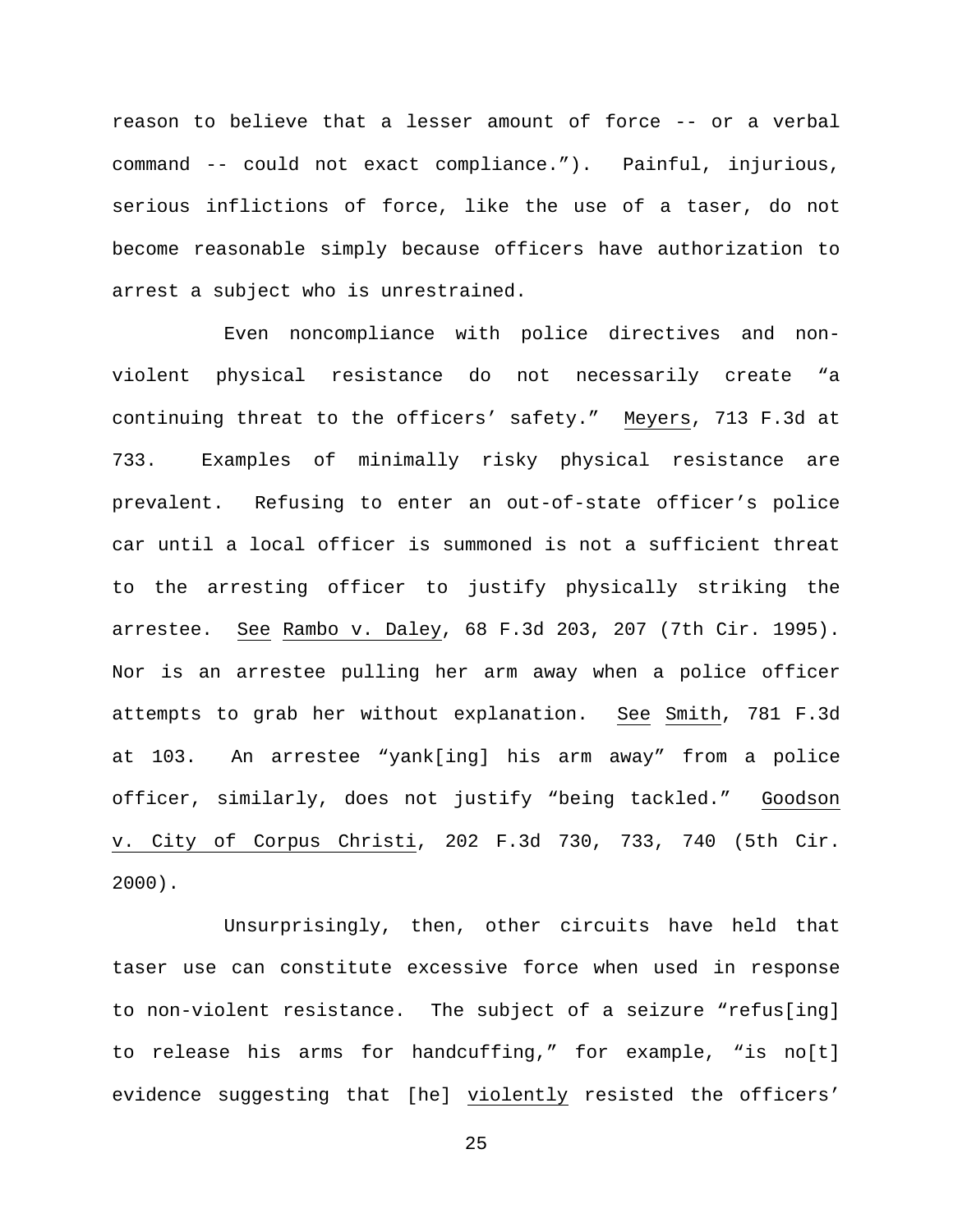attempts to handcuff him." Cyrus v. Town of Mukwonago, 624 F.3d 856, 863 (7th Cir. 2010) (emphasis supplied). Such a refusal, therefore, does not justify deploying a taser when the subject "[i]s unarmed and there [i]s little risk [he] could access a weapon," according to the Seventh Circuit. Id. The en banc Ninth Circuit has drawn a similar conclusion: A suspect "actively resist[s] arrest [when] she refuse[s] to get out of her car when instructed to do so and stiffen[s] her body and clutche[s] her steering wheel to frustrate the officers' efforts to remove her from her car," but when she also "d[oes] not evade arrest by flight, and no other exigent circumstances exist[] at the time[,] . . . [a] reasonable fact-finder could conclude . . . that the officers' use of [a taser] was unreasonable and therefore constitutionally excessive." Mattos v. Agarano, 661 F.3d 433, 446 (9th Cir. 2011) (en banc). The Eighth Circuit agrees as well. See Brown v. City of Golden Valley, 574 F.3d 491, 497 (8th Cir. 2009) (refusal to terminate a telephone call after police ordered an arrestee to do so does not justify tasing even though the police officer was concerned that the arrestee could use glass tumblers near her feet as weapons or could kick the officer).

And this conclusion, that taser use is unreasonable force in response to resistance that does not raise a risk of immediate danger, is consistent with our treatment of police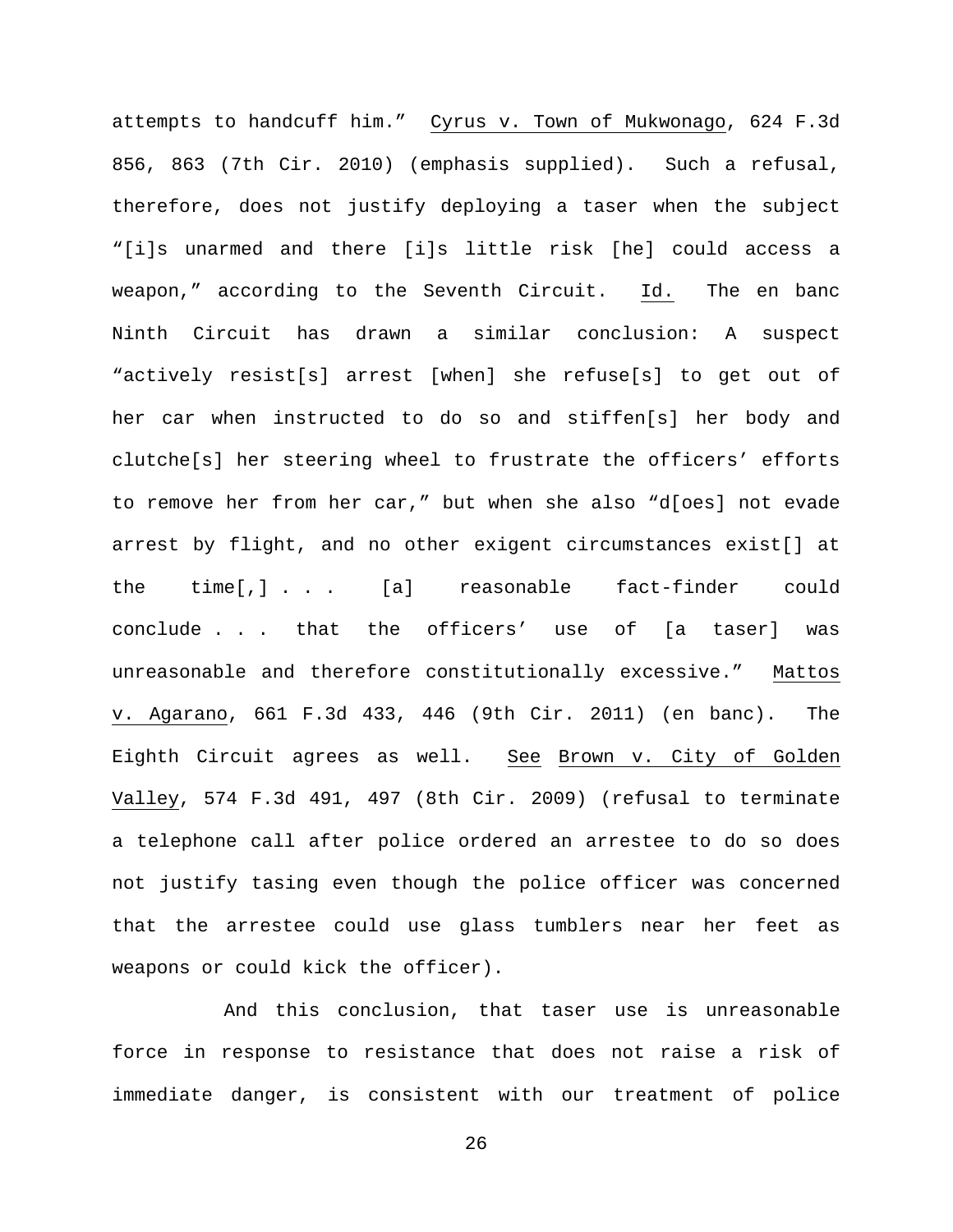officers' more traditional tools of compliance. We have denied summary judgment on excessive force claims to an officer, who "punched [an arrestee][,] threw him to the ground," and, subsequently, "used a wrestling maneuver" on him, because there was no "real evidence that [a] relatively passive, [mentally delayed] man was a danger to the larger, trained police officer." Rowland v. Perry, 41 F.3d 167, 172, 174 (4th Cir. 1994). In doing so, we rejected the argument that such force was a reasonable response to "the resistance offered by [the arrestee] during the struggle," reasoning that, despite this resistance, the arrestee "posed no threat to the officer or anyone else." Id. at 173-74.

We have similarly held that punching and throwing an arrestee to the ground because she "took only a single step back off of the small stoop in front of the door" and "pulled her arm away" during an attempted handcuffing was excessive force. Smith, 781 F.3d at 102-03. This nominal resistance did not justify the officer's use of force where a reasonable officer at the scene would not have "any reason to believe that [the arrestee] was a potentially dangerous individual" or "was at all inclined to cause [the officer] any harm." Id. at 102.

And we have treated pepper spray, a use of force that causes "closing of the eyes through swelling of the eyelids, . . . immediate respiratory inflammation, . . .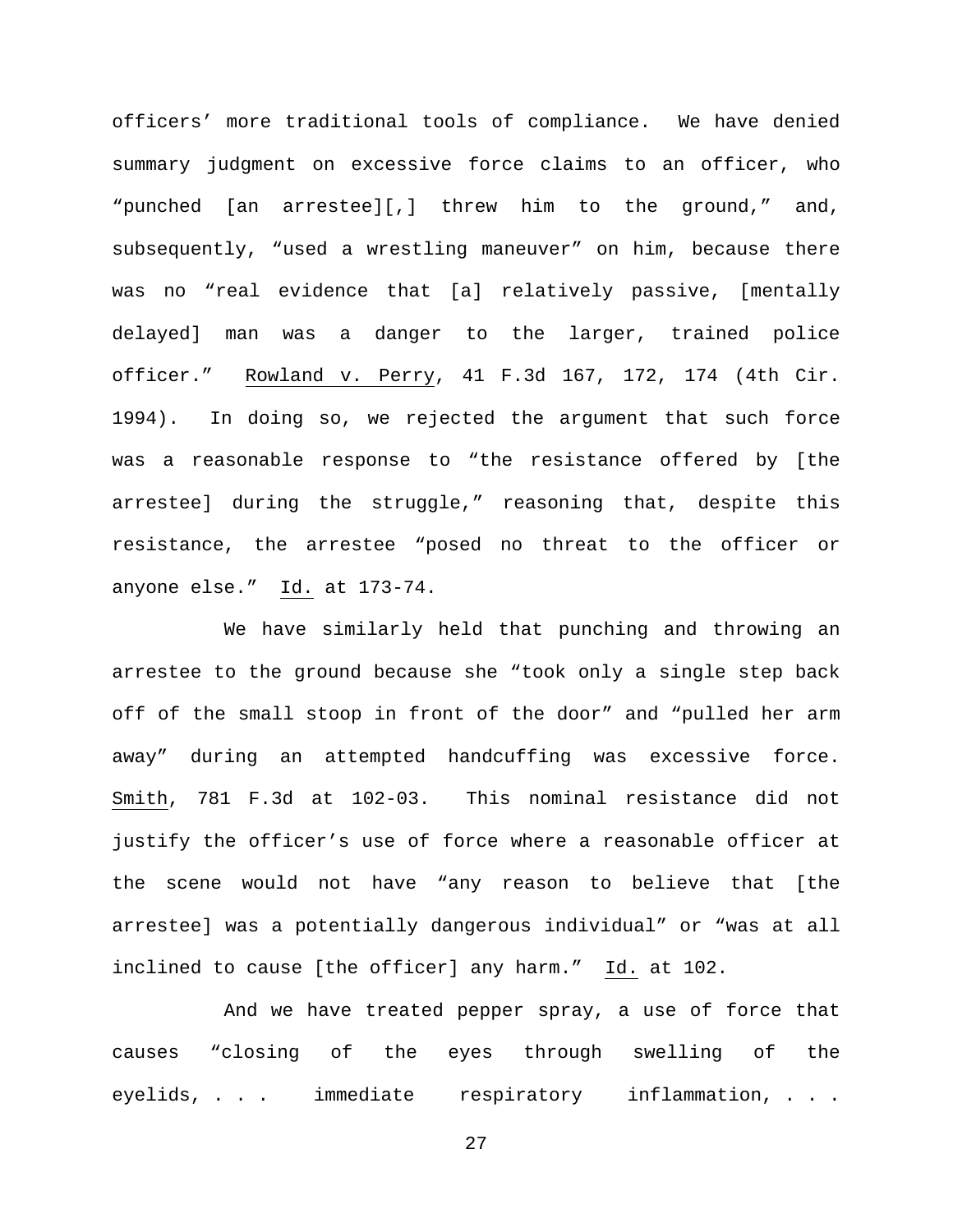and . . . immediate burning sensations," similarly, having held it excessive when used on an arrestee's wife, who was sprinting toward police officers to assist her husband upon seeing him placed in handcuffs. Park v. Shiflett, 250 F.3d 843, 848-49, 852 (4th Cir. 2001). Though the officers at the scene thought running full-bore toward their detainee was basis to arrest the wife for "disorderly conduct[] [and] obstruction of a law enforcement officer in the performance of his duties," id. at 854 n.\* (Traxler, J., concurring in part and dissenting in part), we rejected any notion that such behavior justified the application of pepper spray, see id. at 852-83 (maj. op.). Rather, because "[i]t [wa]s difficult to imagine the unarmed [wife] as a threat to the officers or the public," the officers' "irresponsible use of pepper spray twice from close range . . . was indeed excessive." Id.

In all of these cases, we declined to equate conduct that a police officer characterized as resistance with an objective threat to safety entitling the officer to escalate force. Our precedent, then, leads to the conclusion that a police officer may only use serious injurious force, like a taser, when an objectively reasonable officer would conclude that the circumstances present a risk of immediate danger that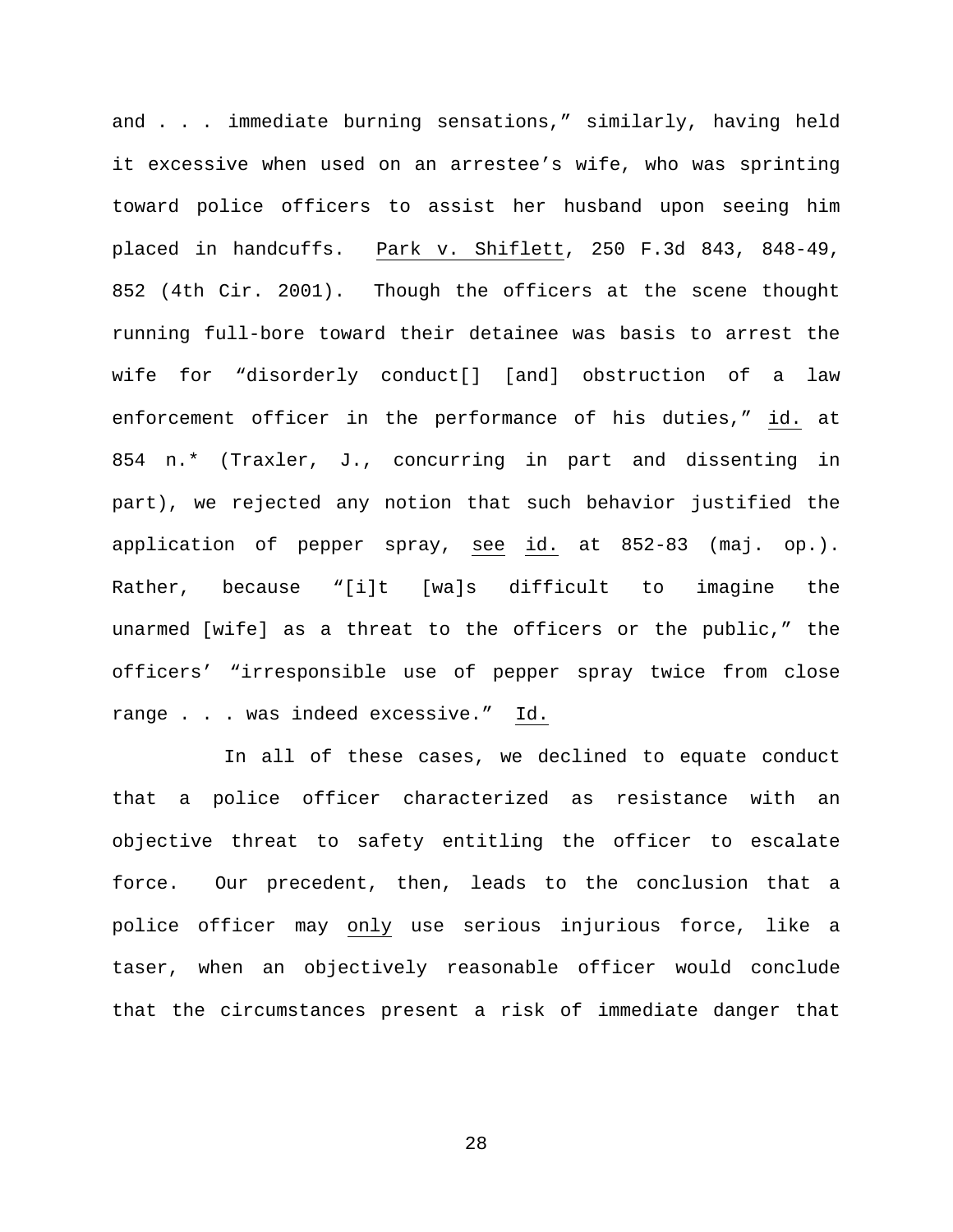could be mitigated by the use of force. At bottom, "physical resistance" is not synonymous with "risk of immediate danger."[9](#page-28-0)

Therefore, in the case before us, Appellees' use of force is only "proportional[] . . . in light of all the circumstances," Smith, 781 F.3d at 101 (quoting Waterman, 393 F.3d at 481), if Armstrong's resistance raised a risk of immediate danger that outweighs the Graham factors militating against harming Armstrong. But when the facts are viewed in the light most favorable to Appellant, they simply do not support that conclusion.

Under these facts, when Officer Gatling deployed his taser, Armstrong was a mentally ill man being seized for his own protection, was seated on the ground, was hugging a post to ensure his immobility, was surrounded by three police officers

<span id="page-28-0"></span> <sup>9</sup> Graham's test "requires careful attention to the facts and circumstances of each particular case." Graham, 490 U.S. at 396. Our holding, therefore, does not rule out the possibility that taser use could be justified in some cases where an arrestee's non-compliance could be described as non-violent. Such a situation would require the existence of facts from which an officer could reasonably conclude that the resistance presents some immediate danger despite its non-violent character. See Casey v. City of Fed. Heights, 509 F.3d 1278, 1285 (10th Cir. 2007) ("While we do not rule out the possibility that there might be circumstances in which the use of a Taser against a nonviolent offender is appropriate, we think a reasonable jury could decide that [a police officer] was not entitled under these circumstances to shoot first and ask questions later.").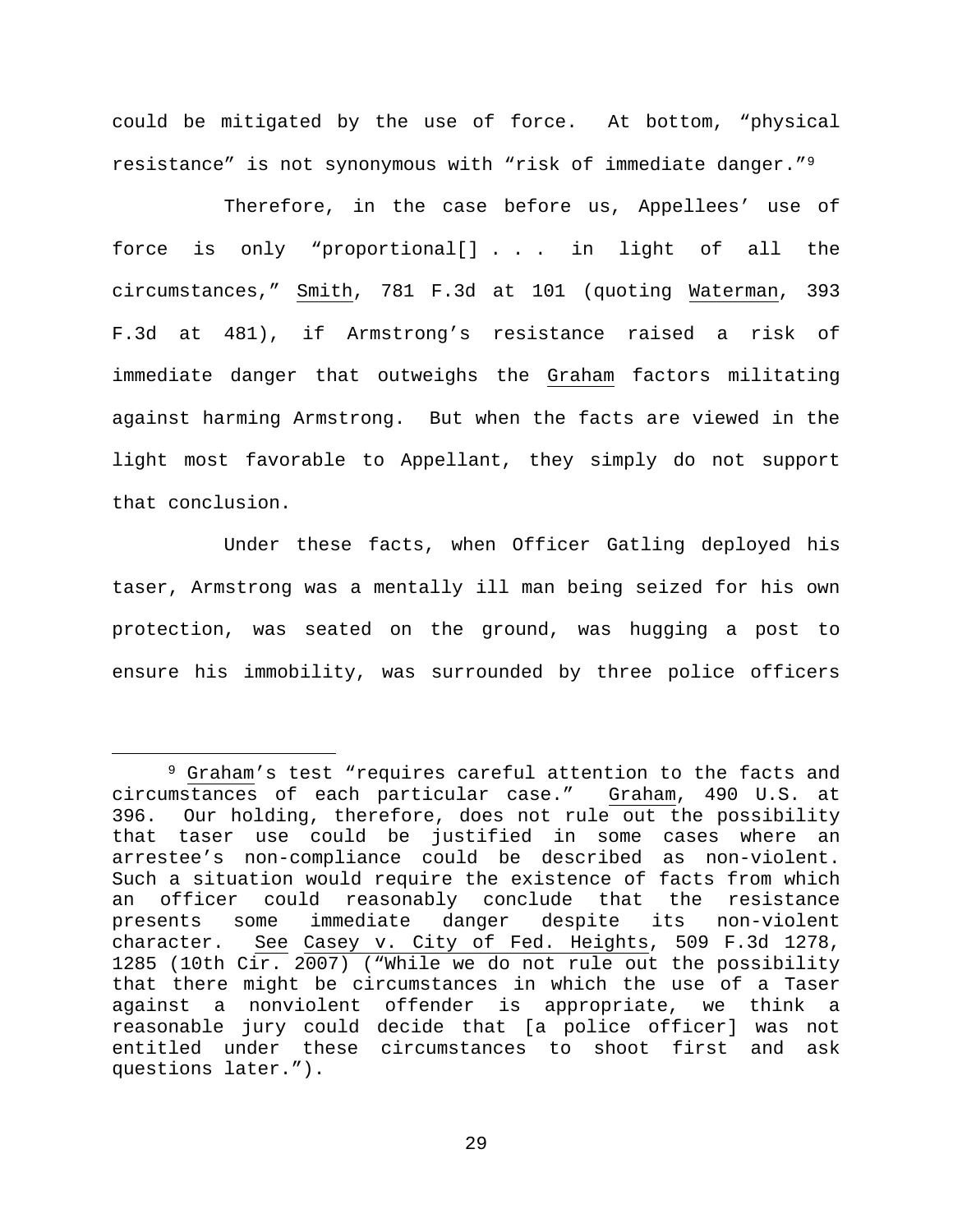and two Hospital security guards, $10$  and had failed to submit to a lawful seizure for only 30 seconds. A reasonable officer would have perceived a static stalemate with few, if any, exigencies - - not an immediate danger so severe that the officer must beget the exact harm the seizure was intended to avoid.

That Armstrong had already left the Hospital and was acting strangely while the officers waited for the commitment order to be finalized do not change this calculus. If merely acting strangely in such a circumstance served as a green light to taser deployment, it would then be the rule rather than the exception when law enforcement officials encounter the mentally ill. That cannot be. By the time Appellees chose to inflict force, any threat had sunk to its nadir -- Armstrong had immobilized himself, ceased chewing on inedible substances, and ceased burning himself. Use of force designed to "caus[e] . . . excruciating pain," Cavanaugh, 625 F.3d at 665, in these circumstances is an unreasonably disproportionate response.

We are cognizant that courts ought not "undercut the necessary element of judgment inherent in a constable's attempts to control a volatile chain of events." Brown v. Gilmore, 278

<span id="page-29-0"></span> <sup>10</sup> Indeed, it was not the deployment of the taser that ultimately resulted in Armstrong's removal from the post, but rather, the additional aid of the two security guards, who jumped in to assist the three police officers prying him off the post.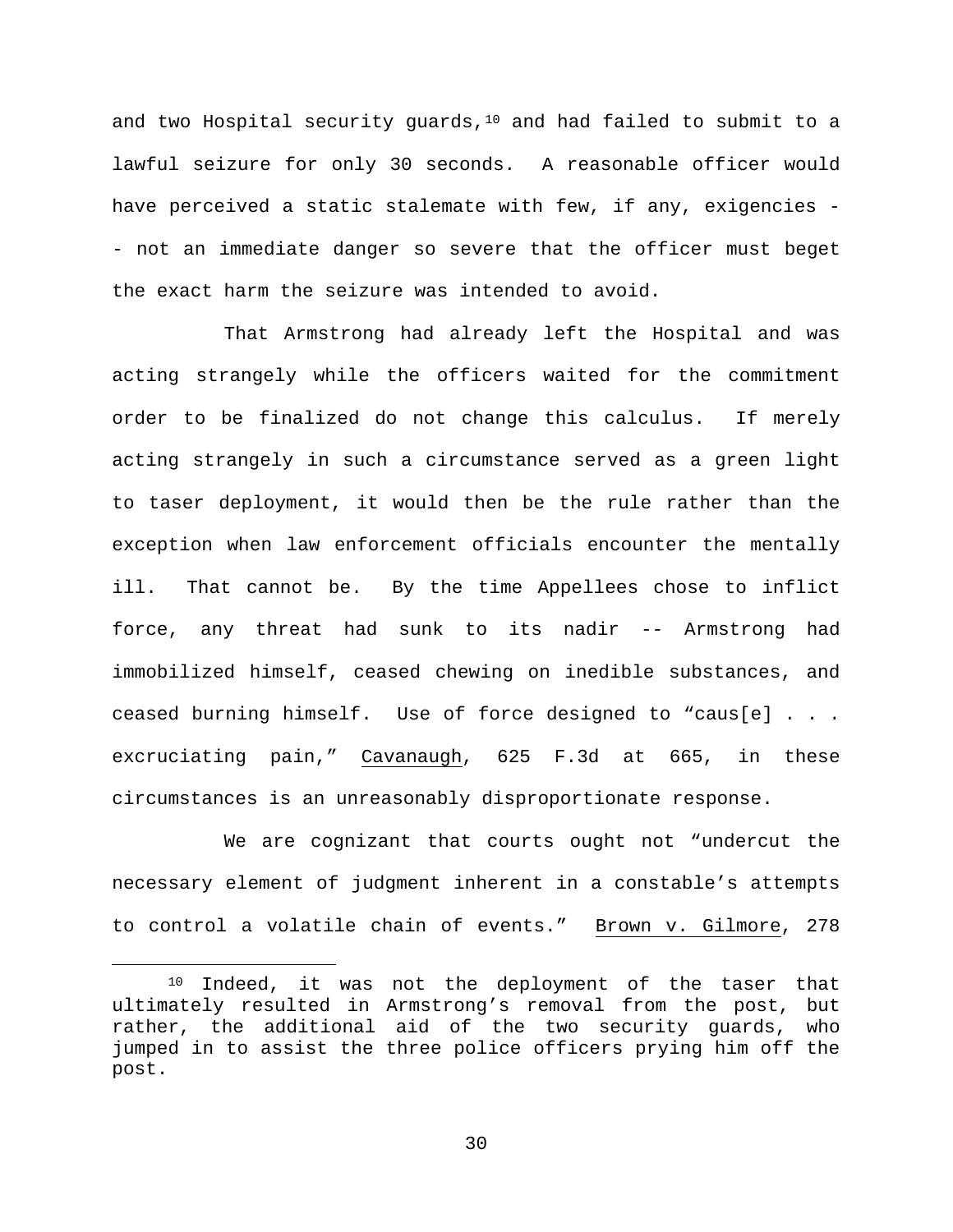F.3d 362, 369 (4th Cir. 2002). And we certainly do not suggest that Appellees had a constitutional duty to stand idly by and hope that Armstrong would change his mind and return to the Hospital on his own accord. But the facts of this case make clear that our ruling does not hamper police officers' ability to do their jobs: Tasing Armstrong did not force him to succumb to Appellees' seizure -- he actually increased his resistance in response. When Appellees stopped tasing and enlisted the Hospital's security guards to help pull Armstrong off of the post, however, the group removed Armstrong and placed him in restraints. Had Appellees limited themselves to permissible uses of force when seizing Armstrong, they would have had every tool needed to control and resolve the situation at their disposal.

Appellees, therefore, are not entitled to summary judgment on the question whether they violated the Constitution. Viewing the record in the light most favorable to Appellant, Appellees used excessive force, in violation of the Fourth Amendment.<sup>[11](#page-30-0)</sup>

<span id="page-30-0"></span> <sup>11</sup> We have reviewed Appellant's additional theories of excessive force but have determined that they lack merit. Those theories are based on Appellees' conduct while handcuffing and<br>shackling Armstrong. Applying "just enough weight" to Applying "just enough weight" to immobilize an individual "continu[ing] to struggle" during handcuffing is not excessive force. Estate of Phillips v. City of Milwaukee, 123 F.3d 586, 593 (7th Cir. 1997). Appellant (Continued)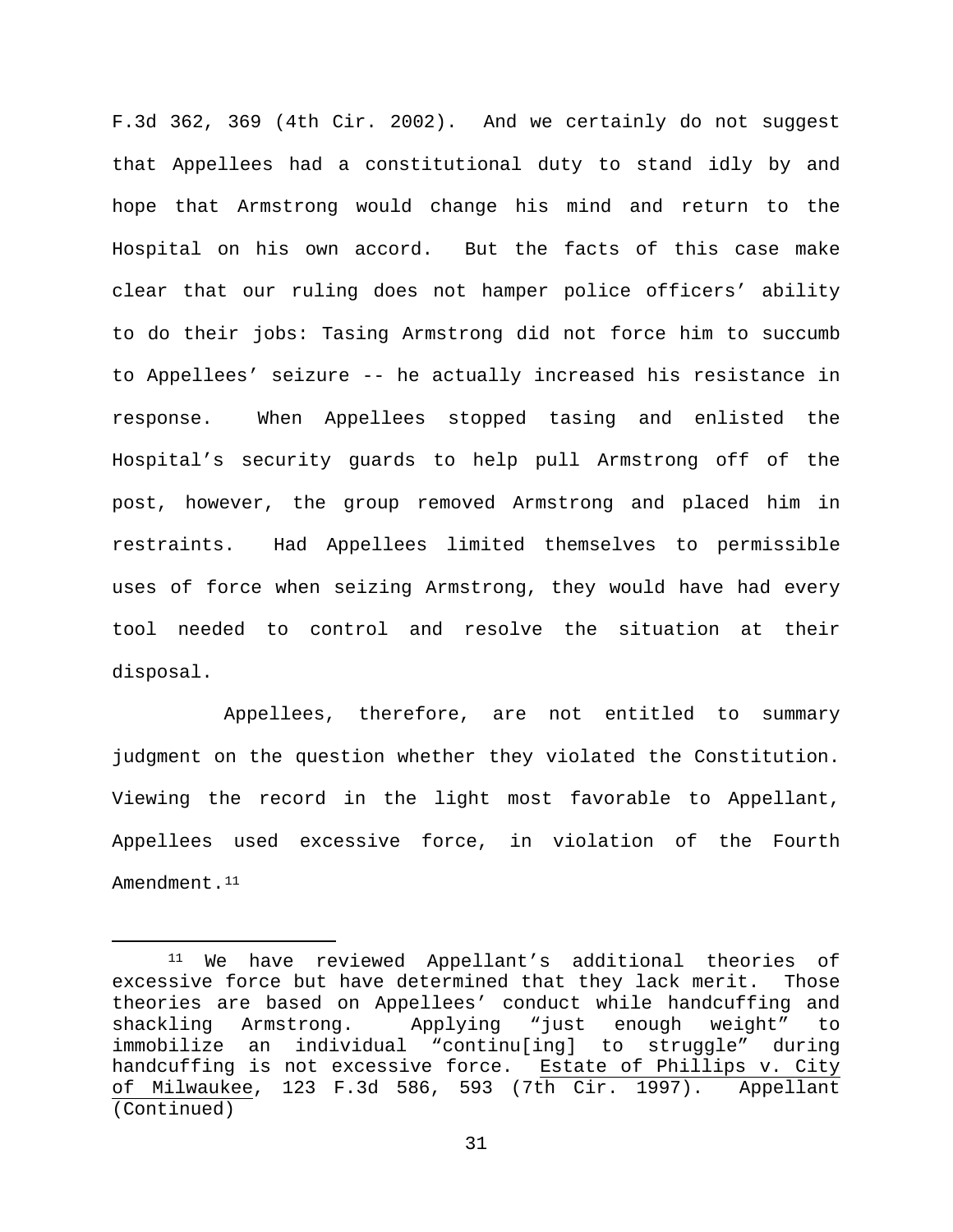We, nevertheless, affirm the district court's grant of summary judgment in Appellees' favor because we conclude that Appellees are entitled to qualified immunity.

Qualified immunity "shields government officials from liability for civil damages, provided that their conduct does not violate clearly established statutory or constitutional rights within the knowledge of a reasonable person." Meyers, 713 F.3d at 731. Not all constitutional violations are "violat[ions of] clearly established . . . constitutional rights," id., so "a plaintiff may prove that an official has violated his rights, but an official [may still be] entitled to qualified immunity." Torchinsky v. Siwinski, 942 F.2d 257, 261 (4th Cir. 1991).

The inquiry into whether a constitutional right is clearly established requires first that we define the precise right into which we are inquiring. Because "[t]he dispositive

ī

C.

concedes that Armstrong was resisting Appellees' efforts to restrain him, that Appellees stopped applying force to Armstrong's back when their restraints were secure, and that Armstrong was left in the prone position for a very short period of time after being restrained. Lopez, herself, even placed her foot on Armstrong's leg to assist Appellees' efforts to immobilize Armstrong and apply restraints. In those circumstances, an officer at the scene could conclude that the force used to hold Armstrong down and the length of time Armstrong was left on the ground were objectively reasonable.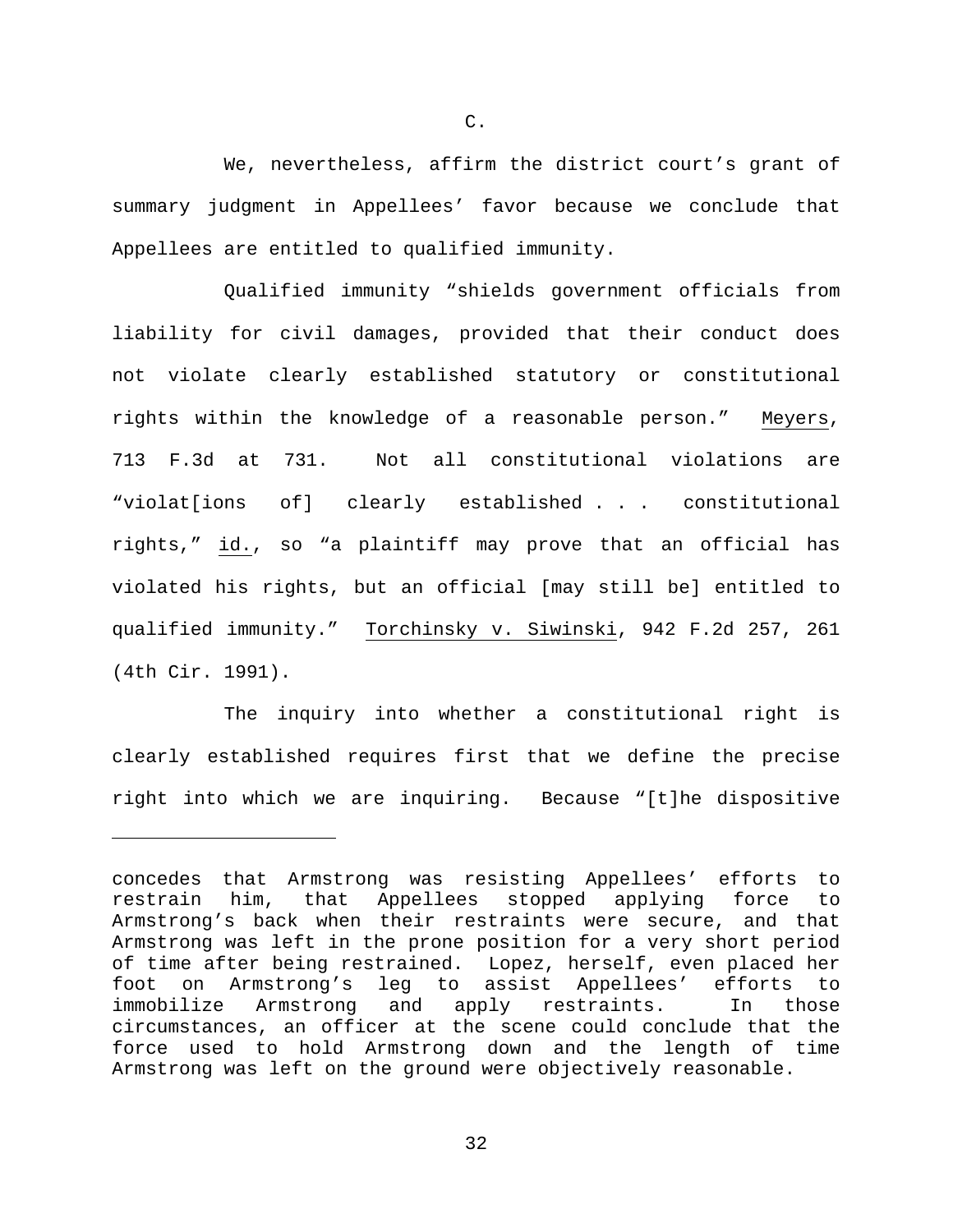question is 'whether the violative nature of particular conduct is clearly established,'" Mullenix v. Luna, 136 S. Ct. 305, 308 (2015) (per curiam) (emphasis in original) (quoting Ashcroft v. al-Kidd, 563 U.S. 731, 742 (2011)), courts must "not . . . define clearly established law at a high level of generality," al-Kidd, 563 U.S. at 742.

After defining the right, we ask whether it was clearly established at the time Appellees acted. A right satisfies this standard when it is "sufficiently clear that every reasonable official would have understood that what he is doing violates that right." Mullenix, 136 S. Ct. at 308 (quoting Reichle v. Howards, 132 S. Ct. 2088, 2093 (2012)).

"This is not to say that an official action is protected by qualified immunity unless the very action in question has previously been held unlawful, but it is to say that in the light of pre-existing law the unlawfulness must be apparent." Wilson v. Layne, 526 U.S. 603, 615 (1999) (quoting Anderson v. Creighton, 483 U.S. 635, 640 (1987)). "[O]fficials can . . . be on notice that their conduct violates established law even in novel factual circumstances." Hope v. Pelzer, 536 U.S. 730, 741 (2002). But they must, in fact, have notice in order to be held liable.

The constitutional right in question in the present case, defined with regard for Appellees' particular violative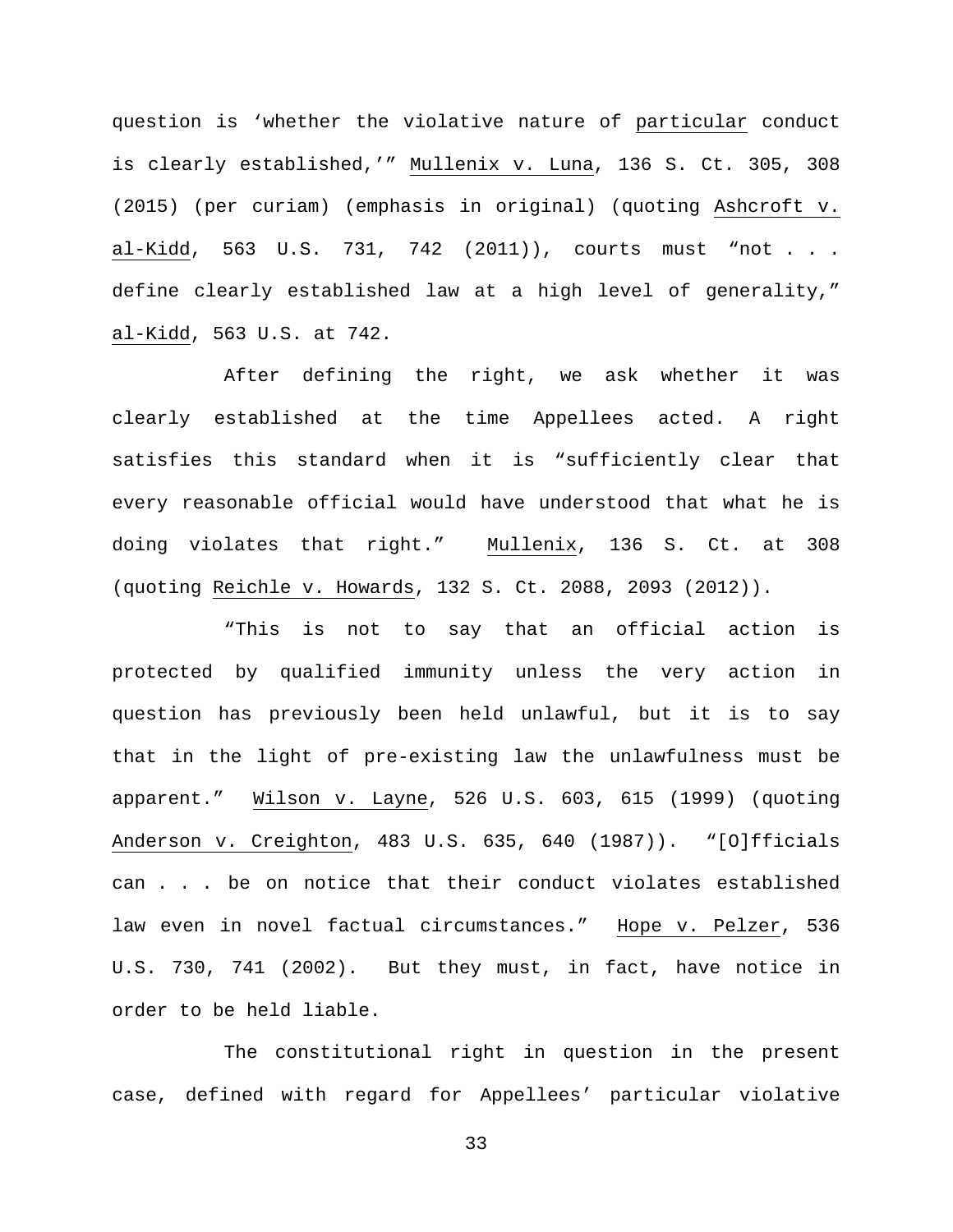conduct, is Armstrong's right not to be subjected to tasing while offering stationary and non-violent resistance to a lawful seizure. Cf. Hagans v. Franklin Cnty. Sheriff's Office, 695 F.3d 505, 509 (6th Cir. 2012) ("Defined at the appropriate level of generality -- a reasonably particularized one -- the question at hand is whether it was clearly established in May 2007 that using a taser repeatedly on a suspect actively resisting arrest and refusing to be handcuffed amounted to excessive force."). While our precedent supports our conclusion that Appellees violated that right when seizing Armstrong, we acknowledge that this conclusion was not so settled at the time they acted such that "every reasonable official would have understood that" tasing Armstrong was unconstitutional. Mullenix, 136 S. Ct. at 308 (quoting Reichle, 132 S. Ct. at 2093).

To be sure, substantial case law indicated that Appellees were treading close to the constitutional line. As discussed, we have previously held that tasing suspects after they have been secured, see Meyers, 713 F.3d at 734; $^{12}$  $^{12}$  $^{12}$  Bailey,

<span id="page-33-0"></span> <sup>12</sup> Meyers v. Baltimore County was decided after Appellees' conduct in the instant case, but Meyers did not clearly establish any right for the first time. Rather in Meyers, we found that the officer in question violated a right that had been clearly established since, at least, Bailey v. Kennedy, which was decided in 2003. See Meyers, 713 F.3d at 734-35<br>(citing Bailey, 349 F.3d at 744-45). Appellees in the instant (citing Bailey, 349 F.3d at  $744-45$ ). case, therefore, were on notice that tasing an individual who (Continued)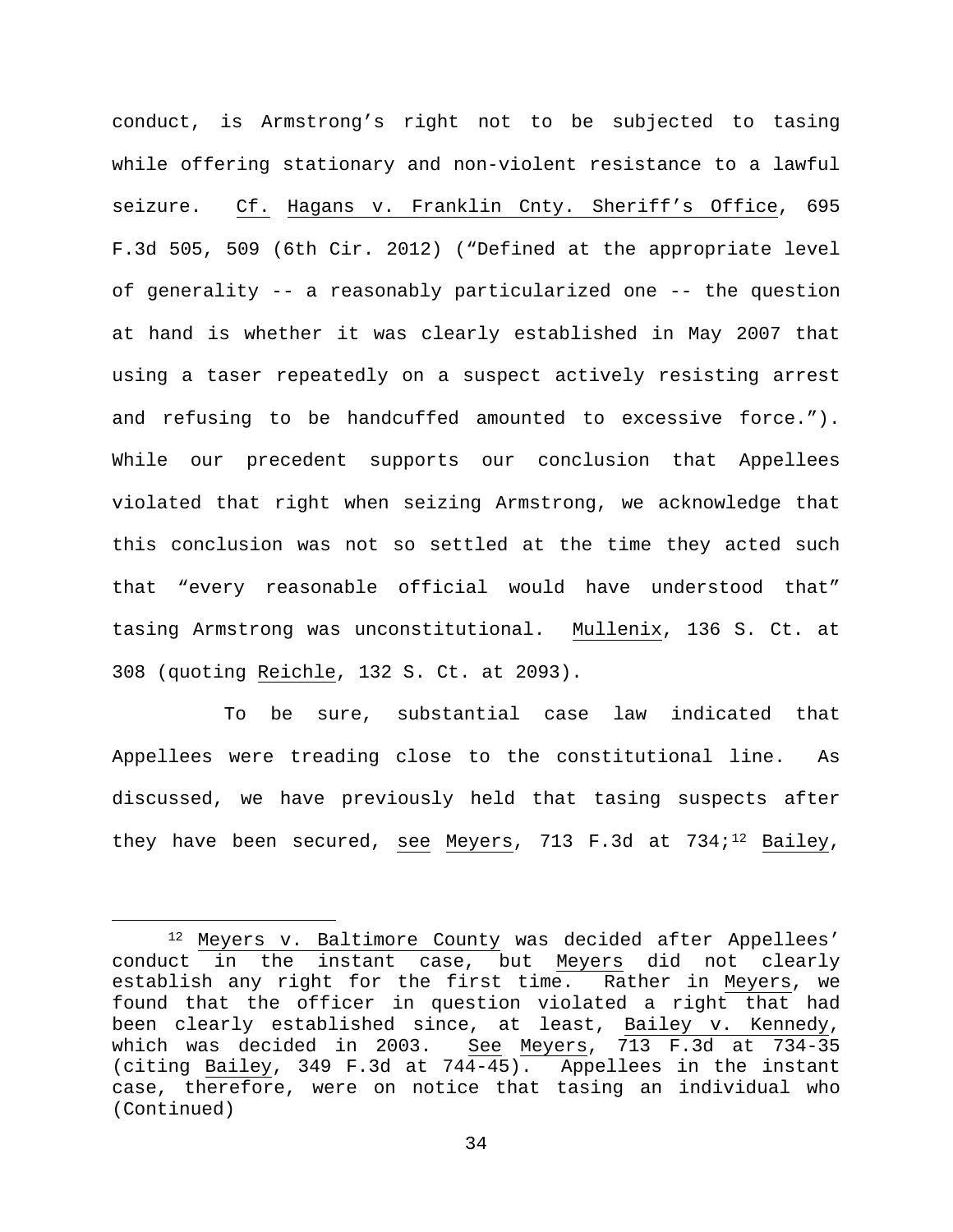349 F.3d at 744-45, and that punching or pepper spraying suspects in response to minimal, non-violent resistance, see Park, 250 F.3d at 849-53; Rowland, 41 F.3d at 172-74, constitute excessive force.

These cases, however, are susceptible to readings which would not extend to the situation Appellees faced when seizing Armstrong. Unlike in Meyers and Bailey, Appellees did not continue using force after Armstrong was secured. See Meyers, 713 F.3d at 734; Bailey, 349 F.3d at 744. And unlike in Park and Rowland, Appellant does not contend the officers in question initiated the excessive force without warning or opportunity to cease any noncompliance. See Park, 250 F.3d at 848; Rowland, 41 F.3d at 171-72. It would not necessarily have been clear to every reasonable officer that those cases applied to force inflicted after warning an individual exhibiting nonviolent resistance to desist and discontinued before that individual was secured.

A survey of other circuits' case law confirms that Appellees did not have sufficiently clear guidance to forfeit qualified immunity. Again, there were many decisions that ought to have given Appellees pause. See Bryan, 630 F.3d at 826-27

ī

<sup>&</sup>quot;was unarmed and effectively was secured" is clearly unconstitutional. Id. at 735.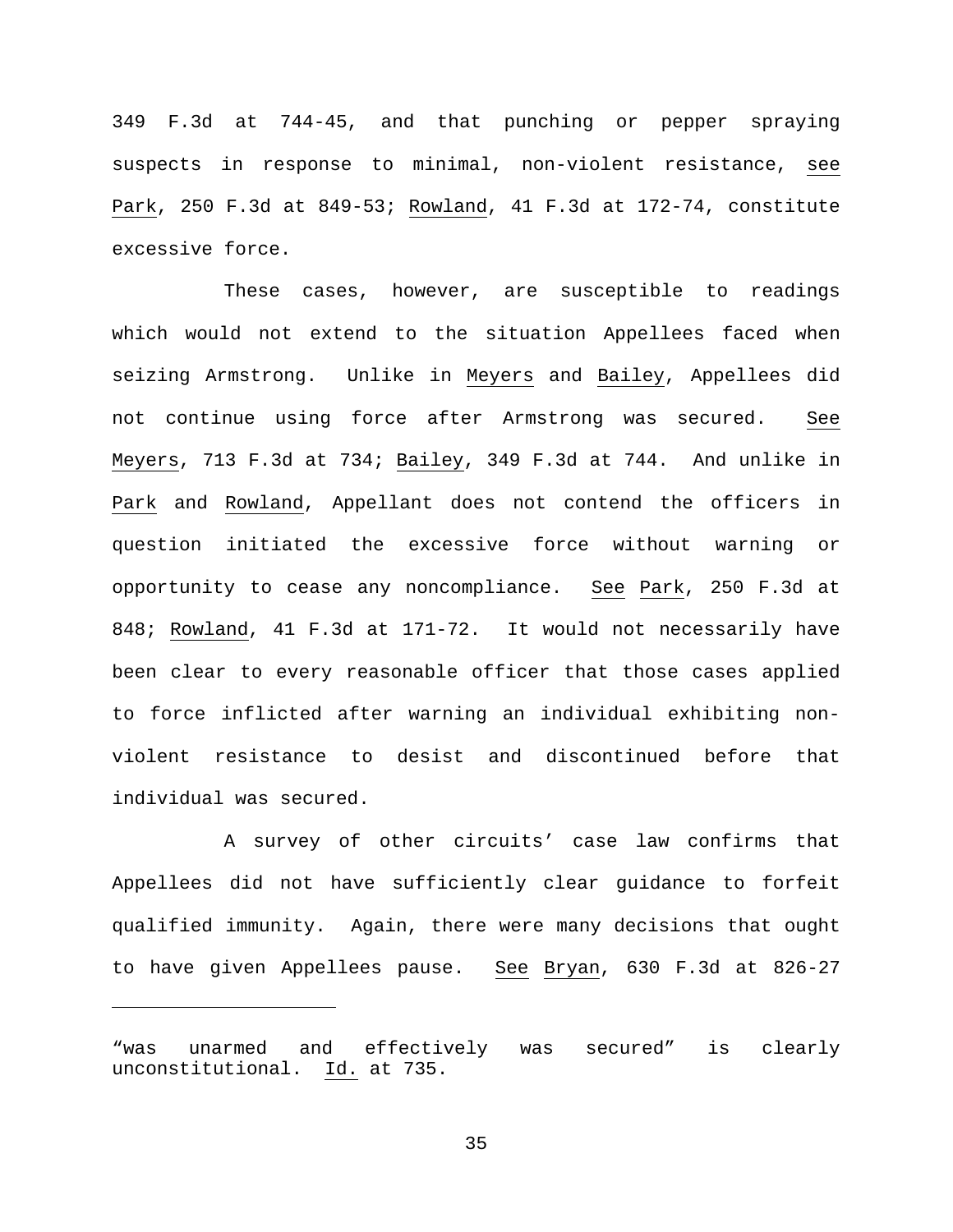(taser use against individual exhibiting "unusual behavior" and "shouting gibberish[] and . . . expletives" who was "unarmed, stationary . . ., [and] facing away from an officer at a distance of fifteen to twenty-five feet" constitutes excessive force); Cyrus, 624 F.3d at 863 (taser use when misdemeanant was not violent and did not try to flee but resisted being handcuffed constitutes excessive force); Brown, 574 F.3d at 499 ("[I]t was unlawful to Taser a nonviolent, suspected misdemeanant who was not fleeing or resisting arrest, who posed little to no threat to anyone's safety, and whose only noncompliance with the officer's commands was to disobey two orders to end her phone call to a 911 operator.")

But other cases could be construed to sanction Appellees' decision to use a taser. In 2004, the Eleventh Circuit held, "use of [a] taser gun to effectuate [an] arrest . . . was reasonably proportionate to the difficult, tense and uncertain situation" faced by a police officer when an arrestee "used profanity, moved around and paced in agitation, . . . yelled at [the officer]," and "repeatedly refused to comply with . . . verbal commands." Draper v. Reynolds, 369 F.3d 1270, 1278 (11th Cir. 2004)). When reviewing the law as of 2007, moreover, the Sixth Circuit found, "[c]ases from this circuit and others, before and after May 2007, adhere to this line: If a suspect actively resists arrest and refuses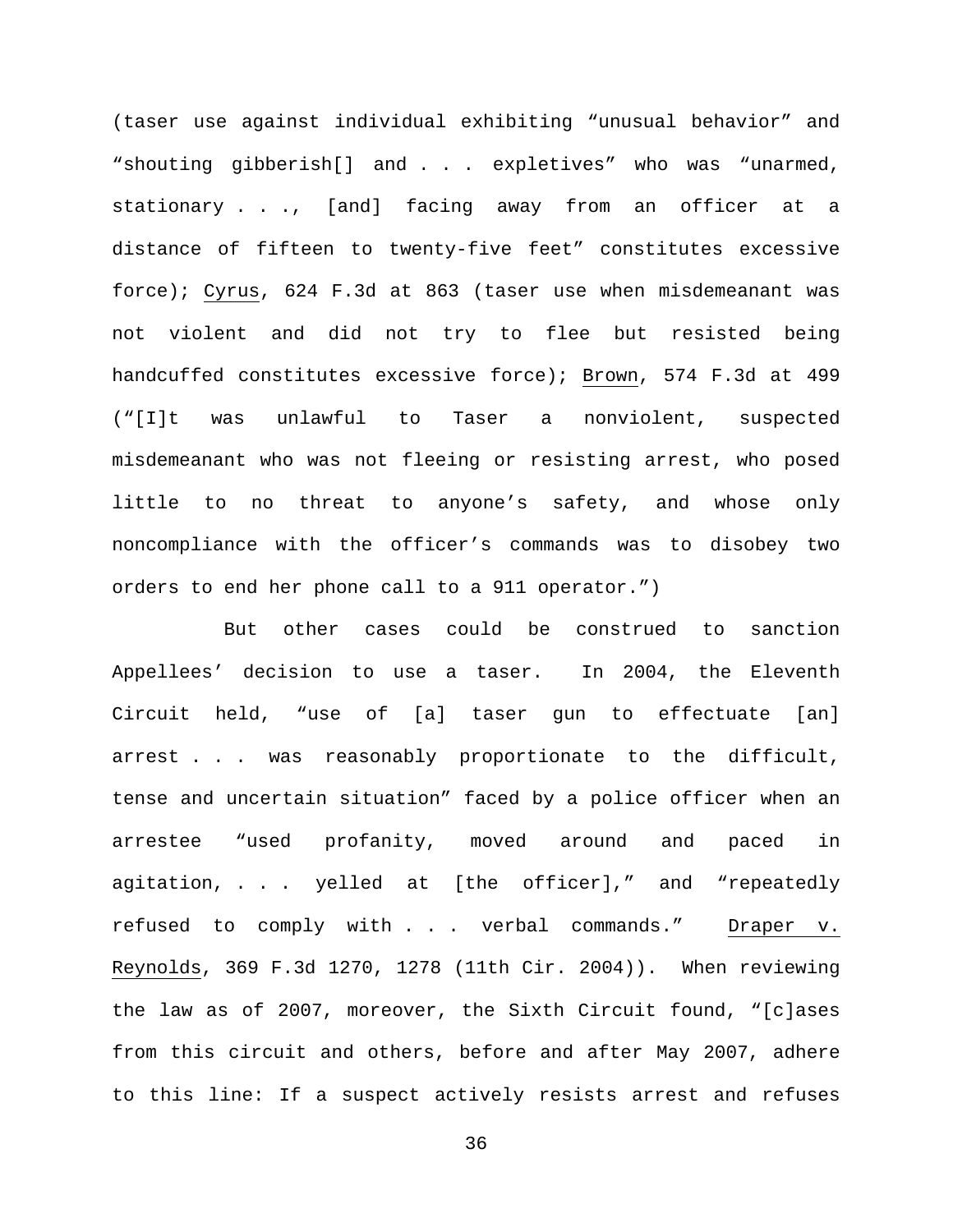to be handcuffed, officers do not violate the Fourth Amendment by using a taser to subdue him." Hagans, 695 F.3d at 509. The Hagans court proceeded to provide examples in which the Sixth Circuit had held tasing reasonable simply because "[t]he suspect refused to be handcuffed" or "the suspect . . . refused to move his arms from under his body." Id. Other circuits, in short, have sometimes distinguished permissible and impermissible tasing based on facts establishing bare noncompliance rather than facts establishing a risk of danger. Because Armstrong was not complying with Appellees' commands, these cases negate the existence of any "consensus of cases of persuasive authority" across our sister circuits "such that a reasonable officer could not have believed that his actions were lawful." Wilson, 526 U.S. at 617.

We conclude, therefore, that Armstrong's right not to be tased while offering stationary and non-violent resistance to a lawful seizure was not clearly established on April 23, 2011. Indeed, two months after Appellees' conduct in this case, one of our colleagues wrote, "the objective reasonableness of the use of Tasers continues to pose difficult challenges to law enforcement agencies and courts alike. . . . 'That the law is still evolving is illustrated in cases granting qualified immunity for that very reason.'" Henry, 652 F.3d at 539-40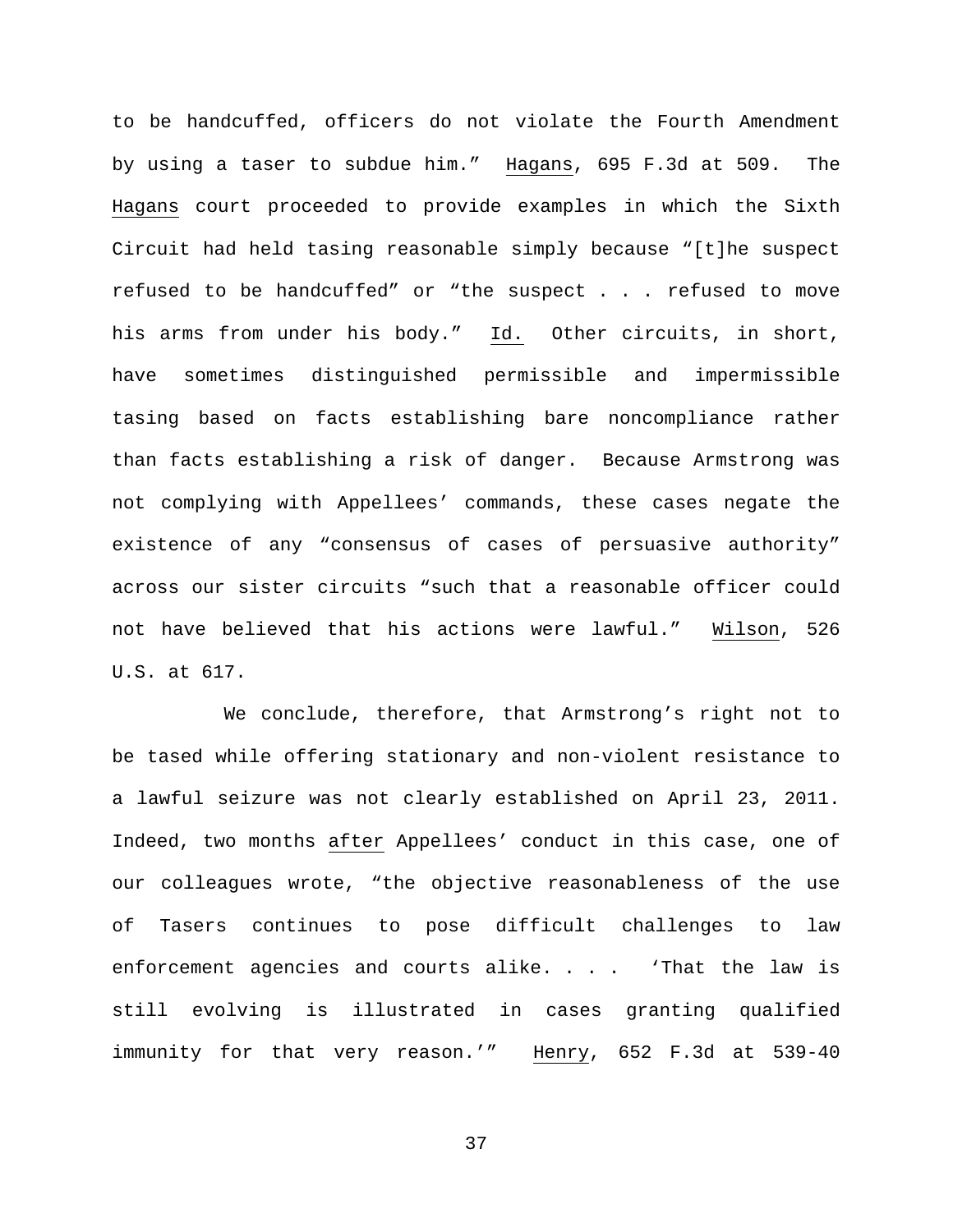(Davis, J., concurring) (quoting McKenney v. Harrison, 635 F.3d 354, 362 (8th Cir. 2011) (Murphy, J., concurring)).

D.

This ought not remain an evolving field of law indefinitely though. "Without merits adjudication, the legal rule[s]" governing evolving fields of constitutional law "remain unclear." John C. Jeffries, Jr., Reversing the Order of Battle in Constitutional Torts, 2009 Sup. Ct. Rev. 115, 120. "What may not be quite so obvious, but is in fact far more important, is the degradation of constitutional rights that may result when . . . constitutional tort claims are resolved solely on grounds of qualified immunity." Id. This degradation is most pernicious to rights that are rarely litigated outside the context of § 1983 actions subject to qualified immunity - rights like the Fourth Amendment protection against excessive force at issue here. See id. at 135-36. "For [such rights], the repeated invocation of qualified immunity will reduce the meaning of the Constitution to the lowest plausible conception of its content." Id. at 120.

Rather than accept this deteriorative creep, we intend this opinion to clarify when taser use amounts to excessive force in, at least, some circumstances. A taser, like "a gun, a baton, . . . or other weapon," Meyers, 713 F.3d at 735, is expected to inflict pain or injury when deployed. It,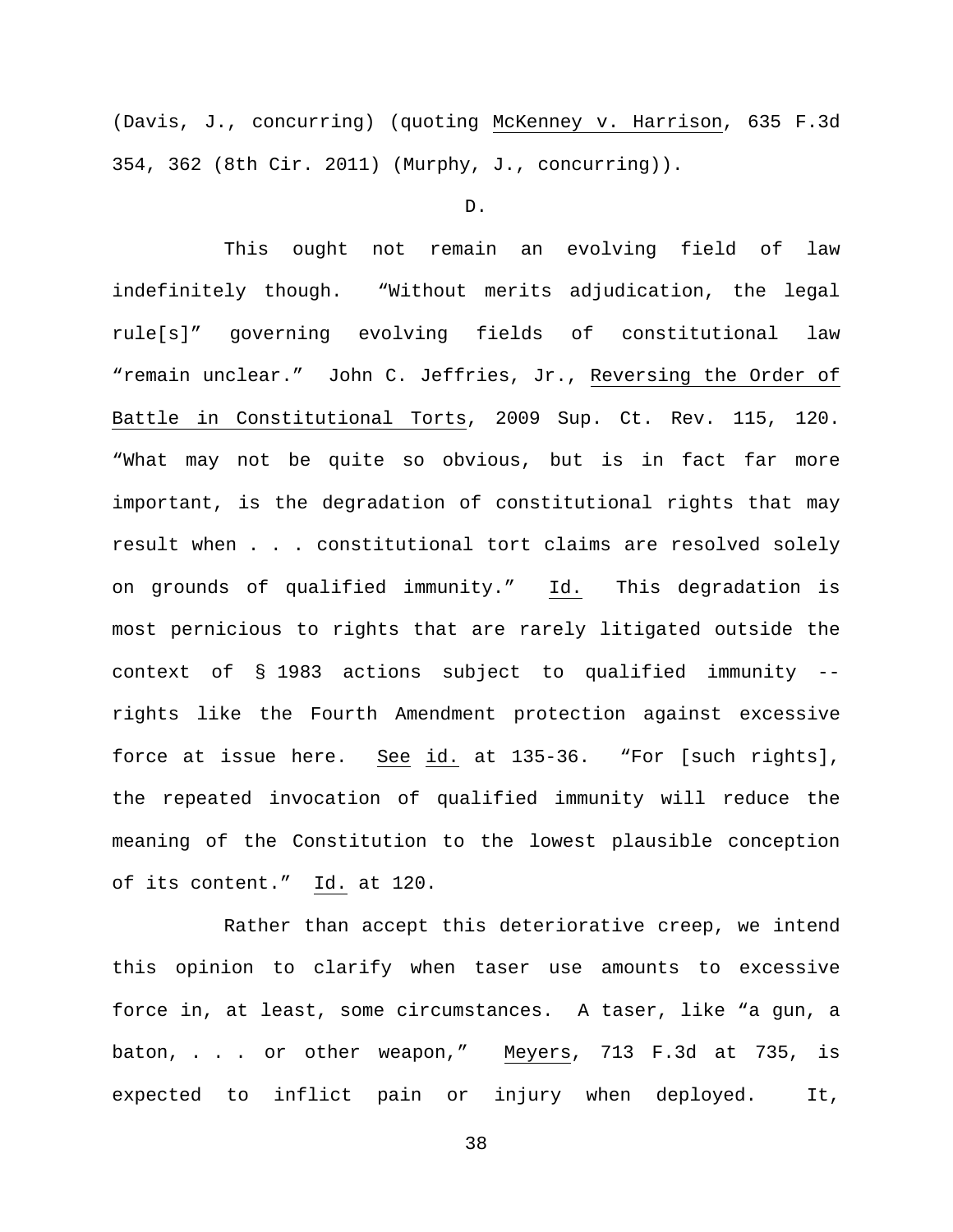therefore, may only be deployed when a police officer is confronted with an exigency that creates an immediate safety risk and that is reasonably likely to be cured by using the taser. The subject of a seizure does not create such a risk simply because he is doing something that can be characterized as resistance -- even when that resistance includes physically preventing an officer's manipulations of his body. Erratic behavior and mental illness do not necessarily create a safety risk either. To the contrary, when a seizure is intended solely to prevent a mentally ill individual from harming himself, the officer effecting the seizure has a lessened interest in deploying potentially harmful force.

Where, during the course of seizing an out-numbered mentally ill individual who is a danger only to himself, police officers choose to deploy a taser in the face of stationary and non-violent resistance to being handcuffed, those officers use unreasonably excessive force. While qualified immunity shields the officers in this case from liability, law enforcement officers should now be on notice that such taser use violates the Fourth Amendment.

## IV.

For the foregoing reasons, the judgment of the district court is

#### AFFIRMED.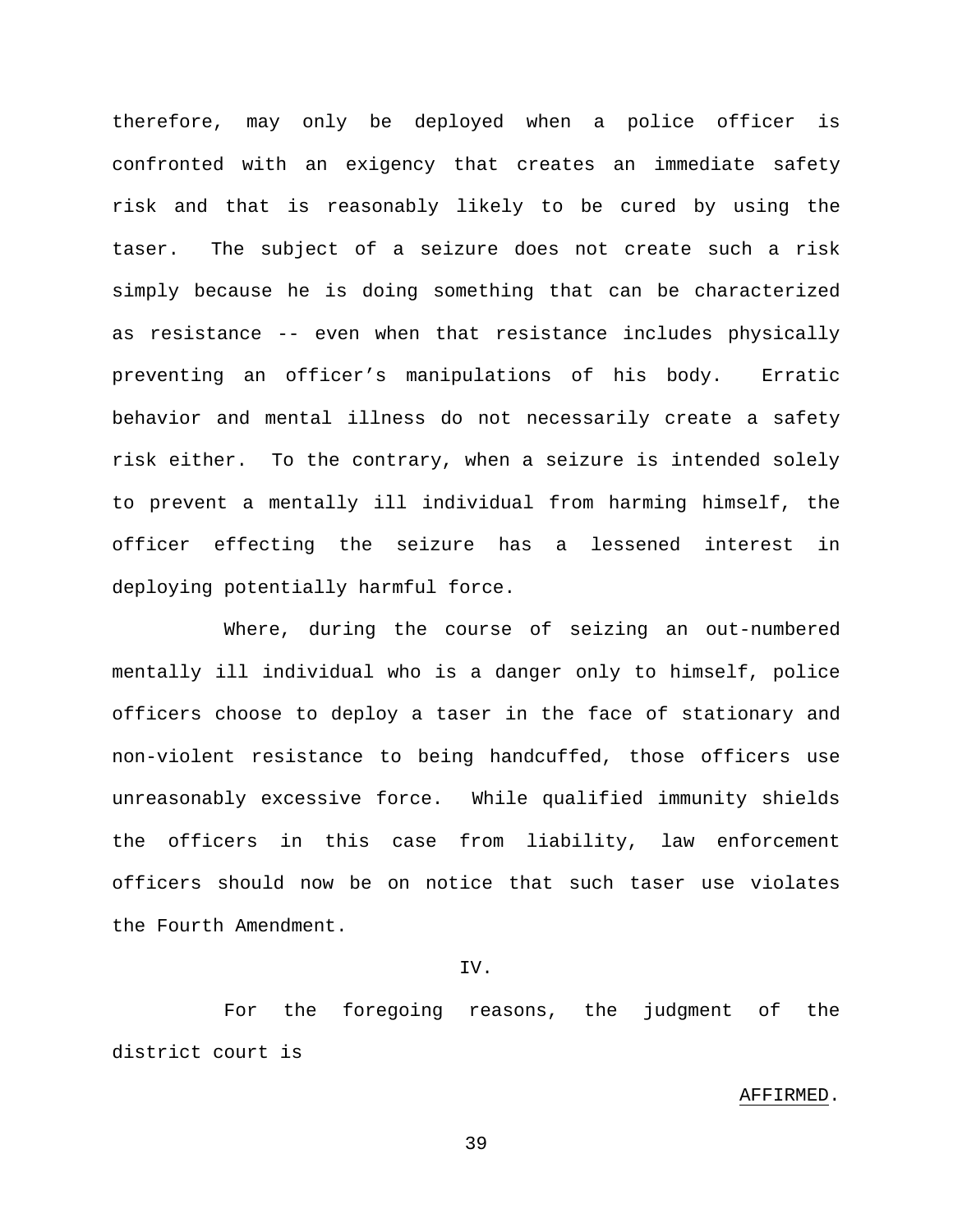WILKINSON, Circuit Judge, concurring in part:

I am happy to concur in the judgment of affirmance and in Part III.C of the majority opinion. Having resolved the case by properly awarding judgment to defendants on qualified immunity grounds, the majority had no need to opine on the merits of the excessive force claim. In fact, it runs serious risks in doing so.

This was a close case, the very kind of dispute in which judicial hindsight should not displace the officers' judgmental calls. I do not contend that the officers' behavior was impeccable here, but I do believe, with the district court, that it was not the kind of action that merited an award of monetary damages.

# I.

These are difficult situations. It is undisputed that on April 23, 2011, Armstrong had been off his medications for days and was in an unpredictable and erratic state. J.A. 210-19. It is undisputed that by the time Officer Sheppard arrived at the scene, Armstrong was engaged in self-destructive behavior - eating grass, dandelions, and gauze, and burning his arms and tongue with cigarettes. Id. at 507-08. It is undisputed that the police obtained an involuntary commitment order to bring Armstrong back to the hospital. Id. at 534. It is undisputed that Armstrong did not want to return to the hospital despite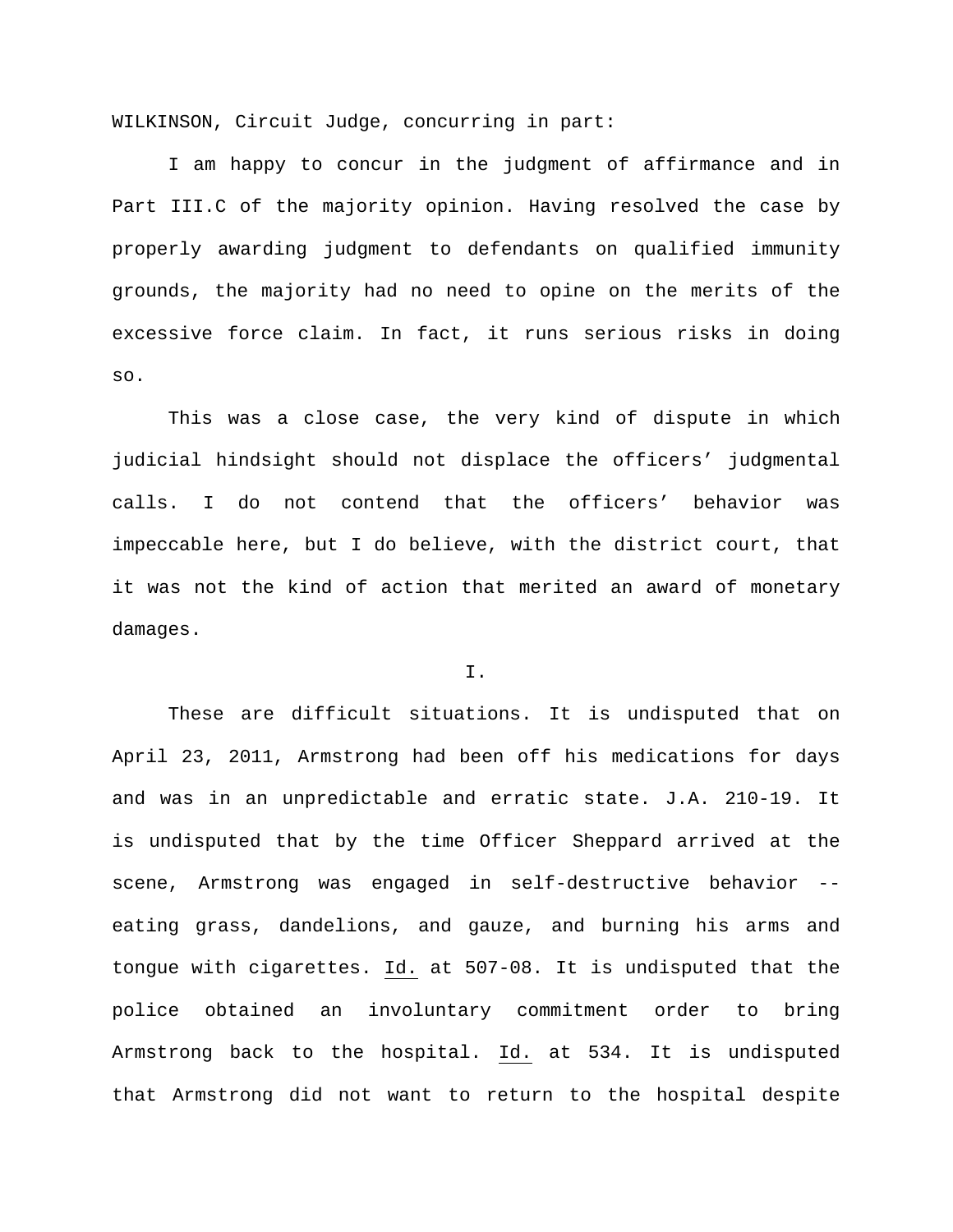his sister's pleas to stop resisting authorities. Id. at 231. It is undisputed that Armstrong was a strong man, and weighed about 260 pounds. Id. at 297-98, 411. It is undisputed that before the officers ultimately detained Armstrong they did not have an opportunity to frisk him for weapons. Id. at 464. It is undisputed that the sign post Armstrong gripped was near a trafficked intersection. Id. at 461. It is undisputed that the officers "had observed Armstrong wandering into traffic with little regard for avoiding the passing cars and the seizure took place only a few feet from an active roadway." Maj. Op. at 17. It is undisputed that the officers applied graduated levels of force -- first verbal commands and then a "soft hands" approach -- prior to Officer Gatling's use of his Taser. J.A. 514. It is undisputed that Armstrong tried to kick the officers as they put handcuffs on his legs. Id. at 573. "The calculus of reasonableness must embody allowance for the fact that police officers are often forced to make split-second judgments -- in circumstances that are tense, uncertain, and rapidly evolving - about the amount of force that is necessary in a particular situation" Graham v. Connor, 490 U.S. 386, 396-97 (1989). That pretty much describes the situation here.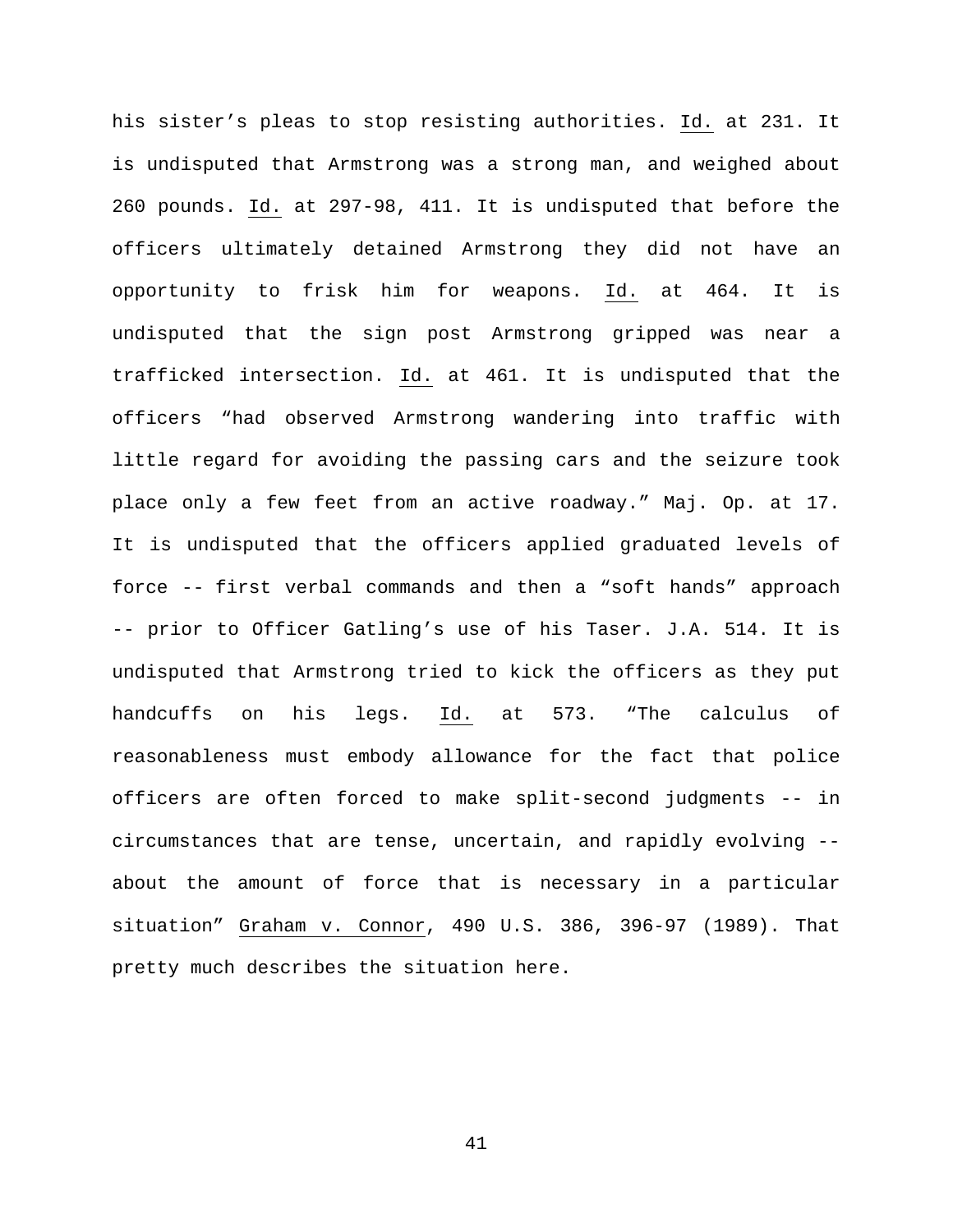Having thoughtfully resolved the appeal on qualified immunity grounds,[\\*](#page-41-0) the majority launches into an extended discussion on the merits of the excessive force claim. This is so unnecessary. Sometimes it is best for courts not to write large upon the world but to discharge our simple rustic duty to decide the case.

The Supreme Court in Pearson v. Callahan, 555 U.S. 223 (2009), gave us the discretion to do just that. Pearson is admittedly a decision with a bit of back and forth, but its salient contribution was to liberate the lower federal courts from the onerous shackles of the Saucier v. Katz regime and allow them to proceed directly to a qualified immunity analysis without addressing the merits first. In this regard, Pearson recognized the foremost duty of courts to resolve cases and controversies. Id. at 242. That, at least, is what Article III established us to do.

In fact, proceeding in such a manner is often the preferable course. The majority says it must go further in order

<span id="page-41-0"></span> <sup>\*</sup> Normally, "clearly established" law is found by looking to Supreme Court cases and the cases in the circuit in which the officers are located. See Marshall v. Rodgers, \_\_ U.S. \_\_, 133 S.Ct. 1446, 1450 (2013). My good colleagues range somewhat further afield here, but I think doing so in this case in no way affected the outcome.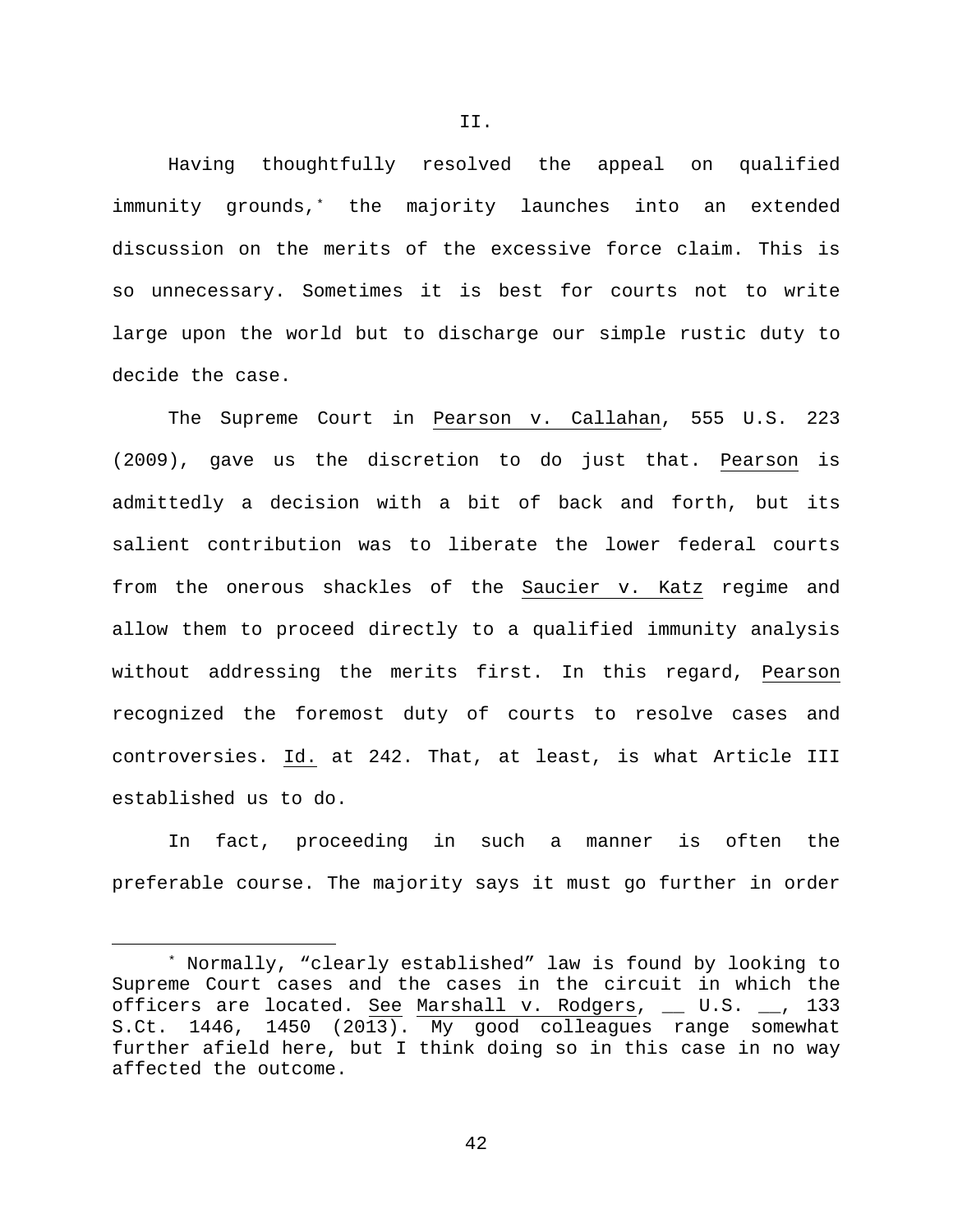to provide clarity in future cases, Maj. Op. at 38-39, but that clarity is often illusory. Today's prescription may not fit tomorrow's facts and circumstances. Our rather abstract pronouncements in one case may be of little assistance with the realities and particulars of another.

As the Supreme Court noted, "the rigid Saucier procedure comes with a price. The procedure sometimes results in a substantial expenditure of scarce judicial resources on difficult questions that have no effect on the outcome of the case. There are cases in which it is plain that a constitutional right is not clearly established but far from obvious whether in fact there is such a right." Pearson, 555 U.S. at 236-37. So I would respectfully prefer not to get into the first prong of the Saucier analysis here. It is "far from obvious," to use the Court's term, that the trial court's conclusion that "[a]dditional reasonable force was appropriate under these circumstances" was unsound. J.A. 767.

Clarity is arguably most difficult to achieve in Fourth Amendment cases because bright-line rules at most imperfectly take account of the slight shifts in real-life situations that can alter what are inescapably close judgment calls. As the Supreme Court noted,

Although the first prong of the Saucier procedure is intended to further the development of constitutional precedent, opinions following that procedure often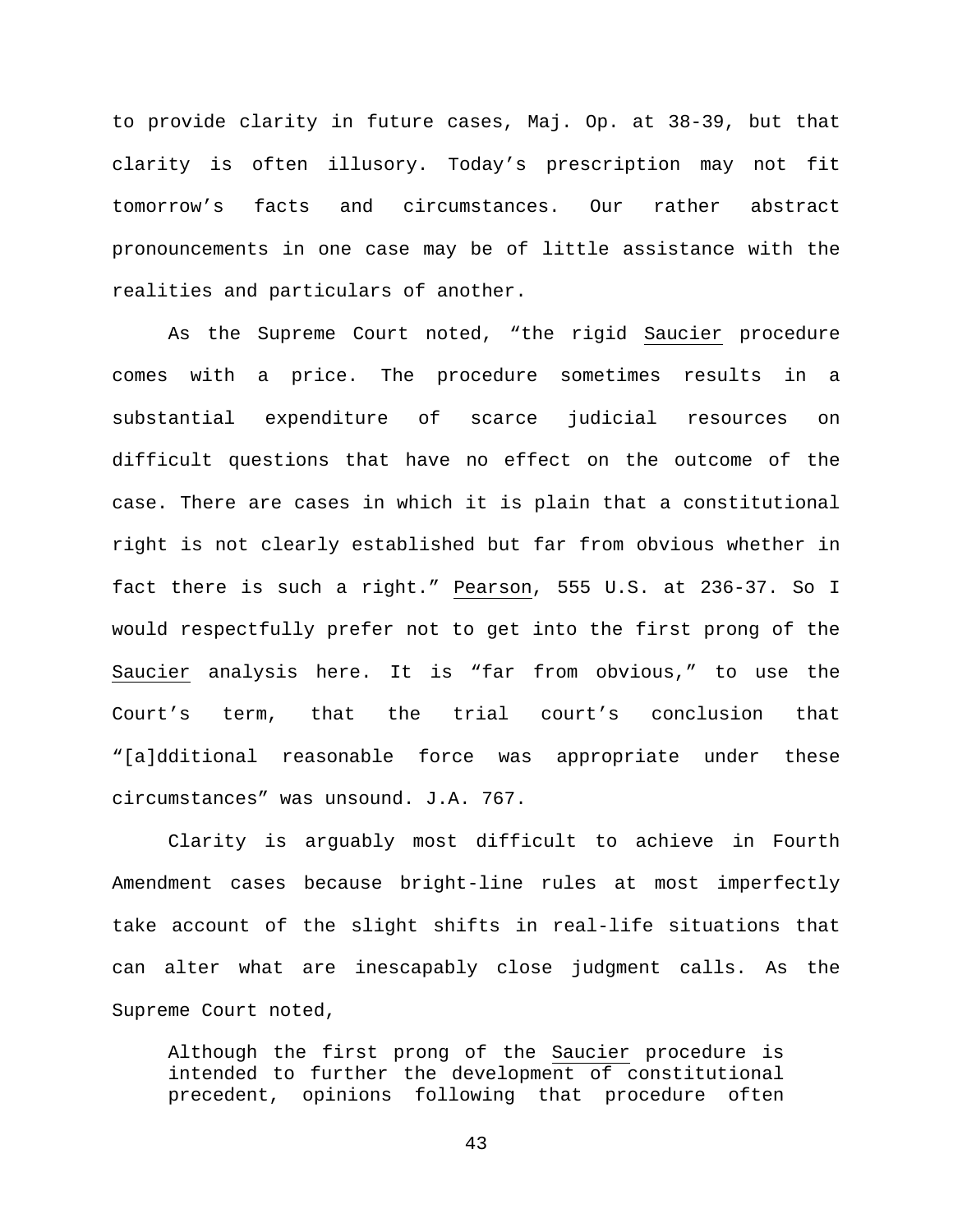fail to make a meaningful contribution to such development. For one thing, there are cases in which the constitutional question is so factbound that the decision provides little guidance for future cases. See Scott v. Harris, 550 U.S. 372, 388 (2007) (BREYER, J., concurring) (counseling against the Saucier twostep protocol where the question is "so fact dependent that the result will be confusion rather than clarity"); Buchanan v. Maine, 469 F.3d 158, 168 (C.A.1 2006) ("We do not think the law elaboration purpose will be well served here, where the Fourth Amendment inquiry involves a reasonableness question which is highly idiosyncratic and heavily dependent on the facts").

### Pearson, 555 U.S. at 237.

My fine colleagues in the majority have done as good a job as can be expected given the circumstances. But the very exemplary quality of the effort serves to illustrate the perils of the enterprise. The majority notes "that different seizures present different risks of danger," Maj. Op. at 24, but fails to recognize that the spectrum of risk presented cannot be easily sketched by an appellate court. It is hard to disagree with the majority's highly generalized assertion that Taser use is unwarranted "where an unrestrained arrestee, though resistant, presents no serious safety threat." Id. But of course, what conduct qualifies as "resistant," and what rises to the level of a "serious safety threat" is once again dependent on the actual and infinitely variable facts and circumstances that confront officers on their beat.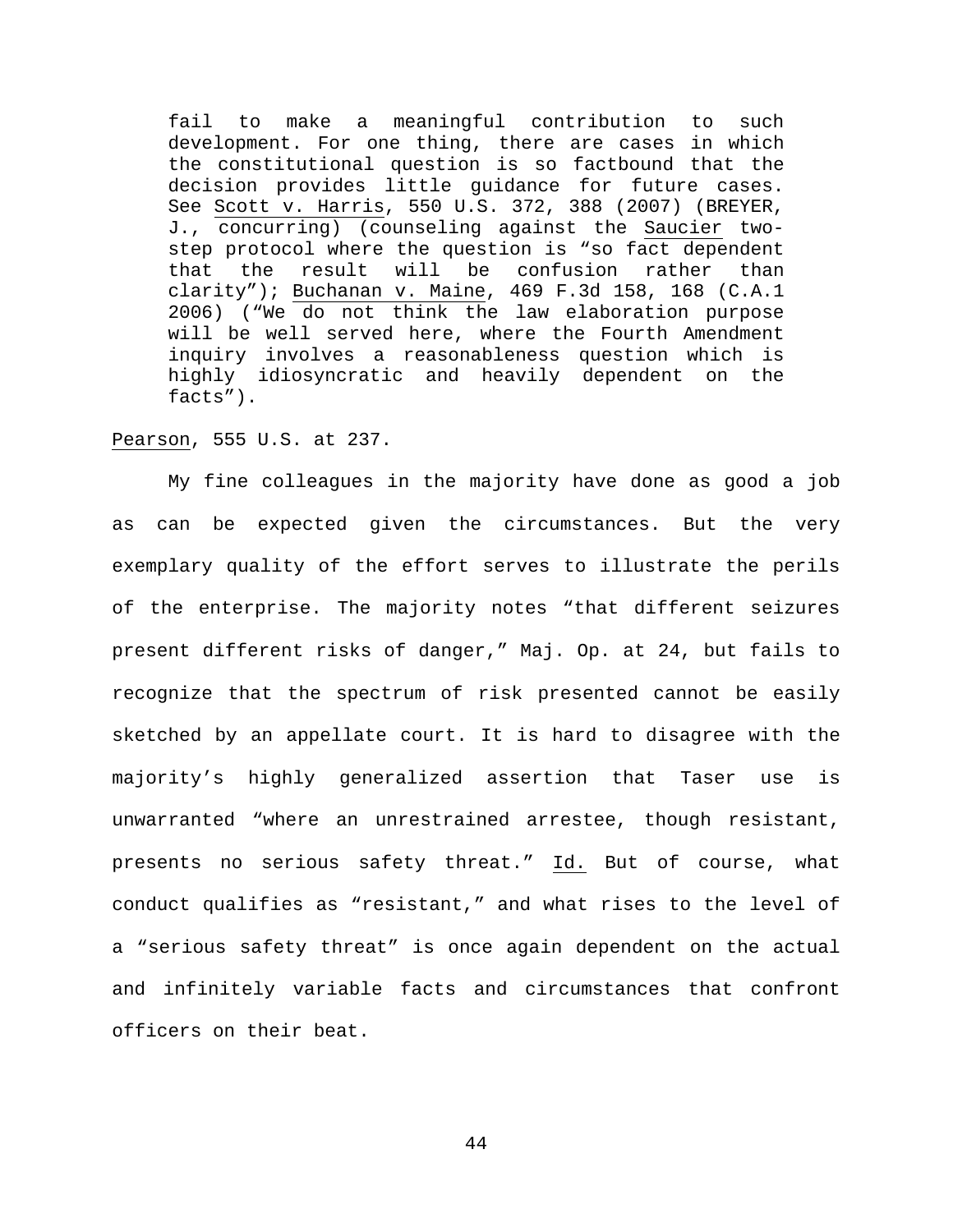Tasers came into widespread use for a reason. They were thought preferable to far cruder forms of force such as canines, sprays, batons, and choke-holds, and it was hoped that their use would make the deployment of lethal force unnecessary or at least a very last resort. None of this of course justifies their promiscuous use. The majority "tie[s] permissible taser use to situations that present some exigency that is sufficiently dangerous to justify the force." Maj. Op. at 23. But with all due respect, that abstract formulation will be of less than limited help to officers wondering what exactly they may and may not do.

We are told further that the officers, though armed with a civil commitment order, do not possess the same degree of latitude with regard to a mentally ill person as with someone whom there is reason to believe has committed a crime. Id. at 14-15. All well and good, but the majority then notes that "[m]ental illness, of course, describes a broad spectrum of conditions and does not dictate the same police response in all situations." Id. at 15. Again, what may seem a comforting appellate nostrum is of limited utility to those faced with volatile situations far removed from the peaceful confines of appellate chambers. The majority goes on to note that "in some circumstances . . . increasing the use of force may . . . exacerbate the situation." Id. (internal quotation marks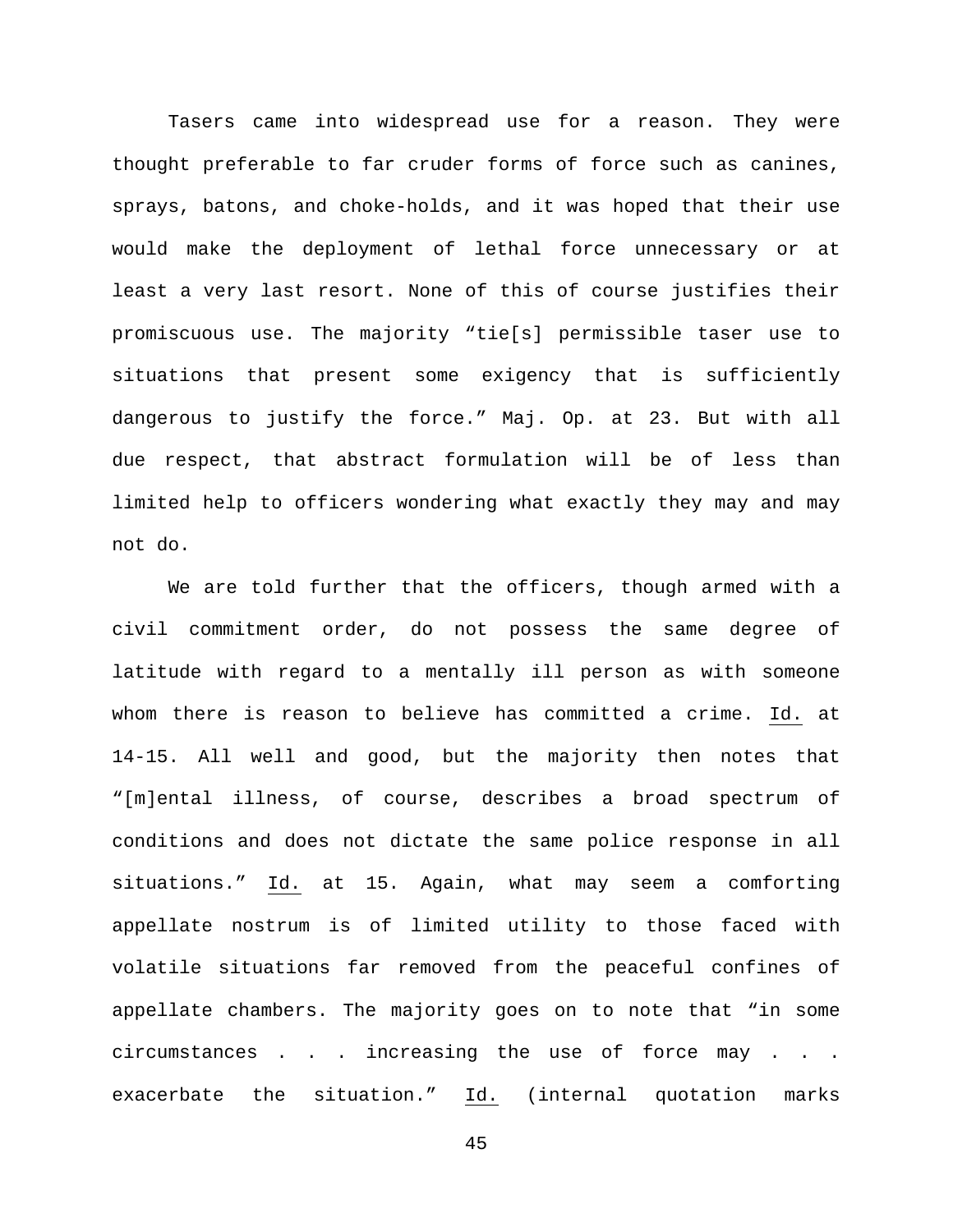omitted). But what those circumstances are neither my colleagues nor I can really say.

I finally cannot agree that the plaintiff here posed no real danger. He certainly posed a danger to himself having been off medication and engaging in self-destructive behaviors to the point that his sister was pleading for her brother's prompt return to the hospital where he might receive some help. As for the danger to others, it was hardly unlikely that the plaintiff, a sizeable and unrestrained individual, would bolt into the street and cause a traumatic accident for motorists who, if not themselves injured, would regret the harm inflicted on this pedestrian for years to come. I say this not to contend that the case was easy, but that it was hard. The district court rightly recognized that its intrinsic difficulty afforded no reason to deliver these officers an unnecessary rebuke.

#### III.

The majority has left it all up in the air. And its approach to this case is not without consequence. The great majority of mentally ill persons pose no serious danger to themselves or others and the challenge of society is to help these good people lead more satisfying lives. A smaller subset of the mentally ill do pose the greatest sort of danger, not only to themselves but to large numbers of people as the string of mass shootings in this country will attest.